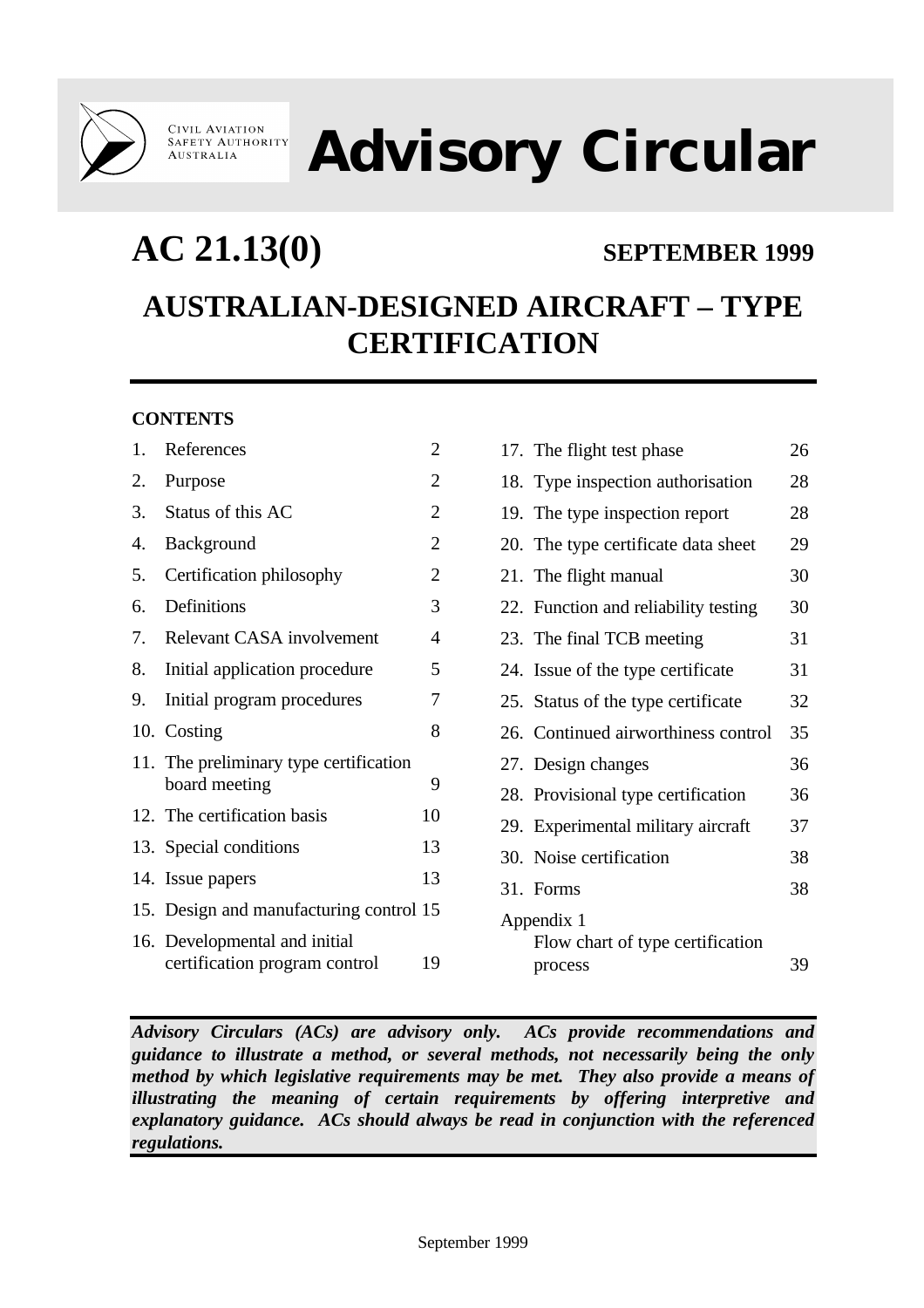#### **1. REFERENCES**

Civil Aviation Safety Regulations (CASRs) Parts 21 to 35.

*Note: CASRs referred to above are currently enacted as CAR 1998.*

#### **2. PURPOSE**

This Advisory Circular (AC) provides guidance and information for applicants applying for Type Certificates (TCs) issued for aircraft designed in Australia under CASR Part 21 "Certification and Airworthiness Requirements for Aircraft and Parts". This AC describes the requirements and procedures involved in the aircraft type certification process, and the responsibilities of the industry applicants, authorised engineering representatives and involved CASA staff.

#### **3. PURPOSE**

This is the first AC to be written on this subject.

#### **4. BACKGROUND**

The introduction of CASRs Parts 21-35 now aligns the Authority's approach to type certification with typical international aeronautical practice, particularly that of the U.S. Federal Aviation Administration (FAA), as far as practicable. Accordingly, much of the information in this AC reflects the overall policies and procedures contained in the relevant FAA Orders, Notices and ACs.

#### **5. CERTIFICATION PHILOSOPHY**

**5.1 Aircraft type certification** is the process of the evaluation and approval of aircraft type design data against designated design standards, to culminate in the issue of a TC. A TC is a prerequisite for the issue of a Certificate of Airworthiness (CoA) for an individual aircraft, (see paragraphs 5.3 and 5.4).

**5.2** Certification of an aircraft type involves:

- (a) prescribing appropriate design standards and requirements;
- (b) ensuring the product design is proven to meet the design standards, through competent and adequate ground tests, engineering analysis, and flight tests;
- (c) checking that the test articles when manufactured conform to the design requirements;
- (d) ensuring that the flight manual and associated operating aspects are satisfactory;
- (e) acceptance of the maintenance manual and approval of the Airworthiness Limitations Section of the maintenance manual (if applicable) ; and
- (f) ensuring that satisfactory arrangements are in place for continuing airworthiness control, defect reporting, and supply of service documents, (see CASR 21.50(2)).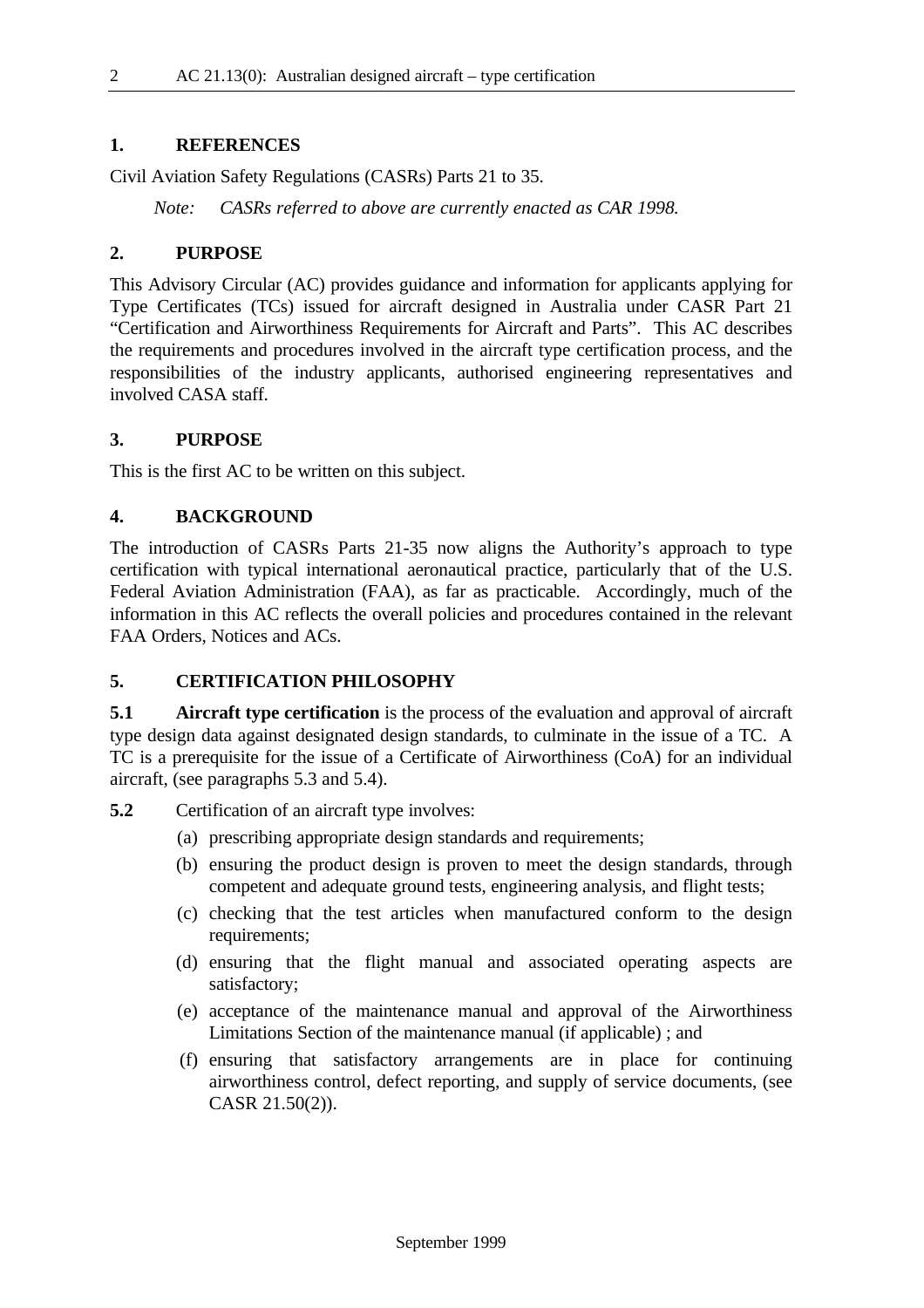**5.3** This AC addresses type certification of Australian designed aircraft for the issue of TCs to enable CoAs to be issued in the following categories:

- Transport
- Normal
- Utility
- Acrobatic
- Commuter
- Manned free balloons
- Special class

**5.4** For details on type certification of other classes of Australian designed aircraft and products, see the following ACs:

- AC 21.6 "Restricted Category Aircraft Certification"
- AC 21.7 "Primary Category Aircraft Certification"
- AC 21.8 "Intermediate Category Aircraft Certification"
- AC 21.11 "Amateur-Built (ABAA) Aircraft Certification"
- AC 21.18 "Australian Designed Engines Type Certification"
- AC 21.19 "Australian Designed Propellers Type Certification"
- **5.5** A flow chart of the type certification process is presented in Appendix 1.

## **6. DEFINITIONS**

A *Type Certificate*, in relation to an aircraft, includes the type design, the operating limitations, the Type Certificate Data Sheet (TCDS), the applicable airworthiness standards for which the certificate records compliance and any other conditions or limitations prescribed by CASA.

A *Provisional Type Certificate* may be issued when all requirements for a TC are not complete but the applicant can show compliance with CASR 21.81 for a Class I, or CASR 21.83 for a Class II, Provisional TC (PTC).

An *amended Type Certificate* may be issued when a change to the type design is not so extensive as to require a new TC through CASR 21.19, but is classified as "major", as defined by CASR 21.93. Only a TC holder may apply for a TC amendment.

A *Supplemental Type Certificate (STC)* may be issued for a major change in a type design when the change is not so extensive as to require a new TC, as required by CASR 21.19. Minor changes do not require STCs. Minor and major changes are classified in CASR 21.93.

*Note: STCs are not addressed further in this AC. For full details on STC application and issue procedures, see AC 21.15, "Supplemental Type Certificates – Certification".*

A *Production Certificate (PC)* is an authorisation by the Authority for a manufacturer to manufacture a product in compliance with the CASRs. A PC may be issued to either the holder of a TC, a STC, or to a licensee of a TC holder, who meets the requirements of CASRs 21.135, 21.139, and 21.143.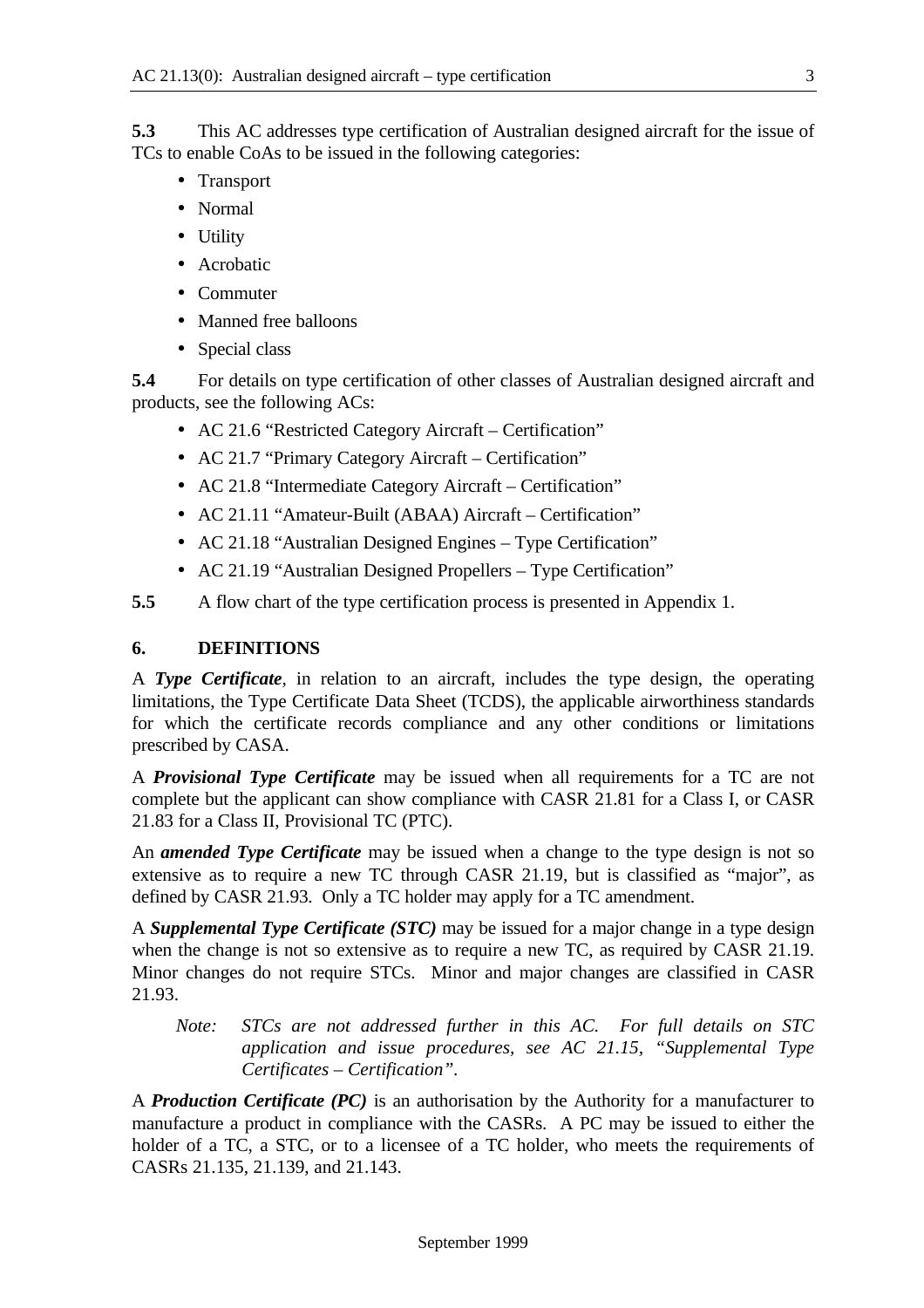A *product* is an aircraft, an aircraft engine, or propeller. In regard to export airworthiness approvals, "product" is further divided into International Civil Aviation Organisation (ICAO) Class I, Class II, and Class III products, and includes components and parts of aircraft, of aircraft engines, and of propellers; also parts, materials, and appliances, approved under the Australian Technical Standard Order Authorisation (ATSOA) system. TCs are only issued for aircraft, aircraft engines and propellers.

*Note: Engine and propeller type certification is not addressed further in this AC. For full details, refer to advisory circulars AC 21.18 "Australian Designed Engines – Type Certification", and AC 21.19 "Australian Designed Propellers – Type Certification".*

An *article* is a material, a component or an assembly used in a part as specified in the approved design data.

A *part* is an item to be installed on a type-certificated aircraft, aircraft engine, or propeller. Such an item may comprise a component, an assembly, material, as well as proprietary parts.

An *appliance* is any instrument, mechanism, equipment, part, apparatus, appurtenance, or accessory, including communication equipment, that is used or intended to be used in operating or controlling an aircraft in flight, as installed in or attached to the aircraft, and is not a part of an airframe, engine or propeller.

A *manufacturer* is the holder or licensee of a TC producing duplicate products in accordance with CASR Part 21 Subpart F or Subpart G.

A *supplier* is any person who furnishes articles or services related to the manufacture of type-certificated products.

## **7. RELEVANT CASA INVOLVEMENT**

**7.1** The CASA Central Office is located in Canberra, with the Certification Standards Branch of the Authority's Aviation Safety Standards Division (ASSD) being responsible for managing all major certification projects. Engineering Support Groups (ESGs), which interface with industry are located in Sydney, Melbourne and Brisbane. The ESGs are the first point of contact for Australian aircraft certification projects. A list of these offices with contact details is given in AC 11.1 "Advisory Circulars – Guidelines".

**7.2** The more detailed relationships in regard to Australian product certification are as follows:

- (a) certification policy, project management, and broad control of certification programs, is the responsibility of the Head of Certification Standards ASSD through designated Project Managers;
- (b) the day-to-day oversight of major Australian product certification projects is undertaken by designated ESG project leaders, working under an ASSD Project Manager;
- (c) additional project support by airworthiness inspectors (AWIs) from the relevant CASA Offices spread around Australia, is utilised on a day-to-day basis;
- (d) technical specialist support is provided by the specialist areas within the ASSD.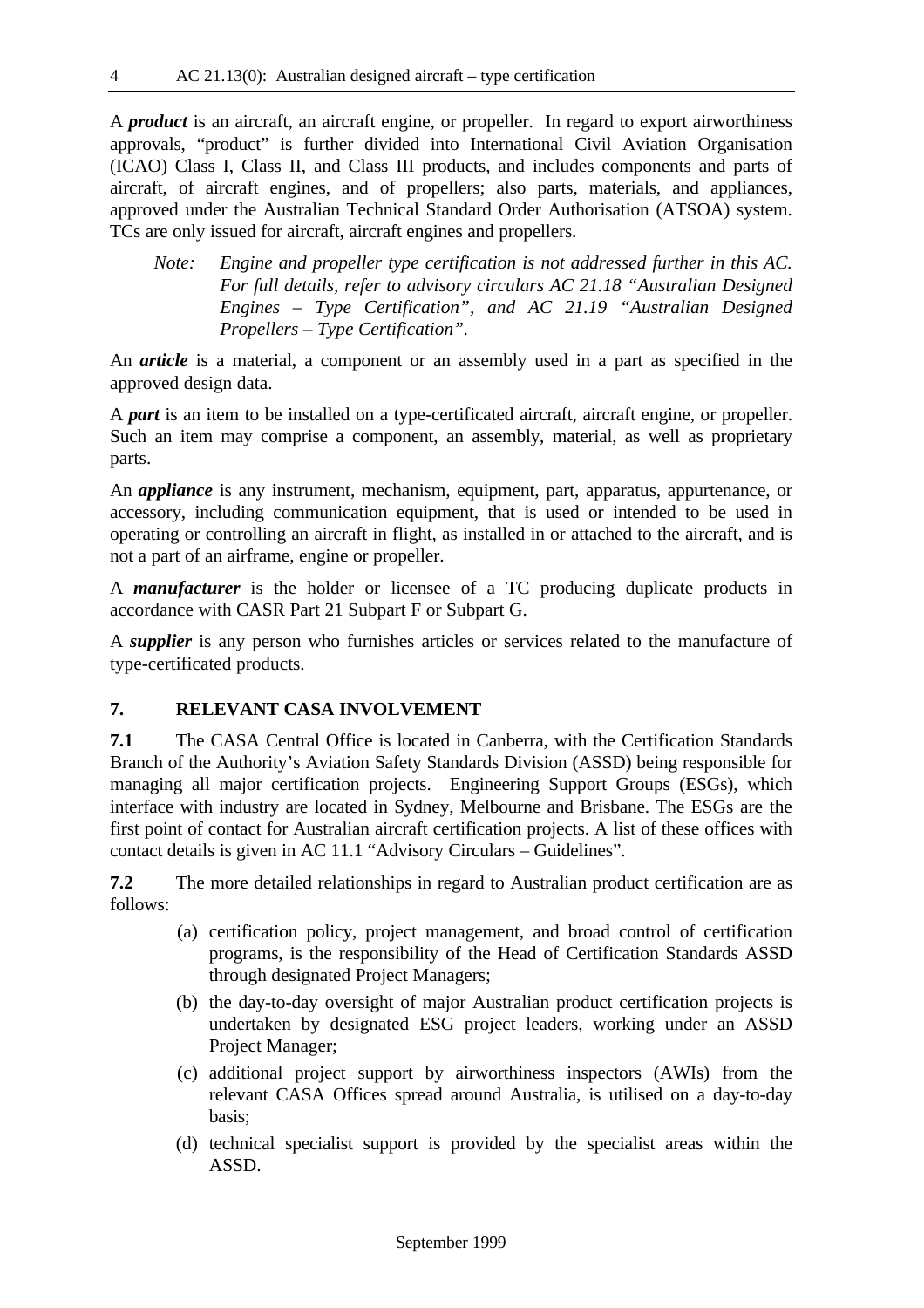## **8. INITIAL APPLICATION PROCEDURE**

#### **8.1 Who may apply**

**8.1.1** As stated in CASR 21.13 "Any person is eligible to apply to CASA for a Type Certificate or Type Acceptance Certificate". Thus the applicant for a TC is the person or duly elected officer of an organisation who signs the initial application form. This may be the project sponsor, designer or other industry representative of the project. The initial response from the Authority will invariably be to this applicant, however subsequent dealings may well be with other persons.

**8.1.2** An applicant need not be an Australian citizen. However, all certification policies and procedures applied to the project will be those of the Authority as defined in the CASRs, subsidiary legislation, airworthiness control instructions, publications, ACs, etc. The certification activity is normally confined to Australian territory.

**8.1.3** The project will be greatly facilitated if the applicant holds a Certificate of Approval under regulation 30 of CAR 1988 as a Approved Design Organisation for the coordination of design activities, or contracts a suitable authorised person or organisation.

## **8.2 When to apply**

**8.2.1** The earlier an applicant makes contact (not necessarily making the formal application) with the Authority, the better the chance of subsequent proper project progress, with the least possible disruption and certification costs. Less experienced applicants will greatly benefit from the advice that, at that stage of the certification process, may be provided by CASA airworthiness officers free of charge. An aircraft should be designed to a standard, and not altered in a random fashion to meet the standard after the event. This is not to suggest that the standard overrides the design specification, in that the standard is the minimum acceptable for certification. Furthermore, compliance with the applicable standard does not guarantee a successful product.

**8.2.2** Experience has shown that some persons new to the design side of the industry feel that commercial confidentiality is paramount. In order to gain a perceived edge on the competition, or to achieve a marketing coup, they develop aircraft types in secret before making proper contact with the Authority. This can prove disastrous, as the impact of certification standards and procedures may be realised too late, and development may have to start again, perhaps from scratch, with associated financial losses. It should be understood that CASA officers will maintain confidentiality as required, and a project may be designated commercial-in-confidence from the outset if that is the wish of the applicant.

**8.2.3** Applicants must be aware of the impact of the time limits for the validity of the application, and hence the agreed certification basis, on the overall timing of their project (CASR 21.17(3) refers). Specifically, an application for type certification of a transport category aircraft is effective for five years, from the date that the formal application is made by lodgement of the application form and data as described below. For any other type certification, the application is effective for three years. However the period may be extended if an applicant shows, before the application period lapses, that the aircraft requires a longer period of time for design, development and testing, and the period extension is approved by the Authority.

**8.2.4** Thus, there may be advantages for the applicant in making early contact with the Authority as discussed in paragraph 8.2.1, but not formally lodging the application until the optimum time presents itself.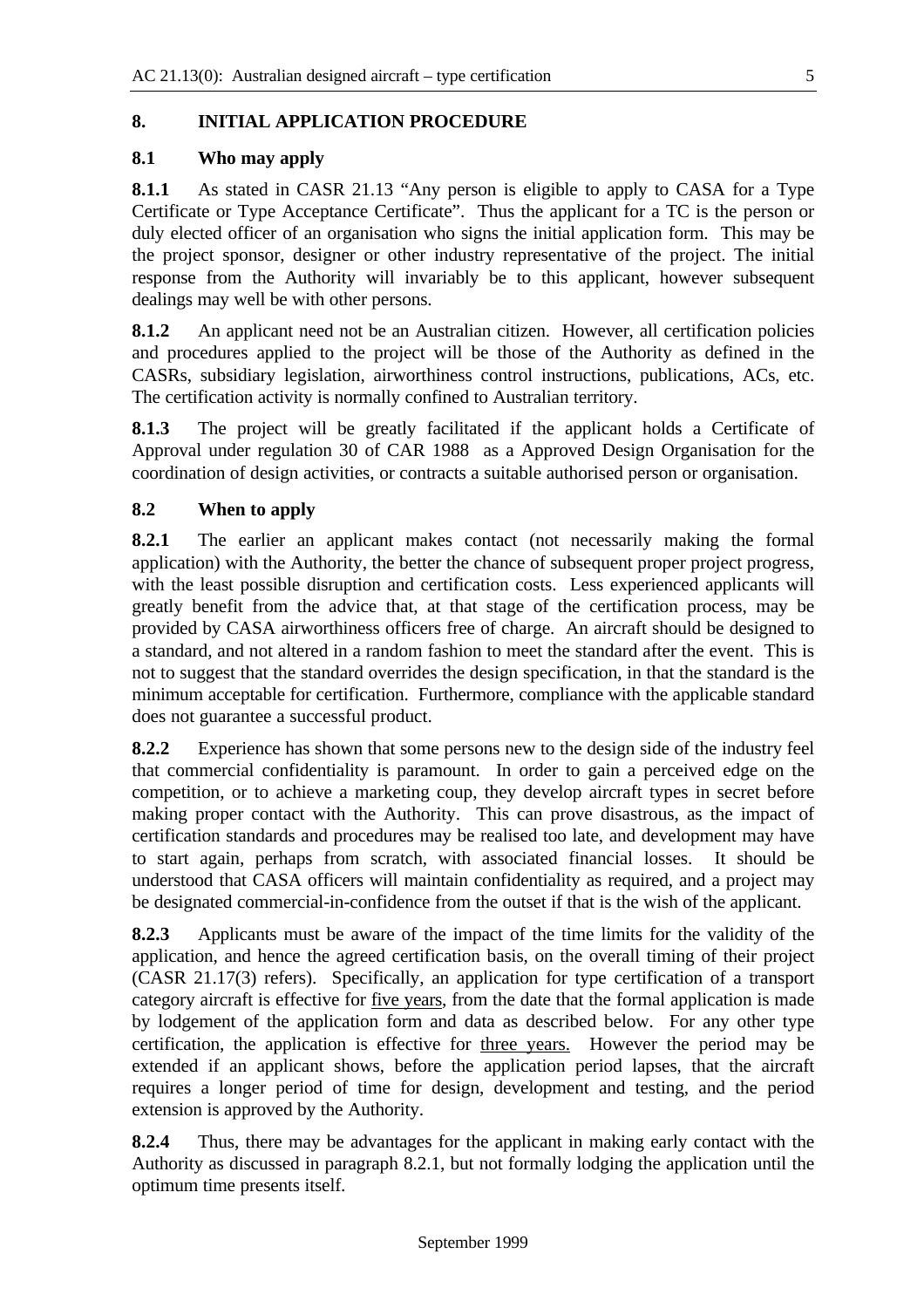**8.2.5** Timing of the application is also critical in regard to overseas acceptance of an Australian TC. The Australian design standards are tied to overseas design standards; however, the same time limits generally apply overseas. Therefore, the latest date at which an application can be made for the acceptance of an Australian TC, in say the US, will be five years (in the case of a Transport category aircraft) or three years in the case of any other type certification, after the initial application was lodged in Australia. An application lodged after this time risks being ruled ineligible unless it complies with later amendments to the design standard. Applicants are advised to confirm these time limits with the overseas Authority concerned, if there is any likelihood of seeking offshore validation of the Australian TC.

## **8.3 Where to apply**

Initial contact can be with the nearest CASA Office. The Authority will determine which ESG will cover the type certification project involved, and advise the applicant. The formal application should then be lodged with that ESG.

## **8.4 Documentary requirements**

**8.4.1** Application is made on CASA Form No 733, "Type or Supplemental Type Certificate – Application". A copy of this form may be obtained at CASA Offices.

*Note: The effectivity period discussed in paragraph 8.2.3 commences from the date applied to the signature block.*

**8.4.2** The application must be accompanied by a three-view drawing of the aircraft, and preliminary, basic data. This should include, but not be limited to:

- (a) projected Maximum Take-off Weight (MTOW);
- (b) projected speed range;
- (c) engine type and number;
- (d) type of structure (e.g all composite; welded tube and fabric; welded tube and conventional riveted alloy; monocoque alloy etc);
- (e) proposed number of occupants and seating arrangements; and
- (f) as much detail as possible on any unconventional design features (e.g. canard surfaces, vee, tee, or boom tail surfaces, ducted propeller, unconventional control system, unconventional structural methods etc.).
- *Note 1: The three-view drawing should be to scale, with major dimensions applied in metric units.*
- *Note 2: The Authority will not be in a position to provide advice on the next steps to be taken, or to register the project unless the above data is supplied in the first instance.*

**8.4.3** The next step will be for the Authority to issue a project number and provide the applicant with the name of the ASSD Project Manager. An interim written response acknowledging the application will be made. The interim response will address:

- (a) acknowledgment of the application;
- (b) name and contact numbers for the ASSD Project Manager;
- (c) the allocated project number and title; and
- (d) proposed arrangements for the first formal meeting.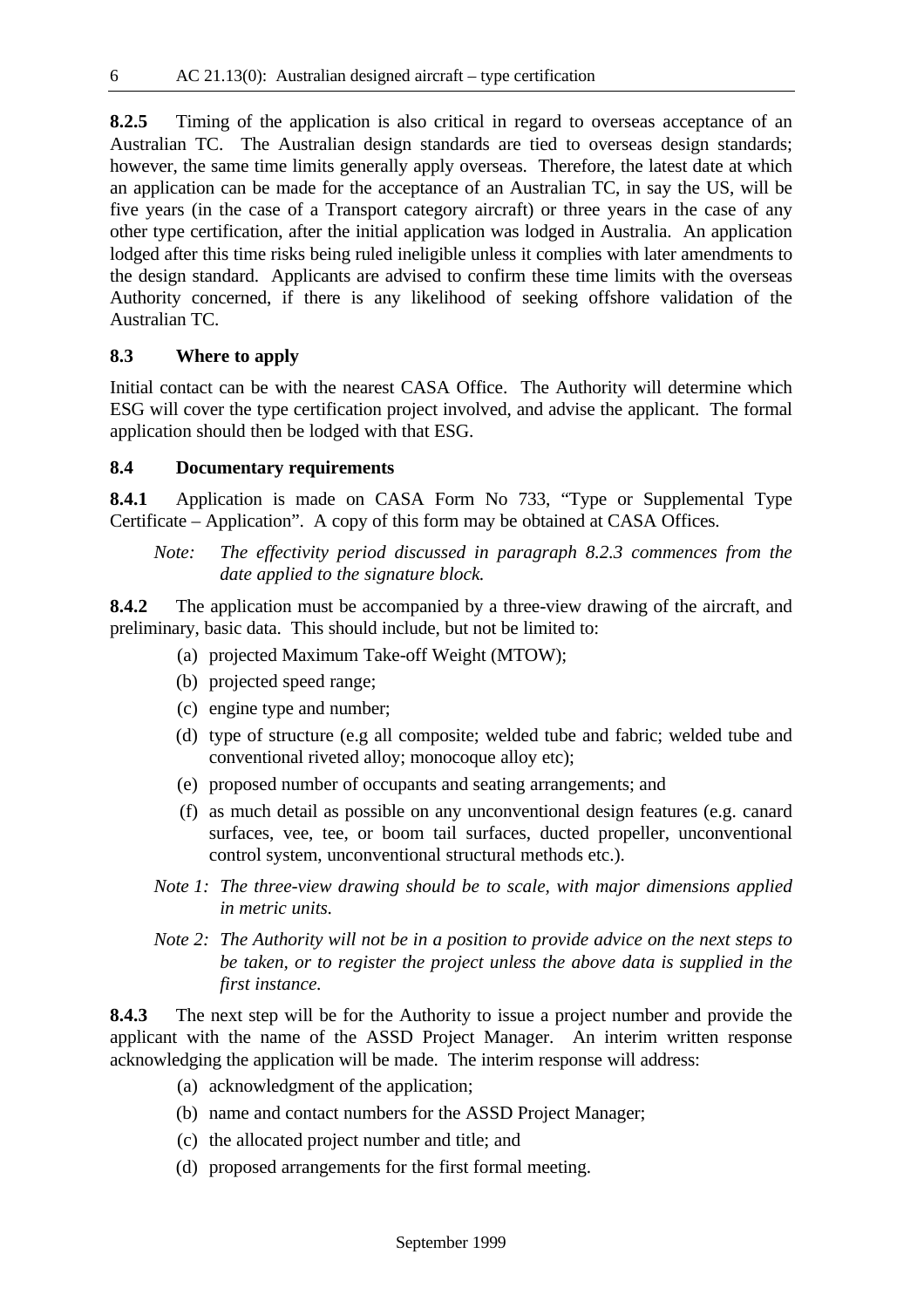**8.4.4** History has shown that attempting to develop a new aircraft and a new powerplant simultaneously can cause time-consuming and costly difficulties. Applicants should ensure that the status of any non-certificated powerplant is clearly understood.

## **9. INITIAL PROGRAM PROCEDURES**

#### **9.1 The familiarisation meeting**

**9.1.1** This meeting may be held before the formal application process as described in Section 8 is carried out, and indeed, there may be advantages in such timing.

**9.1.2** The venue of the meeting is not rigidly fixed. It is normally at the relevant ESG Office, but may be at the applicant's site if there are perceived advantages in this.

- **9.1.3** The following persons will attend the meeting:
	- (a) the ASSD Project Manager (Chair);
	- (b) the applicant with his/her representatives;
	- (c) the ESG project leader; and
	- (d) others as appropriate.

**9.1.4** The ASSD Project Manager will ensure an agenda has been prepared and received by all attendees before the meeting.

- **9.1.5** The purposes of the familiarisation meeting will be to:
	- (a) ensure that the Authority understands the needs of the applicant;
	- (b) explain the type certification process and the Authority's expectations to the applicant in detail;
	- (c) establish a partnership with the applicant, and develop mutual understanding of the type certification process as it applies to the applicant's design;
	- (d) ensure the applicant understands the privileges conferred upon, and ongoing responsibilities of, a TC holder;
	- (e) air any potential issues, in order to minimise any surprises further along in the process;
	- (f) discuss and agree confidentiality arrangements;
	- (g) agree on program timeframes;
	- (h) explain CASA costing philosophy and details to the applicant; and
	- (i) enable the applicant to identify a focal point and lines of communication to the CASA project team.

## **9.2 The certification program plan**

The Certification Program Plan (CPP) defines the identified essential requirements for Authority involvement in the type certification program. The ASSD Project Manager develops the CPP for coordination of CASA activities.

## **9.3 The Certification Action Plan**

The applicant is to develop a Certification Action Plan (CAP) to be presented to the Authority at or before the preliminary TCB meeting. The ASSD Project Manager will identify any Authority involvement to be included in that plan.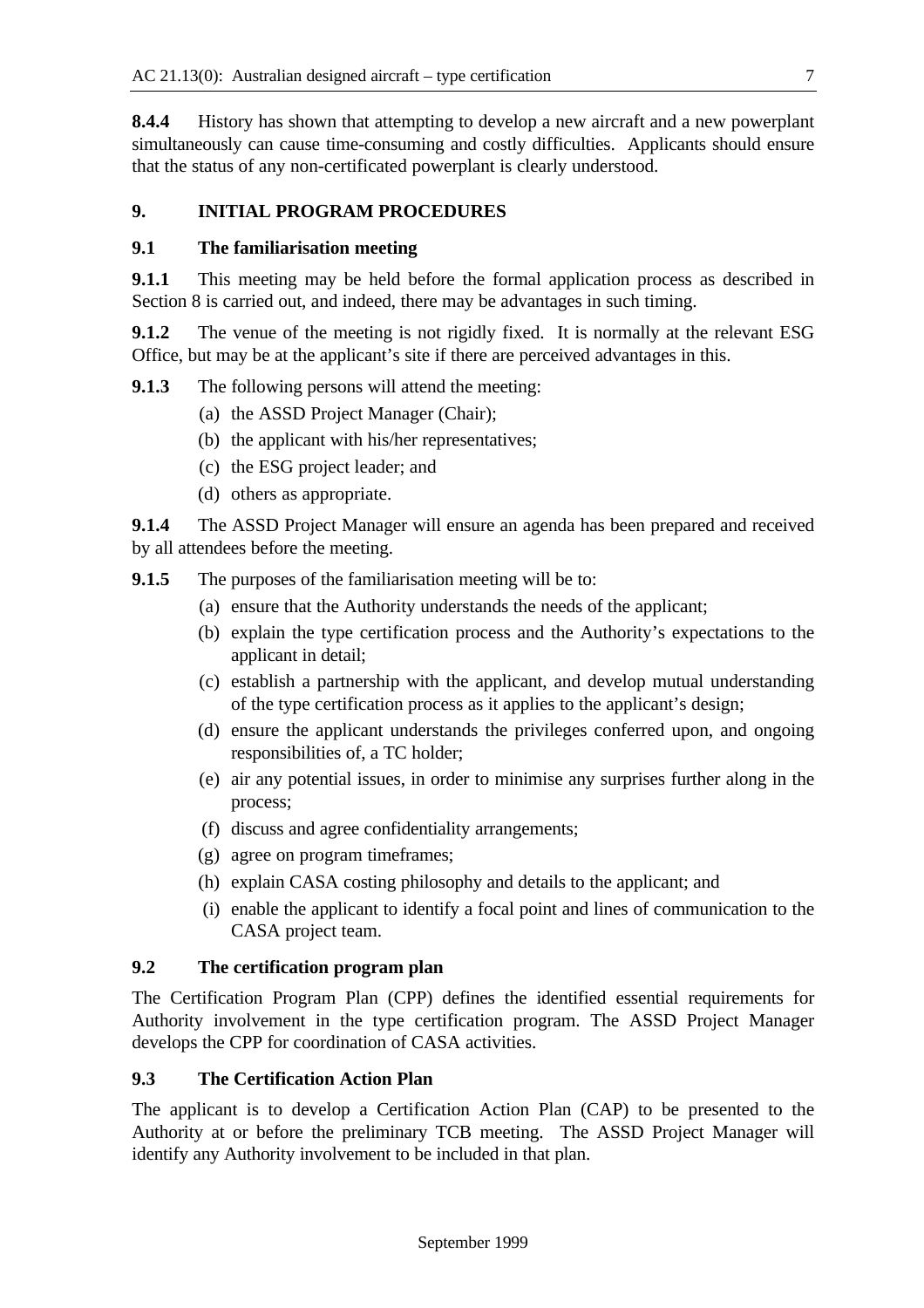#### **10. COSTING**

**10.1** The regulatory certification of aircraft is a relatively costly affair, but it is important for all to realise that the major proportion of costs would be required, irrespective of Authority oversight and issue of a TC, as:

- (a) proper configuration management systems are required of all technically competent design/manufacturing organisations if the relevant management values the principles of accountability and public safety;
- (b) there would be no possibility of export sales unless the manufacturer can provide to relevant National Airworthiness Authorities (NAAs) what is expected for Australian certification in regard to data, proof of compliance etc. In fact, experience has shown that some NAAs require more information (with attendant higher costs) than would have been required in Australia.
- **10.2** The relevant costs of certification may be broadly grouped as follows:
	- (a) costs irrespective of CASA cost recovery:
		- (i) test specimens/samples/coupons;
		- (ii) drawings;
		- (iii) specifications;
		- (iv) prototype build;
		- (v) aircraft/component/sub-component ground tests;
		- (vi) flight tests;
		- (vii) test report compilation;
		- (viii) analysis report compilation;
		- (ix) compilation of compliance summary;
		- (x) compilation of any type record;
		- (xi) fulfilling further overseas regulatory authority requirements if export is involved; and
		- (xii) requested liaison with foreign authorities.
	- (b) costs paid to the Authority attributable to cost recovery policy:
		- (i) any technical assistance requested by the applicant;
		- (ii) witnessing of specific certification tests;
		- (iii) data assessment and approval;
		- (iv) conformity inspections;
		- (v) certification ground inspection; and
		- (vi) certification flight review.
	- *Note 1: The time spent by CASA personnel, both ASSD and ESG, in providing initial advice to the applicant, setting the certification basis, and preparing cost estimates, will not be charged, but that the hourly flat rate for CASA staff in assessing data, checking compliance, witnessing certification tests and resolving problems, up to the point of completion of the program, must be charged. Any research by the Authority or training of CASA officers to progress the application will not be charged to the applicant.*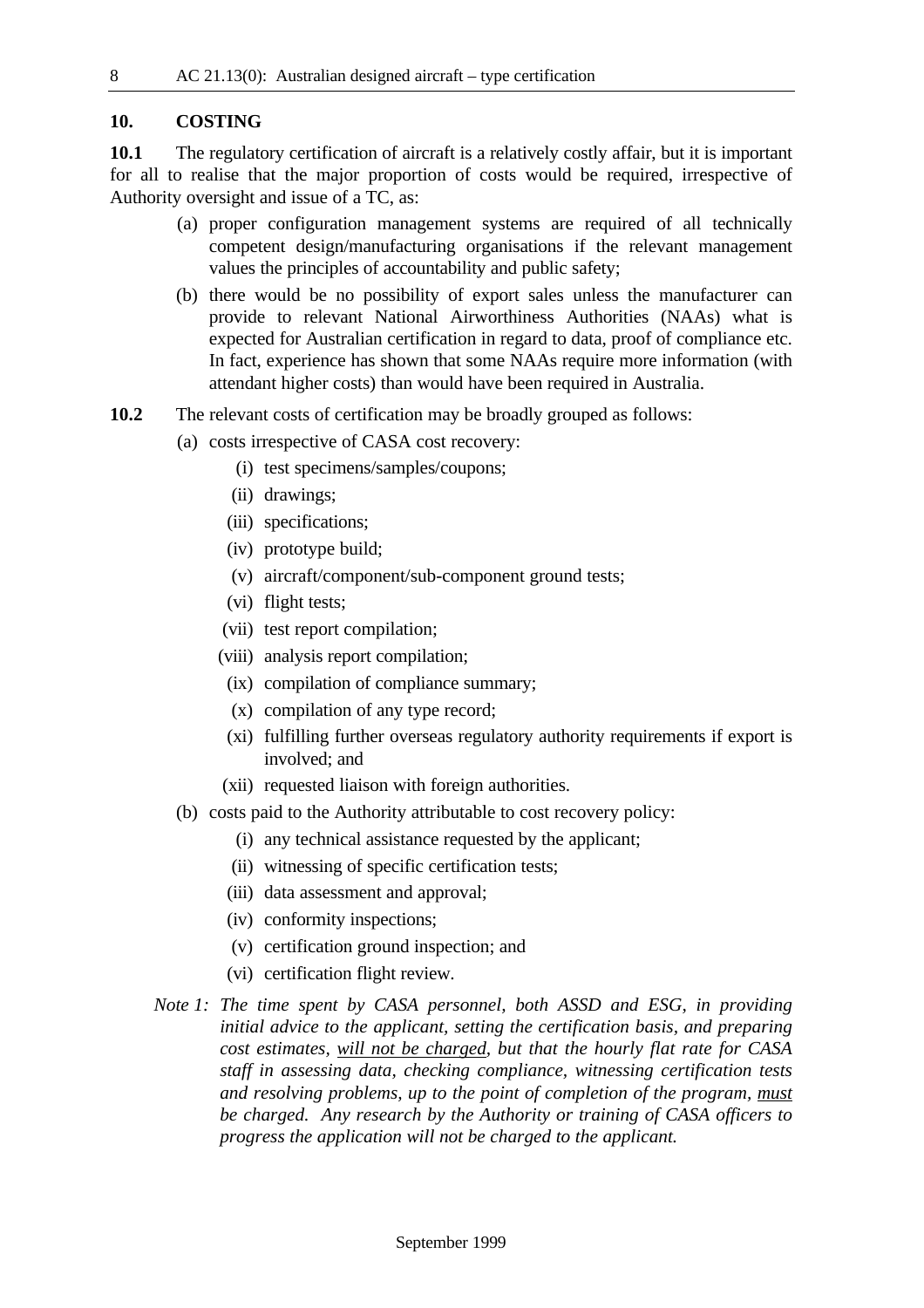- *Note 2: Production/quality control aspects need to be well underway before TC issue. Costs are also associated with CASA involvement with this, and although not certification costs, are amounts which may need to be charged to the applicant. These are also reflected in the Schedule of Fees and Charges.*
- *Note 3: The cost estimate is greatly influenced by the capabilities and experience of the applicant. Applicants holding design organisation approval under CASR Part 146 (currently regulation 30 of CAR 1988) could expect that CASA involvement and hence cost-recovery will be significantly less than for an inexperienced applicant.*

**10.3** Section 97 of the Civil Aviation Act allows prescribed fees to be payable to the Authority in advance of work to be done. In the case of issue of TCs, an hourly fee specified in the CASA Schedule of Fees is charged. An estimate, payment and reconciliation procedure is followed:

- (a) the ESG which receives the application, prepares an estimate based on experience and the specific tasks to be undertaken (including an ASSD component if any). General eligibility, timeframe and operational role aspects are discussed. The estimate is based on time estimates and travel times as applicable:
- (b) the applicant pays the estimated fee. For major TC projects, the applicant may be able to negotiate an initial payment, and progressive payments, with the ESG;
- (c) actual man hours expended are recorded as the task is undertaken;
- (d) a reconciliation will be made just before the TC is issued. If an overestimate has been made, a refund will be paid to the applicant. If underestimated, a final payment from the applicant will be required.

## **11. THE PRELIMINARY TYPE CERTIFICATION BOARD MEETING**

**11.1** A Type Certification Board (TCB) is established for all aircraft projects in which complete type certification is involved, and for projects involving significant changes to the type design.

- **11.2** The main tasks of the TCB are to:
	- (a) clarify the initial issues raised by the applicant and the Authority with regard to the certification project;
	- (b) resolve significant problems as the project progresses: and
	- (c) oversee the schedule for the overall accomplishment of the type certification program.

## **11.3** The TCB comprises:

- (a) the ASSD Project Manager, as Chairperson;
- (b) the ESG project leader for the relevant CASA Office;
- (c) the ESG manager;
- (d) ASSD technical specialists and the CASA Test Pilot on an as-required basis; and
- (e) the applicant and his/her nominated engineering representatives.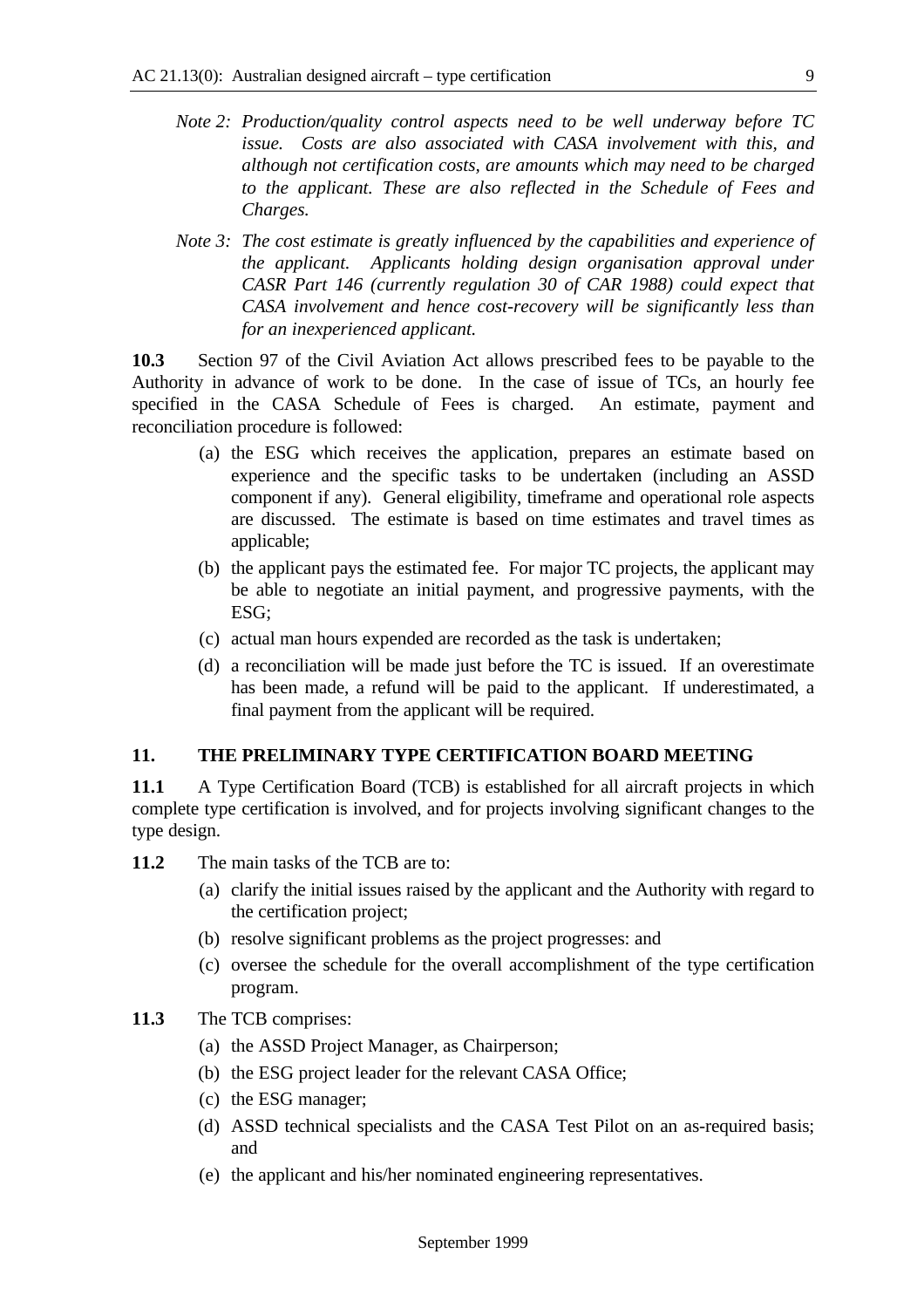**11.4** The Chairperson convenes the TCB as necessary, and notifies the appropriate representatives as to the time, date and location of the meeting. The stage meetings are:

- (a) the preliminary TCB meeting;
- (b) the final TCB meeting; and
- (c) any extraordinary TCB meetings.
- *Note 1: The preliminary and final meetings are essentially standards setting and compliance method determination meetings , and hence are not cost recoverable.*
- *Note 2: Extraordinary meetings requested by the applicant for assistance are cost recoverable.*
- **11.5** The purpose of the preliminary TCB meeting is to:
	- (a) collect data about the technical aspects of the project
	- (b) review in detail the certification basis as proposed by the applicant, identifying novel or unique design features, materials or processes (see Section 12);
	- (c) discuss proposed special conditions (see Section 13);
	- (d) review any proposed equivalent safety determinations (ESDs) (see paragraph 16.12);
	- (e) identify information necessary to start developing the CPP (see paragraph 9.2);
	- (f) establish the schedule and major milestones for the certification program;
	- (g) set the certification basis, or prepare a timeframe for certification basis issue;
	- (h) make arrangements for the initial publication of the Issues Book (see paragraph 14.3); and
	- (i) review the Certification Action Plan, including the proposed means of compliance (see paragraph 9.3).

**11.6** An agenda for the meeting will be circulated prior to the meeting, minutes will be taken, with decisions/actions being properly documented.

#### **12. THE CERTIFICATION BASIS**

**12.1** The certification basis for any type certificate project consists of the basic design standard (e.g. CASR 23.1, CAO 101.55 etc.), together with any special conditions associated with the individual design. The certification basis also makes explicit reference to design standard issue dates and amendment states, and any ESDs which may be agreed prior to program commencement.

**12.2** A sample certification basis is given below.

"The certification basis for the Acme Fastcommuter Mark 1 aircraft shall be Civil Aviation Safety Regulation (CASR) 23.1 (a), embodying Federal Aviation Regulation (FAR) Part 23, up to and including Amendment 34 dated 14th September 1987, and Special Conditions/AF-1 to 12".

**12.3** Once the certification basis has been set and agreed with by the applicant, (which may be during the preliminary TCB meeting, or soon thereafter), then it is valid until the effectivity period as discussed in paragraph 8.2.3 above expires. Unless the Authority has agreed to an extension of this period, then the certification basis may be required to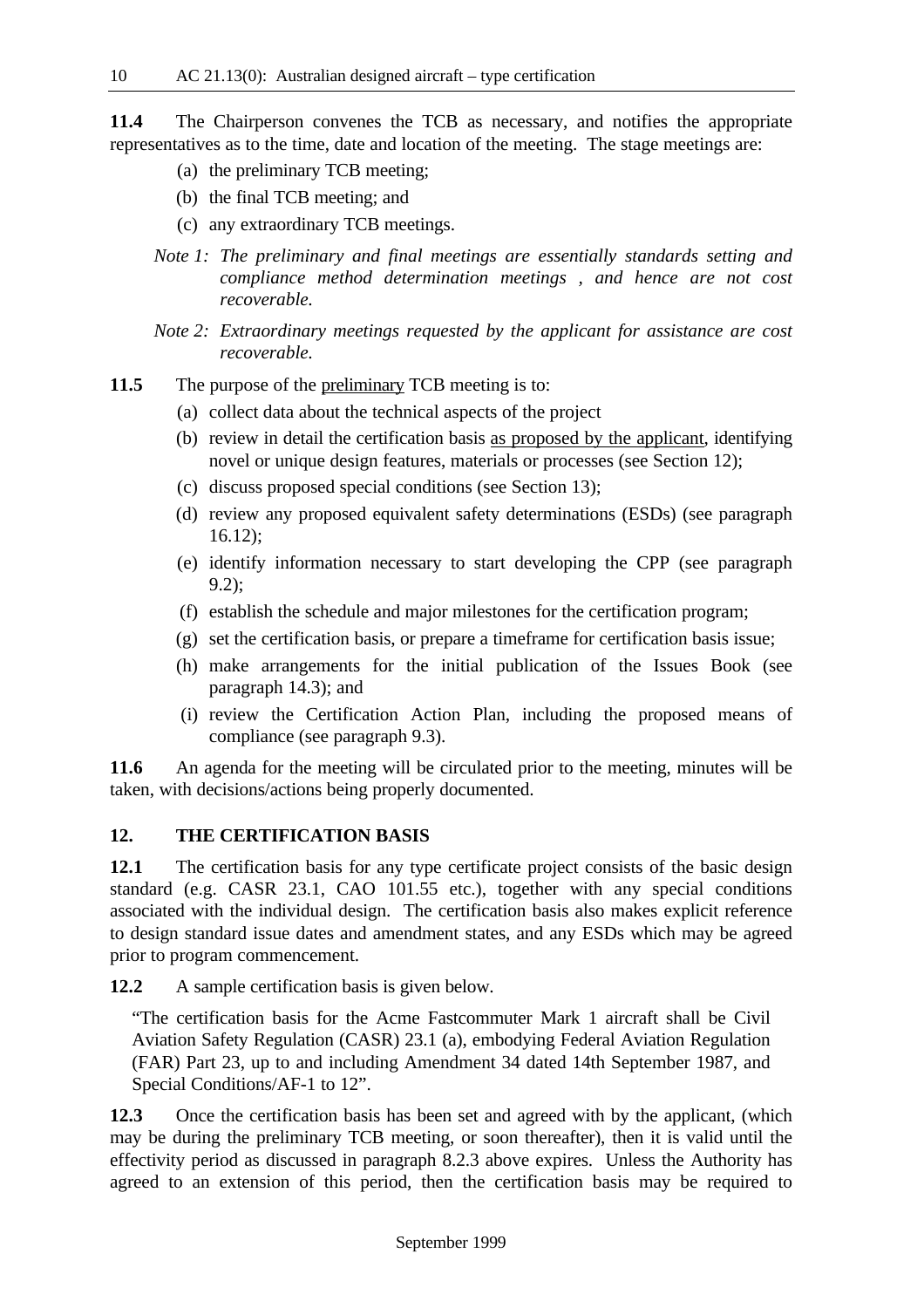incorporate a design standard with a later amendment state that dates three (or five) years earlier than the date of resetting the certification basis. On the other hand, nothing precludes an applicant revising the certification basis during the course of his or her project to incorporate later design standards.

**12.4** The following example illustrates the requirement in paragraph 12.3:

- (a) an applicant for a small aircraft TC submits Form No 733 signed on 16th October 1998. Thus the effectivity period expires on 15 October 2001;
- (b) the certification basis is set and formally notified to the applicant two months after application (16 December 1998). The certification basis is valid until 15 October 2001;
- (c) after a lengthy period of inactivity, on 6 May 2002 the applicant requests that the certification program should recommence;
- (d) the Authority may now incorporate any applicable design standard amendments introduced between the period 16 December 1998 and 6 May 1999 into a revised certification basis.

**12.5** The following categories of Australian-designed aircraft are required to be typecertificated, but no formal basic design standard has been prescribed in Australian legislation:

- (a) Primary (see AC 21.7);
- (b) Intermediate (see AC 21.8);
- (c) Special Class (eg airships, tiltrotor); and
- (d) Restricted (see AC 21.6).

12.6 For these categories, the certification basis is proposed by the applicant. Detailed negotiations are then undertaken by the applicant with the Authority; the latter being represented by ASSD and ESG officers. When agreement on the certification basis is reached, the inherent design standards will then be the subject of a Notice of Proposed Rulemaking (NPRM) process, which will detail the proposed design standards and invite public comment. After the disposition of any comments by the Authority, and after necessary evaluations and revision, the design standards will be published and included in the Manual of Accepted Standards.

**12.7** The standards are now promulgated as follows:

- (a) normal aeroplanes CASR Part 23;
- (b) utility aeroplanes CASR Part 23;
- (c) acrobatic aeroplanes CASR Part 23;
- *Note: CASR Part 23 embodies FAR Part 23, Joint Aviation Requirement (European) (JAR)-23 and JAR-VLA. The former two codes are conventional small aeroplane standards (MTOW not exceeding 5700 kilograms). JAR-VLA is a standard for a smaller, minimum capability aircraft in the normal category, not exceeding 750 kg MTOW, and having restrictions on the purposes for which the aircraft may be used.*
	- (d) commuter aeroplanes CASR Part 23. Additional items for aircraft with MTOWs up to 8618 kilograms are contained in FAR Part 23 and JAR Part 23;
	- (e) transport aeroplanes CASR Part 25. CASR Part 25 embodies FAR Part 25 and JAR-25;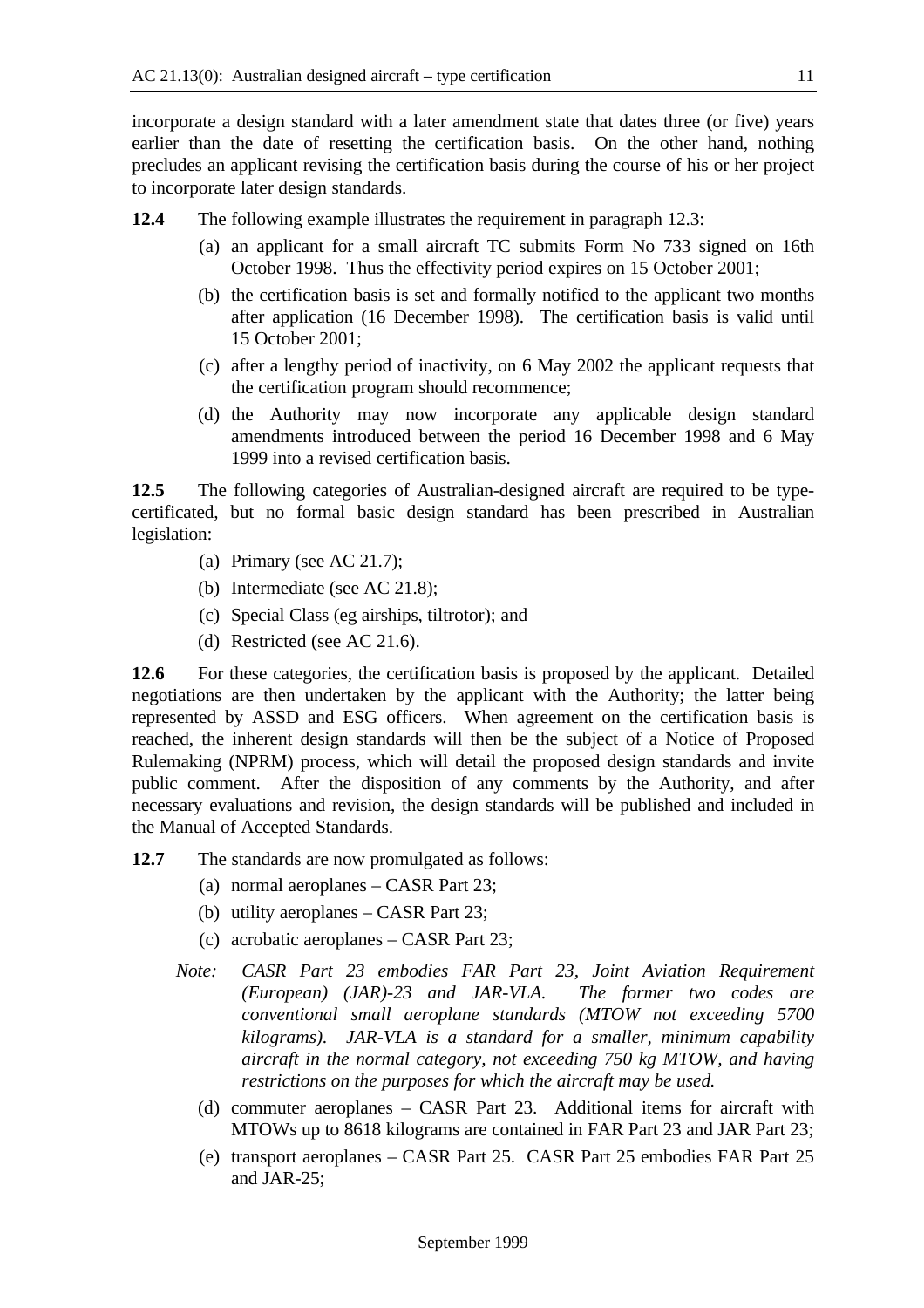- (f) normal rotorcraft CASR Part 27. CASR Part 27 embodies FAR Part 27 and JAR Part 27;
- (g) transport rotorcraft CASR Part 29. CASR Part 29 embodies FAR Part 29 and JAR Part 29;
- (h) special class aircraft CASR 21.17 (1);
- (i) restricted aircraft CASR 21.17 (1), with cross-reference to 21.25;
- (j) primary aircraft CASR Part 26;
- (k) intermediate aircraft CASR Part 26;
- (l) gliders and powered sailplanes CASR Part 22. CASR Part 22 embodies various overseas design standards, such as JAR-22; (noting that gliders and powered sailplanes are categorised as normal, utility and/or acrobatic);
- (m) manned free balloons CASR Part 31. Embodies CAO Section 101.54;
- (n) amateur-built category aeroplanes CAO 101.28;
- (o) aeroplanes with a maximum weight not exceeding 450 kilograms CAO 101.55.

**12.8** For further information on category criteria and limitations, see AC 21.1, "Aircraft Airworthiness Certification Categories and Designations Explained".

**12.9** Applicants for certification of aircraft products are expected to hold relevant copies of the design standards that constitute the certification basis for the applicant's project, such as FARs, JARs, and/or relevant CAOs. These are not supplied by the Authority. The publications can be obtained from:

JARs – Westward Digital Ltd 37 Windsor Street Cheltenham GL52 2DG England FARs – Superintendent of Documents Attn. New Orders PO Box 37194 Pittsburgh PA 15250-7954 U.S.A. CAOs – Airservices Australia Publications Centre PO Box 1986 Carlton South VIC 3053

## *Note: Some aviation bookshops/pilots shops in Australia stock compilation copies of the FARs, JARs, CARs and CAOs.*

**12.10** When establishing compliance with requirements specified in the FARs, it will be to the applicant's advantage to refer to the large volume of material available in relevant Advisory Circulars published by the FAA. Such Advisory Circulars are usually designated by two digit groups, the first referring to the applicable FAR (e.g. AC 23-2 Flammability Tests, for aircraft designed to FAR 23). These documents are very useful in that they provide an acceptable means of demonstrating compliance with a requirement.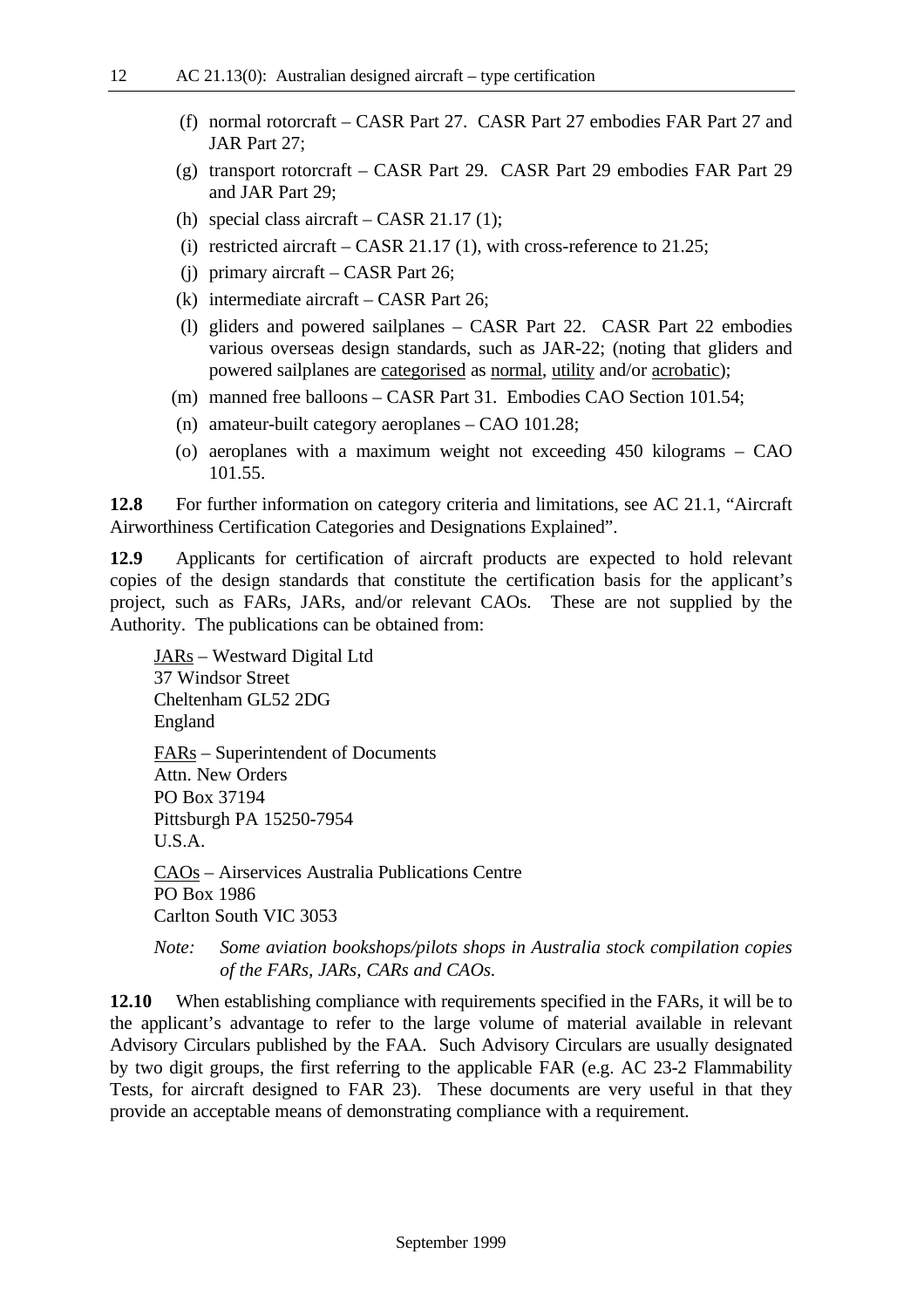## **13. SPECIAL CONDITIONS**

**13.1** Special conditions may be raised if the Authority considers that the nominated basic design standards do not provide an adequate safety standard for the product because of novel or unusual design features. (CASR 21.16 "Special standards and other conditions on type certificates" refers.)

**13.2** Special conditions are unique to the specific certification program for which they are issued. Special conditions will not be used as a particular method or technique to show compliance with an established rule.

**13.3** Special conditions are formulated with the full participation of the applicant. An Issue Paper (described in Section 14) will summarise the relevant design features and regulatory inadequacies, and propose the wording of the special condition.

**13.4** Any special conditions imposed and satisfied during a type certification program must eventually be reflected in the TC, or annexed to the TC (usually in the TCDS).

## **14. ISSUE PAPERS**

## **14.1 General**

**14.1.1** Issue Papers provide a simple, structured means of accomplishing several necessary steps in the type certification process in that they provide a means for describing and tracking the resolution of significant type certification issues and problems throughout a program. Issue Papers provide an efficient means of assuring coordinated certification decisions and should replace other paperwork such as briefing papers, memoranda, and lengthy letters whenever possible. They are "living" documents in that the positions of the Authority and the applicant are entered into the documents in succession until resolution is gained.

**14.1.2** An Issues Book is kept of the final stage of each Issue Paper, and is referred to in the Certification Summary Report.

**14.1.3** Significant issues may not be identified or resolved at initial project familiarisation briefings, and may require negotiation between the Authority and the applicant.

**14.1.4** The following items will normally be considered significant issues on major projects, requiring the development of Issue Papers:

- (a) Type certification basis designates the applicable airworthiness standards, including special conditions as necessary, that must be met for type certification. This Issue Paper should provide the definitive justification for selection of the certification basis, including specific amendment levels. Included as an attachment will be a project checklist or, by document reference, the applicant's own compliance checklist, if found acceptable, and provided the applicant agrees to provide the checklist early in the program with updates as the program progresses.
- (b) Determination of compliance provides a statement of the CASA procedural requirements, including those that define the applicant's responsibility for showing compliance.
- (c) Export requirements cites, for those projects where it is clearly established that the applicant plans to export the product to a foreign country, the extent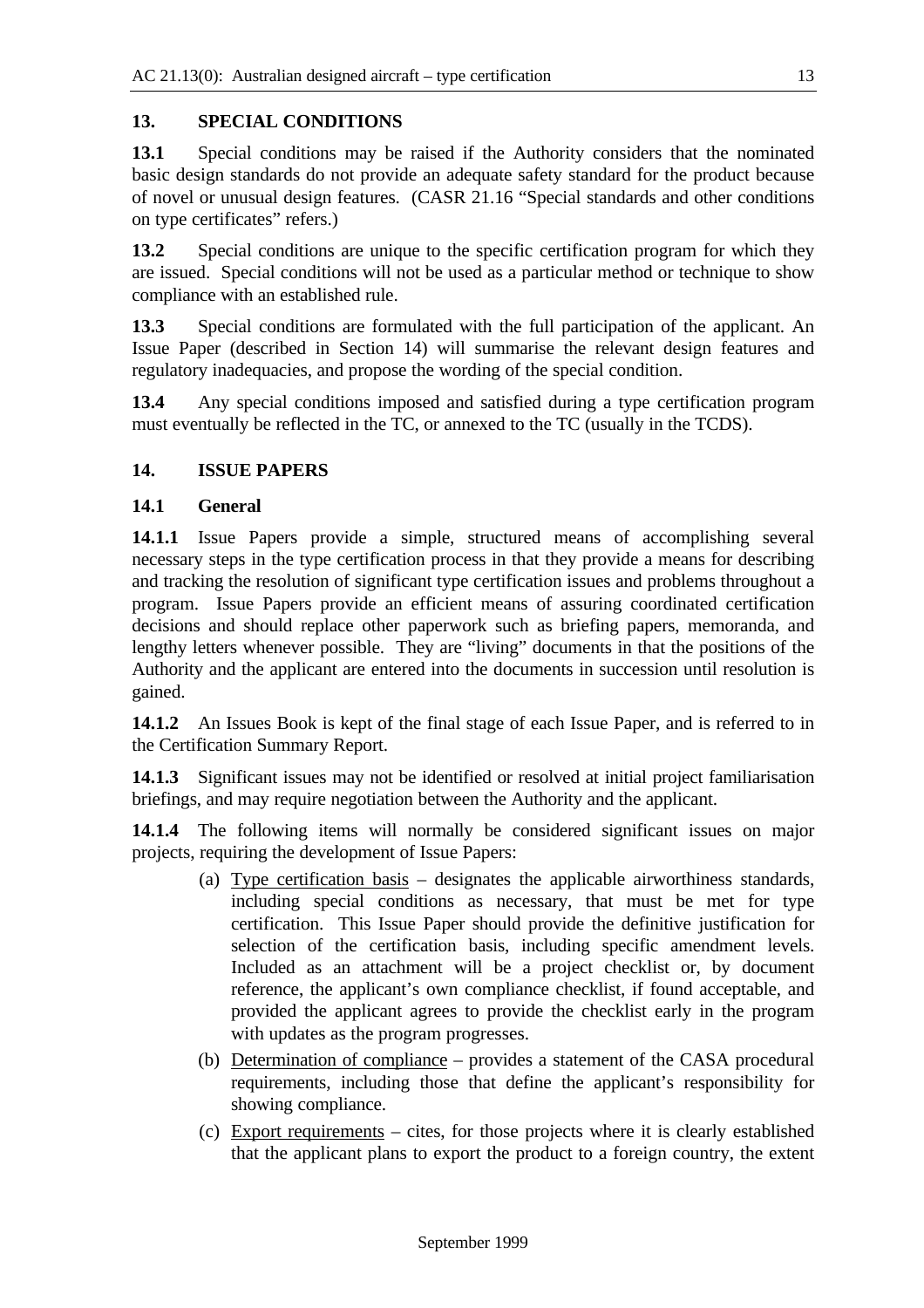of the Authority's findings of compliance with that country's airworthiness requirements on behalf of the foreign NAA.

- (d) Rulemaking actions required of the Authority these include the issuance of special conditions pursuant to either CASR 21.16 or CASR 21.101(2)(b), as applicable.
- (e) Equivalent safety findings proposed or made under the authority of CASR 21.16(1).
- (f) Unsafe situations that could preclude certification, as indirectly defined in CASR 21.16(2).
- (g) Application of later regulations per CASR 21.17(3), not voluntarily agreed to by the applicant.
- (h) Areas of new technology or novel design that do not require special conditions, but may require the development of an acceptable means of compliance with existing regulations which would set a precedent.
- (i) Items requiring the utilisation of a special certification review team for resolution.
- (j) All other issues that become controversial or may otherwise require TCB action to resolve.

#### **14.2 Issue Paper development**

**14.2.1** New Issue Papers may be proposed to the TCB at any time during the certification process prior to final type certification.

**14.2.2** A sample Issue Paper can be provided by the Authority on request.

**14.2.3** Draft Issue Papers will be developed by the project team members for each significant issue as early in the program as practicable.

**14.2.4** Issue Papers are primarily intended to provide CASA and applicant management with an overview of significant issues, to provide:

- (a) a means of determining the status of these issues;
- (b) a post-certification summary statement on how significant issues were resolved; and
- (c) general reference on future projects that might encounter similar situations.

## **14.3 The Issues Book**

Issue Papers passed through the preliminary TCB will be assembled and published in the form of an Issues Book by the ASSD Project Manager.

#### **14.4 Ongoing Issue Paper control arrangements**

**14.4.1** The bulk of the type certification work will be accomplished through ongoing technical assessment activities by the project team members and other technical participants outside the framework of formal TCB meetings. Progress on all items is to be documented by formal entries in the official type certification project file. Progress on significant issues will also be indicated by updating existing Issue Papers, or if new significant issues are raised, by developing new Issue Papers. This will also involve applicant input.

**14.4.2** If an impasse is reached between the applicant and the Authority, or between TCB members, the ASSD Project Manager shall resolve it after considering the views of all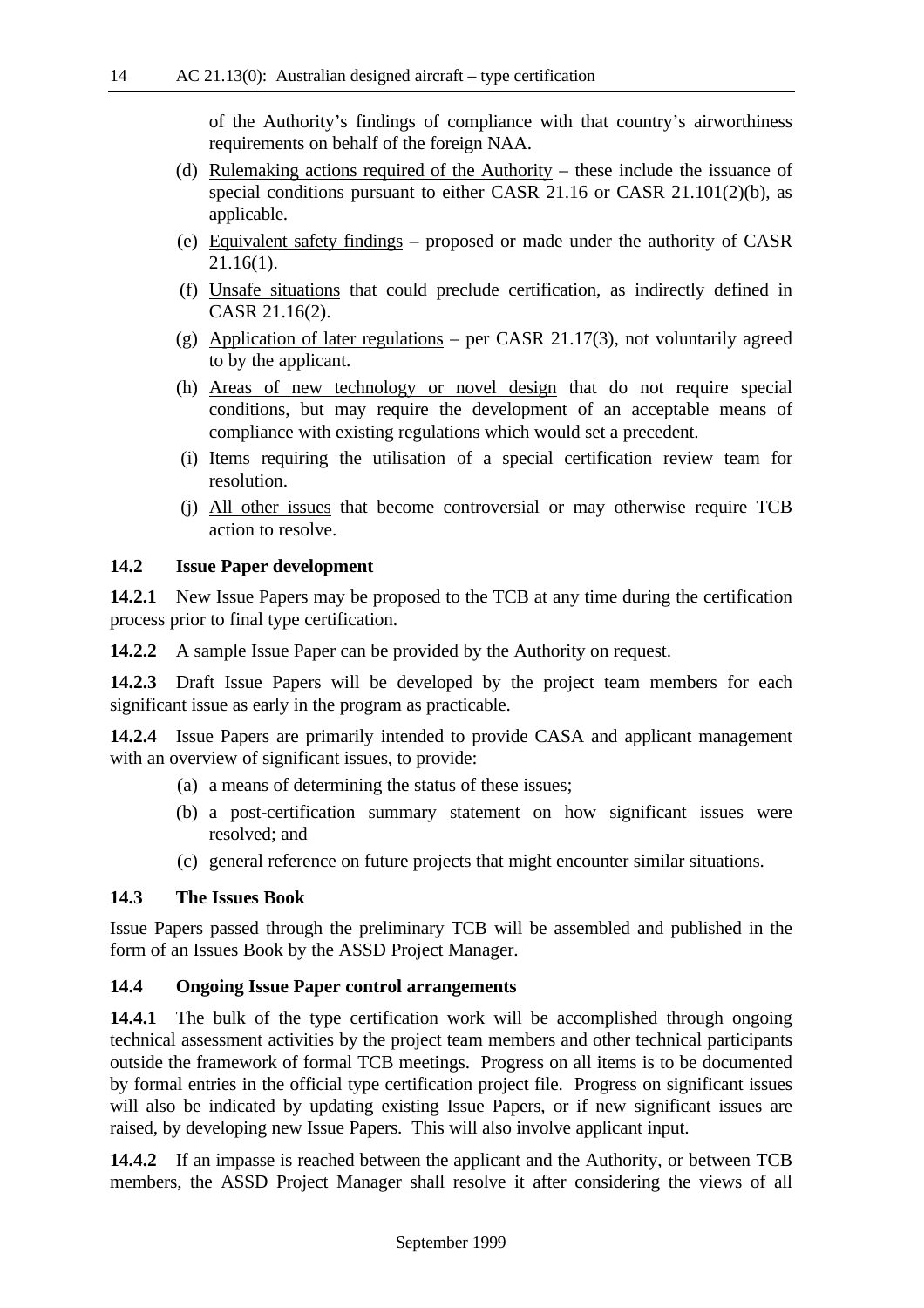affected parties. The resulting decision becomes the basis for the CASA position in the Issue Paper.

**14.4.3** The Issue Paper's conclusion shall result from TCB action. Most issues should be capable of resolution informally, by coordination of Issue Papers amongst the TCB members and the applicant, without a meeting.

## **15. DESIGN AND MANUFACTURING CONTROL**

## **15.1 General**

**15.1.1** There are two methods under which approval for the manufacture of aircraft, aircraft engines and propellers can be achieved. For manufacture under a PC refer to AC 21.14 "Production Certificates". For manufacture without a PC, refer to AC 21.20 "Production Under Type Certificate Only.

**15.1.2** The designer/intending manufacturer must start to develop a system of design control and manufacturing quality control procedures from the outset of the program. This will minimise the "backtracking" work that will waste time and effort for both the applicant and the Authority as final certification is neared, and manufacture and product support aspects are imminent.

**15.1.3** Design staff may be nominated by the manufacturer and appointed by the Authority pursuant to CASR 21.31(1)(a) for design activities. The Instruments of Appointment (IoAs) issued by the Authority will authorise named individuals "whilst in the employ" of the manufacturer or applicant to approve data within limitations nominated on the IoA.

**5.1.4** However, there is no objection in principle to design work being contracted out by the proposed manufacturer or applicant to another approved organisation or authorised person. In such cases, it is important that the manufacturer has nominated design procedures, suited to the product and the basic organisation, which the subcontractor must observe. This is arranged by the Authority nominating the manufacturer's procedures on the IoA and noting that these apply when the subcontractor is "working under an arrangement" to the manufacturer.

**15.1.5** Note that it is highly desirable for the two parties to be co-joined in this way. The applicant has the overall responsibility for the design and manufacture of the product. When working under the arrangement, the subcontractor must be acting "for and on behalf of" the applicant or manufacturer at the time. This is the only way in which the quality and continuing airworthiness aspects can be addressed. If a situation were allowed to exist where design and manufacture were divorced, it would be impossible, in many situations, to decide who is responsible for a given problem. This would be unacceptable to the Authority. Design consultants should note that any other design procedures and IoA will not be affected by this arrangement. The IoA and procedures relating to a given project will only affect work for that project.

## **15.2 Engineering Design**

**15.2.1** Approval of all engineering design data must be made by either a person holding an IoA under CASR 21.31(1)(a) or the Authority. The organisation may elect to hold an authorisation under regulation 30 of CAR 1988 as an Approved Design Organisation, especially for the coordination of all the design disciplines.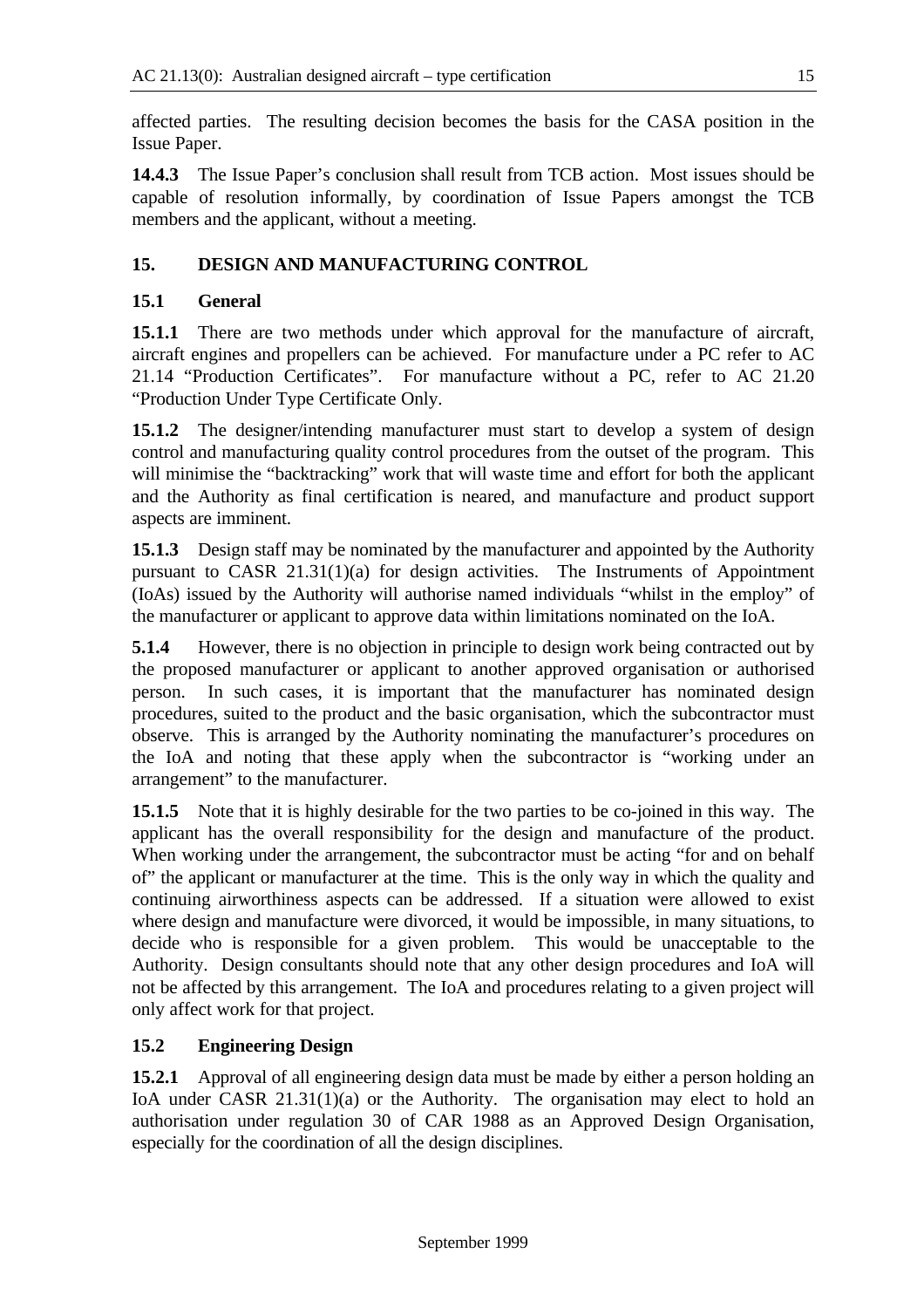**15.2.2** If design activities are to be wholly or partly contracted out by the applicant, then the procedures and the degree of monitoring or control will depend upon the scope of activities of the prime manufacturer relative to the subcontractor in each case. The subcontracting arrangements are to be such that the prime manufacturer retains the overall responsibility for the design and quality of the product. Note that design responsibility does not extend to components which have themselves been issued with a TC or ATSOA, or made under a PMA, nor to Class III products (as defined in CASR 21.321(2)(c)), in the name of another manufacturer. Notwithstanding the above, the subcontracting company is not absolved from any of its responsibilities under the Regulations.

**15.2.3** Contracted design engineers must hold an appropriate IoA for the discipline. A contracted design organisation must hold an appropriate Certificate of Approval under CASR Part 146 (currently regulation 30 of CAR 1988) to supervise and coordinate the various disciplines, to certify for compliance with the airworthiness standards.

**15.2.4** Documents which describe and control the manufacture of hardware and/or its performance, are to be approved, either under company procedures or as required by the CASRs. For example:

- (a) drawings;
- (b) drawing change notices;
- (c) engineering orders;
- (d) engineering concessions;
- (e) engineering notes;
- (f) service bulletins;
- (g) processes;
- (h) procedures;
- (i) computer hardware and software;
- (j) engineering change notices;
- (k) engineering reports;
- (l) test schedules.

**15.2.5** Documents related to design activities but not requiring design approval are to be signed by responsible engineering staff. For example:

- (a) design advices;
- (b) applications for experimental certificates
- (c) manuals;
- (d) service letters (maintenance information).

**15.2.6** With a view to production, there should be procedures devoted to the distribution and amendment of approved data. For further information see AC 21.14 "Production Certificates".

**15.2.7** Design data issued outside the manufacturer's control is to be under cover of a field service document of some kind. This document is to list all of the hardware, special tools, data and actions required to incorporate the design, including logbook entries, weight and balance changes, and flight manual actions as appropriate. If any uncontrolled design data is to be issued outside the factory, for the purpose of obtaining quotations for example,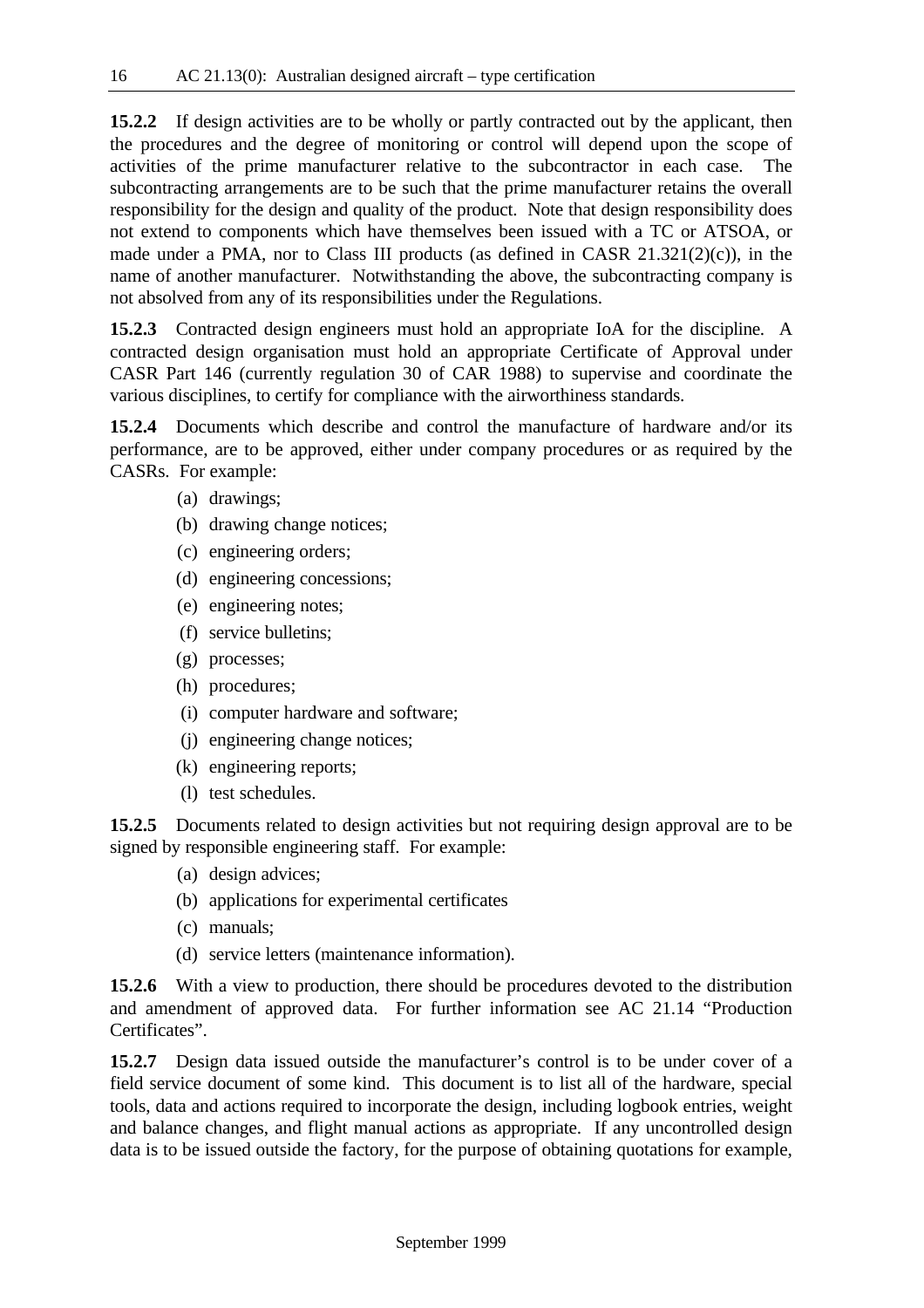it must be clearly marked as "NOT APPROVED" or "UNCONTROLLED COPY – NOT TO BE USED FOR MANUFACTURE OR MAINTENANCE".

**15.2.8** The Design Manager/Chief Designer will not normally be considered sufficiently experienced for the purpose of CASR 21.31(1)(a) without having participated in the certification of several new products, either with the manufacturer or in some previous appointment. In such a case, the applicant may have to engage a suitable person or subcontract the work.

**15.2.9** Problems may arise if the design team loses capability due to the retirement or resignation of senior staff. Should this situation arise the Authority must be advised.

**15.2.10** Lists of current approved consultants are maintained in the ESGs.

## **15.3 The Type Design**

**15.3.1** The Type Design of an Australian-designed aircraft, aircraft engine or propeller, is defined in CASR 21.31(1), "Type Design – Meaning". The basic aims of the Type Design are:

- (a) to define, at a fixed point in time, the type design status and configuration of the product;
- (b) to provide a detailed specification baseline against which any conformity audit can be performed, or any modifications safely developed;
- (c) to record the final design basis for product certification.

**15.3.2** The Authority does not prescribe a rigid listing of those documents which it perceives to be the Type Design. However, for an aircraft designed, built and certificated to a design standard accepted by the Authority, the Type Design shall normally consist of, but not be limited to, the following:

- (a) a three-view general arrangement drawing of the aircraft to scale, with major dimensions applied in metric units;
- (b) a sealed list of drawings, consisting of general arrangement drawings, either:
	- (i) cross-referencing other drawings which then completely define the design of the aircraft; or
	- (ii) an independent listing of detailed drawings which completely define the design of the aircraft;
- (c) a detailed technical specification of the aircraft;
- (d) information on materials and processes used in the construction of the aircraft;
- (e) the final amended compliance summary, signed as complete by the company Chief Designer or equivalent, including the full certification basis;
- (f) the basic aerodynamic data used in the design;
- (g) the design assumptions and calculations;
- (h) a report of dimensions, materials and processes necessary to define structural strength;
- (i) a list of reserve factors for ultimate load conditions at all critical parts of the aircraft structure;
- (j) the complete aircraft weight and centre of gravity details;
- (k) copies of reports giving the particulars and results of airworthiness certification acceptance tests, for both ground and flight test phases, including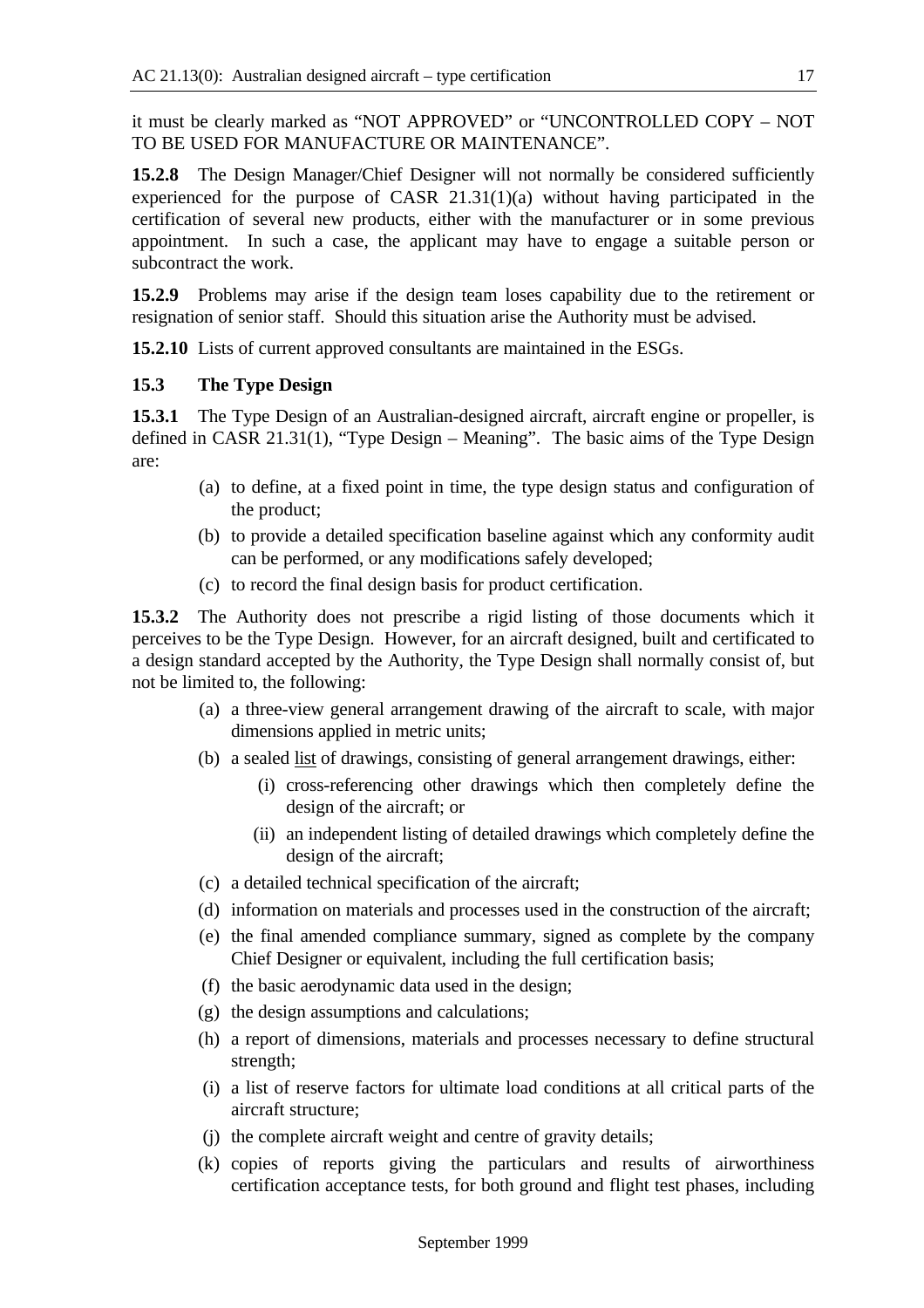the completed Type Inspection Report (TIR), to substantiate compliance with the applicable requirements;

- (l) particulars of any variations from CASA requirements and/or the certification basis, as have been authorised with respect to the aircraft design, giving the reference number of the CASA written authority for the variations, e.g. equivalent safety determinations;
- (m) the equipment list;
- (n) copies of subsidiary TCs (e.g. TCs for engine(s) and propellers);
- (o) the flight manual as approved for type certification, including operating limitations and other information necessary for the safe operation of the aircraft, aircraft engine(s) and propeller(s) (as applicable);
- (p) the accepted maintenance manual or its equivalent, containing the approved airworthiness limitations (if applicable), with details of the manufacturer's recommended scheduled maintenance programs;
- (q) instructions for continuing airworthiness;
- (r) for primary and intermediate category aircraft any special inspection and preventive maintenance program designed to be accomplished by an appropriately qualified pilot-owner.

#### **15.3.3 Document control**

Each design drawing should bear a descriptive title, drawing number and date of issue. An acceptable alterations system should be in place, (e.g. alterations to drawings should be made in accordance with the drawing amendment system so as to ensure amendment to design records). Immediately an alteration is made to a drawing, whether the alteration is permanent or temporary, the drawing should be identified with a new issue number and date. Where an alteration affects the interchangeability of an item in any way, a new part number should be issued so as to avoid confusion with the original item.

## **15.3.4 Availability of the Type Design**

The Type Design data shall be held at a location agreed with the Authority. No part of the Type Design data may be destroyed without the Authority's written authorisation.

## **15.3.5 Surrender of the TC**

In the case of a TC holder ceasing business, the Type Design must be transferred to a new TC holder, or surrendered to the Authority under the provisions of regulation 301 of CAR 1988; this latter action could lead to the grounding of the type involved.

#### **15.4 Equipment list**

An equipment list is not required for type certification but may be required for weight and balance control.

#### **15.5 The Compliance Summary**

**15.5.1** The Compliance Summary should include compliance statements against all elements/paragraphs of the certification basis. The Summary should contain a statement of compliance, how compliance was demonstrated and reference to documents substantiating compliance.

**15.5.2** The recommended form of this Summary is: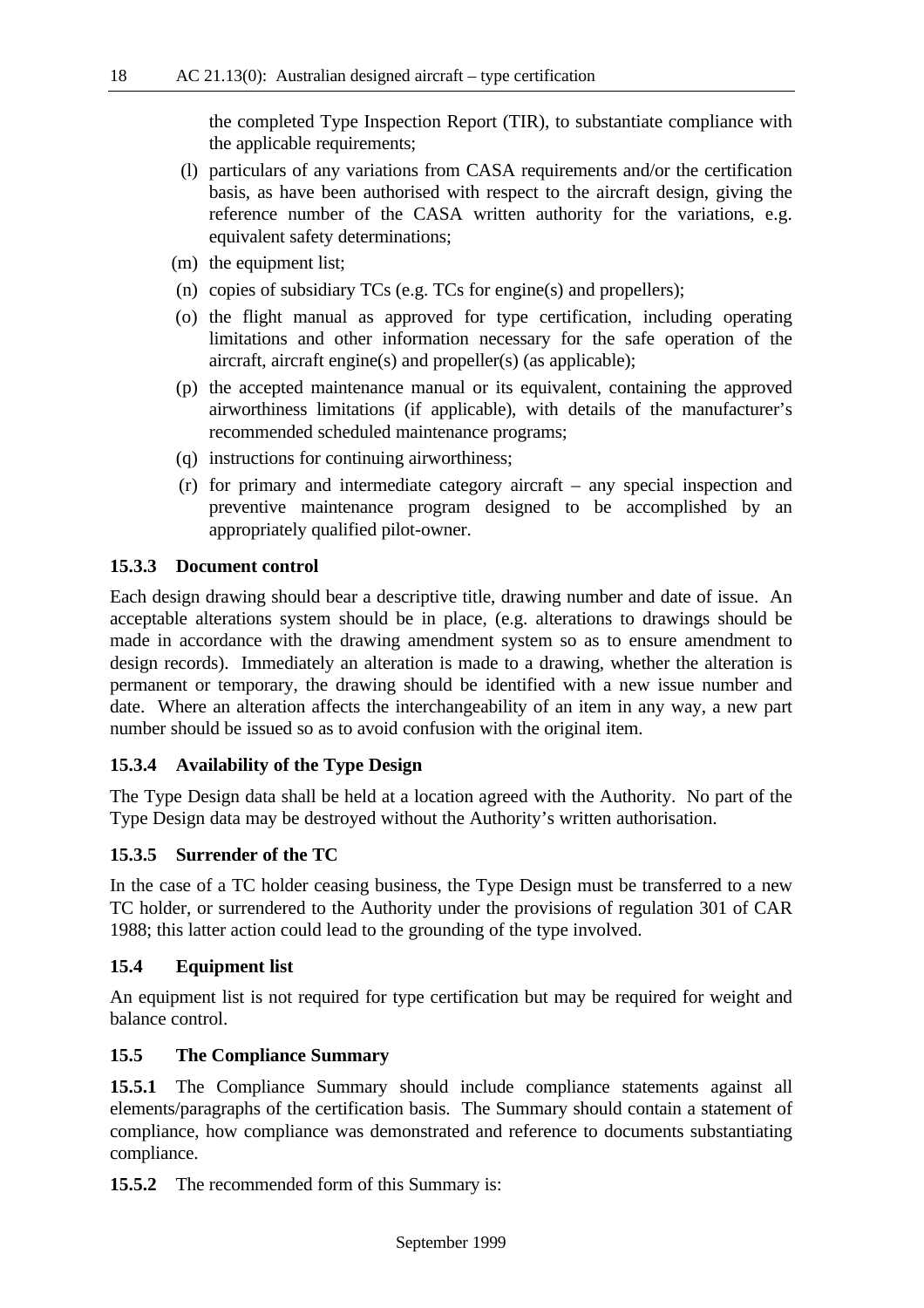- (a) Column 1 Requirement (Best photocopied and reduced from the basic document e.g. FAR 23)
- (b) Column 2 Compliance statement:

C – Complies

S/R – Substitute requirement

N/C – Does not comply

 $N/A$  – Not applicable

O – Open issue

(c) Column 3 – Method of compliance

e.g. calculations/analysis; lab/rig test; ground test; flight test; design drawing etc.

A suggested code is:

A – calculations/analysis

 $T - test$ 

I – by inspection (e.g. cockpit lighting – See para  $16.8.4$ )

 $D$  – inherent in the design

 $E/S$  – equivalent safety

 $O/E$  – satisfactory operational experience (e.g. of a class of

material or technique)

- (d) Column 4 Document reference (By number and title)
- (e) Column 5 Remarks

**15.5.3** If the compliance statement for any item is a "N/C" or "O", the remarks column should include a statement on the action being taken (e.g. reference to an Issue Paper, preparation of an equivalent safety submission, preparation of modifications etc.). The final issue of the Compliance Summary should contain no "open" items.

*Note: The Compliance Summary is a "living" document, continuously amended throughout the duration of the program, and that it serves as the master reference for all activities aimed toward compliance).*

## **16. DEVELOPMENTAL AND INITIAL CERTIFICATION PROGRAM CONTROL**

## **16.1 Development versus certification**

**16.1.1** It is often difficult for an applicant organisation, inexperienced in type certification, to differentiate between the overall program elements of work which can be separated and classified "developmental" and "certification". Although the processes may be inter-twined, their objectives are basically different. The former can be quite independent of CASA involvement and a regulatory approval process, whilst certification must involve the Authority.

**16.1.2** Since all development work is now done under an experimental certificate, an applicant will be free to develop and test an aircraft or other product with program flexibility. However, an applicant should aim to develop aircraft structures and systems towards the configuration intended to show compliance from the outset. Whilst it is entirely possible for the applicant to design, build and test fly a prototype under the experimental certificate provisions, it is important for the applicant to be aware that unless the prototype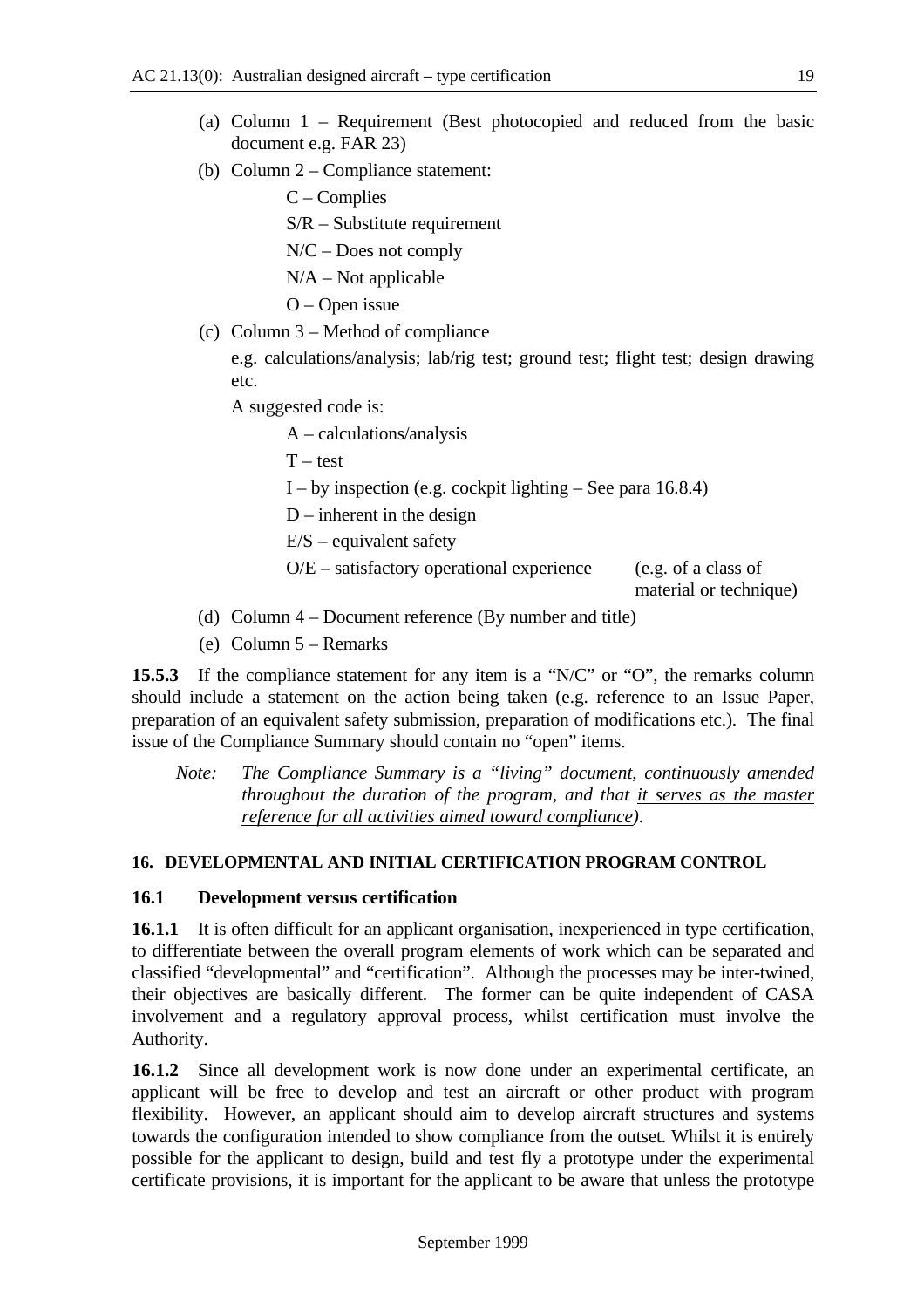can be shown to be representative of the type design in all areas that may affect the validity of its use as a certification test article, it may be necessary to construct a second prototype under full conformity procedures before the process can move from "development" into "certification".

**16.1.3** If the aims of paragraph 16.1.2 above are not fulfilled, then the liabilities of extra time and extra costs will be encountered, for example:

- (a) provision of new test articles;
- (b) the repetition of tests required; and
- (c) the extra involvement of CASA officers.

#### **16.2 Responsibilities of the applicant and the Authority**

**16.2.1** The applicant has the following program responsibilities:

- (a) showing compliance with the CASRs applicable to the specific aircraft type or product;
- (b) submission of the Type Design (in stages) and substantiating data;
- (c) submission of statements of conformity for each aircraft part presented for testing;
- (d) submission of statement of conformity for the aircraft as a whole, presented for testing.
- (e) performing all inspections and tests required by the Authority in order to show compliance;
- (f) accomplishing the preflight test requirements of CASR 21.35(1), and then making all flight tests found necessary by the Authority; and
- (g) preparing the draft of the TCDS (to be forwarded to the Authority in electronic format).
- **16.2.2** The Authority has the following program responsibilities:
	- (a) providing guidance to an applicant throughout the certification process;
	- (b) establishing the certification basis;
	- (c) establishing special conditions;
	- (d) determination of equivalent levels of safety;
	- (e) approving drawings, reports, data, and flight manuals. (However, most drawings, reports and specifications will normally be approved by an authorised person employed by the applicant.);
	- (f) performing type inspections and tests needed to verify compliance with the certification requirements and conformity with the Type Design;
	- (g) preparing the TIR; and
	- (h) issuing the TC and TCDS.

## **16.3 Technical panel meetings**

**16.3.1** From the outset of the program, the ASSD Project Manager will have a central company certification point of contact identified; this person may be called the chief certification engineer, certification coordinator etc. All certification tests, whether witnessed or not, must be coordinated by this person. He or she also normally organises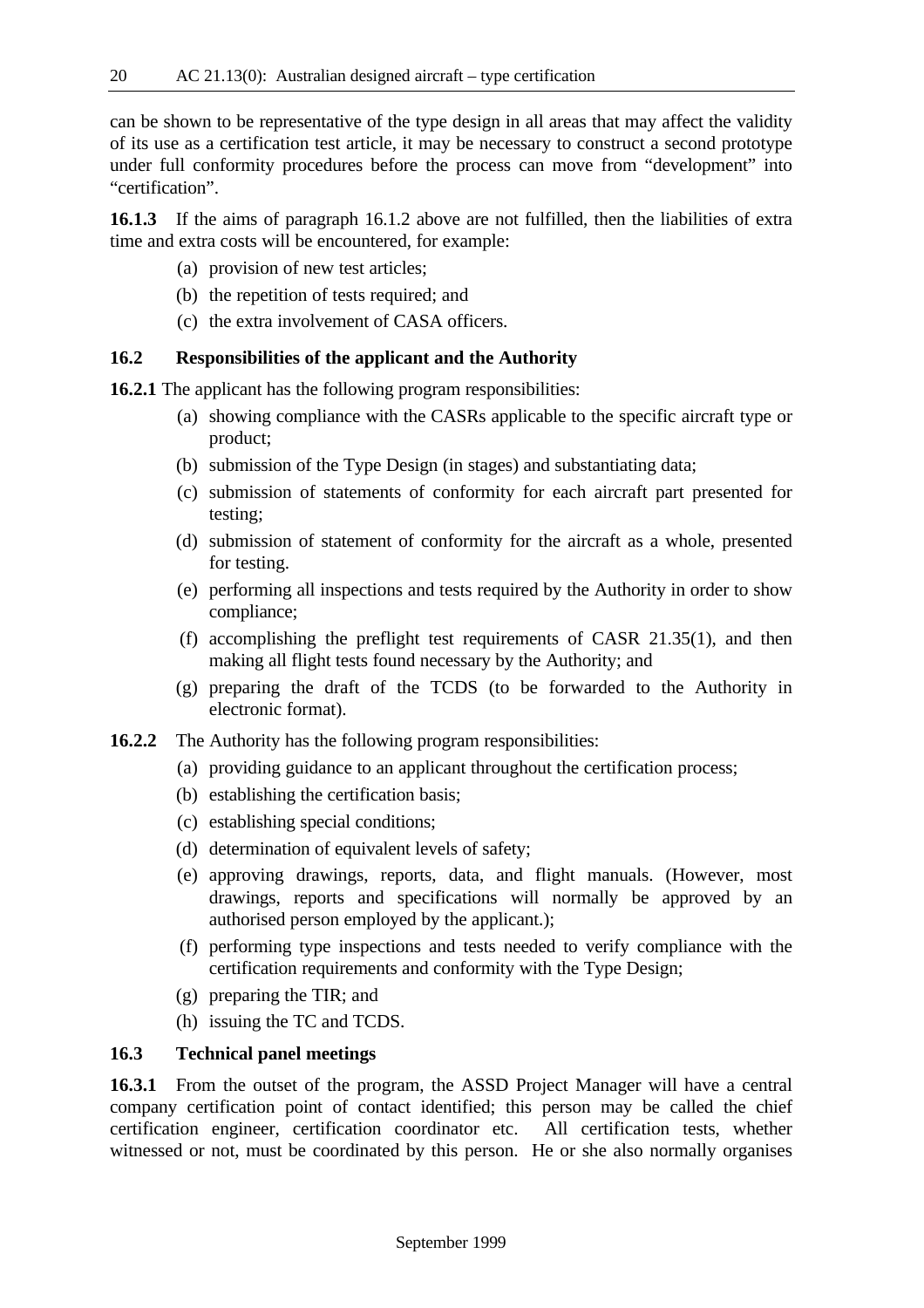and attends technical panel meetings between the Authority and company representatives (not to be confused with TCB meetings).

**16.3.2** The following points should be noted:

- (a) ASSD technical specialists may be called to attend as the Compliance Summary is developed and detailed review of any one technical discipline is undertaken;
- (b) Issue Papers will be raised in the event of technical disagreement between parties, or where interpretation of requirements is difficult, or where resolution of problems may be protracted;
- (c) the Authority will strive to ensure dealings with consultant engineers on all technical levels will be through or with the applicant at all times.

## **16.4 Applicant contact with the ASSD**

Nothing precludes the applicant from maintaining dialogue with the appropriate nominated specialists once initial contacts have been made through the TCBM process. However, any requests for formal involvement of specialists by the applicant in the program (such involvement not having been arranged by the ASSD Project Manager) must be through the Project Manager. Direct interaction between the applicant and the ASSD specialists is not precluded, providing the ASSD Project Manager is fully aware of this and any technical outcomes, including the nature and extent of any advice and guidance provided to the applicant.

## **16.5 Test plans**

**16.5.1** All non-developmental test proposals should result from certification requirements, as laid down in order in draft form in the Compliance Summary. If this is followed, then the test proposals, demonstrations and results can be placed in a proper and workable framework. For example, the Authority needs to assess factors such as the levels of witnessing, test factors, materials variability, and how a rig is representative or otherwise of the real or certification situation (which are often not the same). These points must be agreed with the applicant during a panel meeting, not at the actual test. The ASSD Project Manager must have had time to assess all written proposals. If last-minute changes are made, then the ASSD Project Manager's copies must be amended accordingly. All proposals and test reports must be filed together in a logical system.

**16.5.2** As a minimum, the following should be included in the relevant test plan:

- (a) description of item(s) to be tested;
- (b) relevant test equipment;
- (c) how test equipment will be calibrated and approved;
- (d) how compliance will be shown by the tests;
- (e) detailed test procedures to be used.

**16.5.3** All test articles must be conformed, and statements of conformity provided by the applicant (see paragraph 16.7).

## **16.6 Test witnessing**

**16.6.1** All important structural and rig tests will be witnessed by a CASA representative. Where the test is relatively straightforward, such witnessing may be carried out by a local CASA officer. Costs to the applicant will be borne in mind in this respect. More complex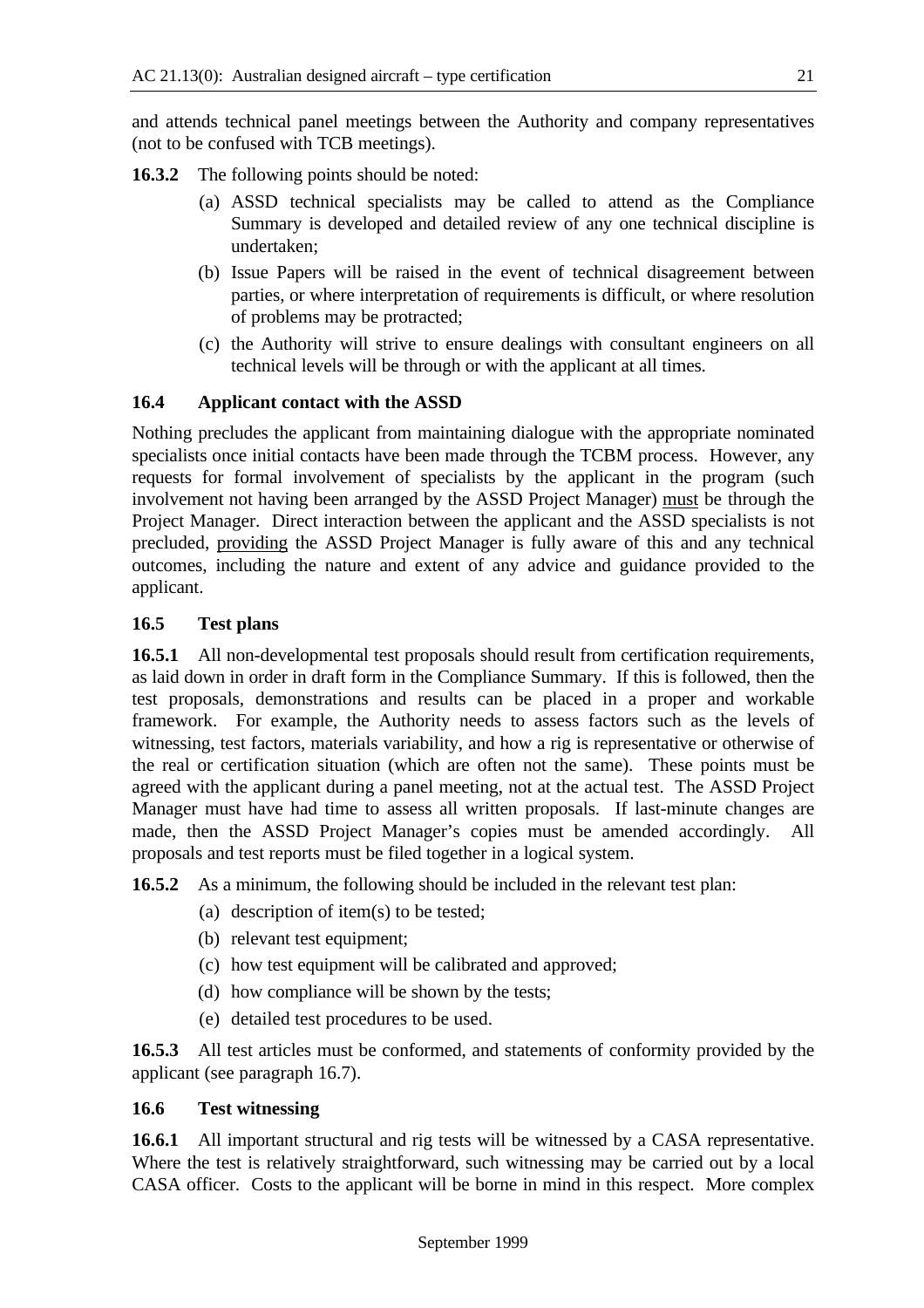tests and those requiring engineering interpretations will be attended by the designated CASA engineer. The need for conformity inspections prior to and after test will also need to be satisfied.

**16.6.2** After the CASA officer witnesses the test, he or she will write a report for the relevant CASA file(s) containing the following:

- (a) a description of the test;
- (b) a description of the results obtained;
- (c) the decisions reached; and
- (d) the recommendations which have been made to the applicant.

**16.6.3** The applicant should prepare a test report detailing the data for each test and an explanation on the calculations necessary to evaluate the data. The report should include conclusions and recommendations and be presented to the Authority for approval, if an approval authorisation for this is not held.

#### **16.7 Conformity inspections and statements**

**16.7.1** Conformity inspections are required to ensure that the product being certificated complies with the Type Design. For any certification test, the applicant must submit a statement of conformity (as required by CASR 21.53(2) which states *"Each applicant must submit to the Authority a statement of conformity for each aircraft or part thereof presented to CASA for tests. This statement of conformity must include a statement to the effect that the applicant has complied with subregulation 21.33(1)"*), declaring that for the test purpose:

- (a) materials and products adequately conform to the specification in the Type Design;
- (b) parts of the products adequately conform to the drawings in the Type Design; and
- (c) the manufacturing processes, construction and assembly conform adequately to those specified in the Type Design, to the extent necessary to ensure that the test is a valid indication of the performance of the design.

**16.7.2** Deviations from the Type Design currently defined must be stated.

**16.7.3** When the certification test is to be witnessed by a CASA officer, the applicant's statement of conformity must be submitted in advance. The Statement of Conformity (Test Procedure), CASA Form No 724, obtainable at CASA Offices, may be used.

**16.7.4** A CASA conformity inspection should be successfully conducted before any official certification test is carried out.

#### **16.8 Engineering compliance inspections**

**16.8.1** Any aspect of product design, for which compliance with the certification requirements cannot be ascertained through a review of drawings or reports, should receive an engineering compliance inspection.

**16.8.2** The purpose of an engineering compliance inspection is to ensure that an installation complies with the CASRs. This inspection should not be confused with a conformity inspection as described in subsection 16.7 above. A conformity inspection is carried out to determine conformity to engineering data, whilst an engineering compliance inspection is carried out to determine compliance with the CASRs. An engineering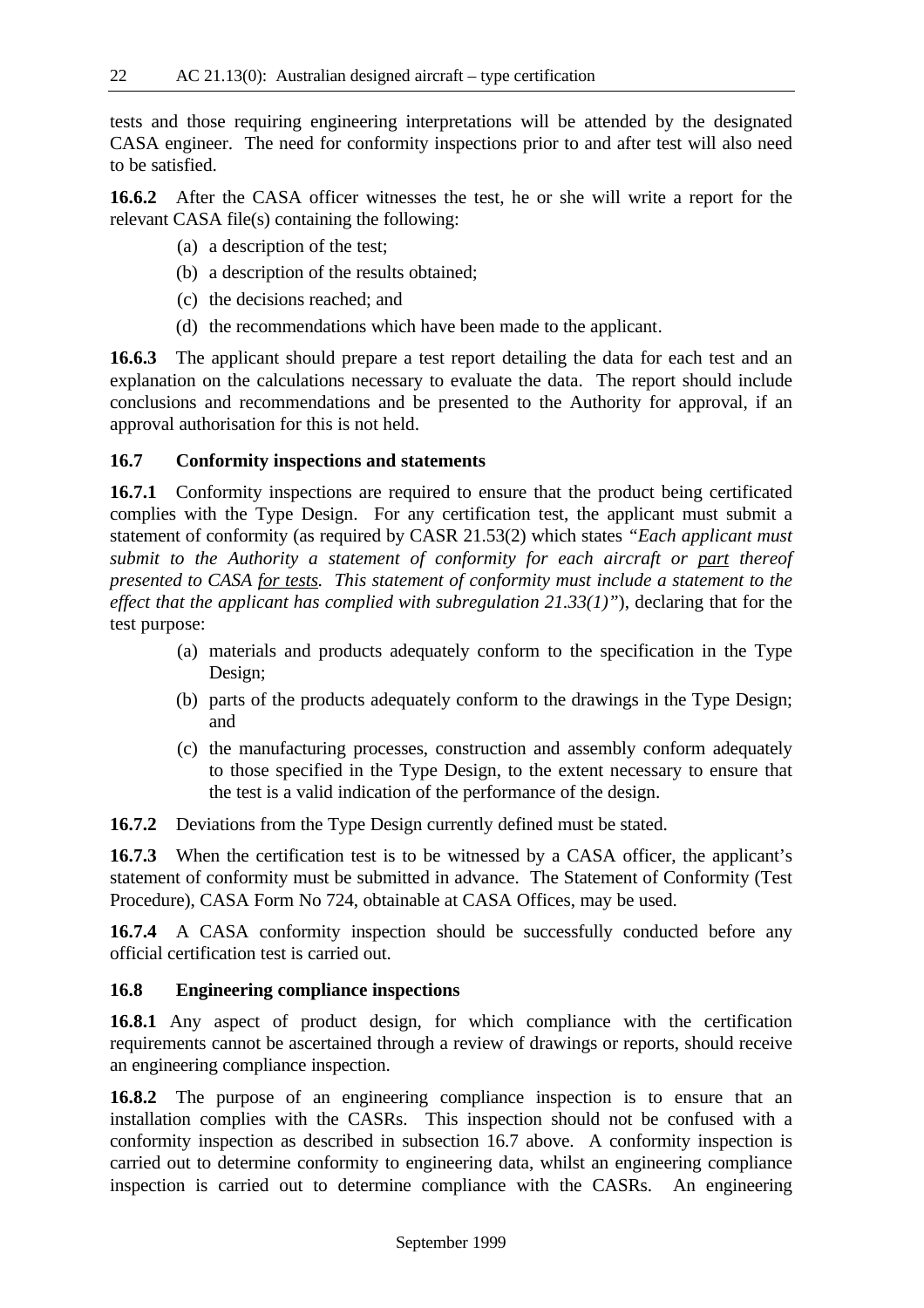compliance inspection provides an opportunity to review an installation and its relationship to other installations on a product.

**16.8.3** The product should conform to the Type Design prior to the carrying out of the engineering compliance inspection. Findings will be documented and included in the Type Design data file. Engineering compliance inspections may be delegated to company personnel, who will be provided proper guidance in order to effectively make the findings on behalf of the Authority.

**16.8.4** Engineering compliance inspections for aircraft interiors are generally more complex than other compliance inspections. This is primarily due to the many varied regulatory requirements that must be complied with (e.g. emergency lighting, emergency exit arrangements, ordinance signs, aisle widths, cockpit controls, waste containers, placards, and occupant protection). Engineering compliance inspections for interiors are generally not delegated.

**16.8.5** Control system compliance inspections are accomplished to determine ease of control operation, strength of components, and detection of interference or deflection of control system linkages.

**16.8.6** Regulatory design requirements for flammable fluid fire protection require separation and isolation of flammable fluid-carrying lines from ignition sources of all types. The physical inspection of installations is required to assure compliance.

**16.8.7** Hydraulic/electrical system routing requires inspection to assure that proper support and separation is maintained.

## **16.9 Evaluation of certification data by the Authority**

**16.9.1** Design data consists of drawings, specifications, and reports necessary to define and substantiate the product. This includes information on configuration, materials and processes. Data submitted by the applicant should be complete and in a logical format. The applicant should submit data in a timely manner, to assist in the progress of the certification program.

**16.9.2** There are two options for an applicant in regard to certification data:

- (a) have the data approved by an authorised person; or
- (b) submit the data to the Authority for approval.

**16.9.3** Normally, the finding of compliance made by an authorised person in accordance with the agreed certification plan will be accepted by the Authority. The Authority's own participation in the project will be reduced to the minimum necessary to substantiate compliance with the airworthiness requirements, depending on the experience and knowledge that the Authority has of the person(s) who approved the data.

**16.9.4** The Authority conducts surveillance on the activities of authorised persons and may suspend any TC, STC, or ATSOA issued that was based on data that is found not to adequately justify a finding of compliance.

**16.9.5** Data submitted by an authorised person who has approval privileges specified in an IoA, and/or as detailed under the agreed certification plan, should be marked as approved prior to submission. The data is to be accompanied by a statement of compliance with the applicable regulations.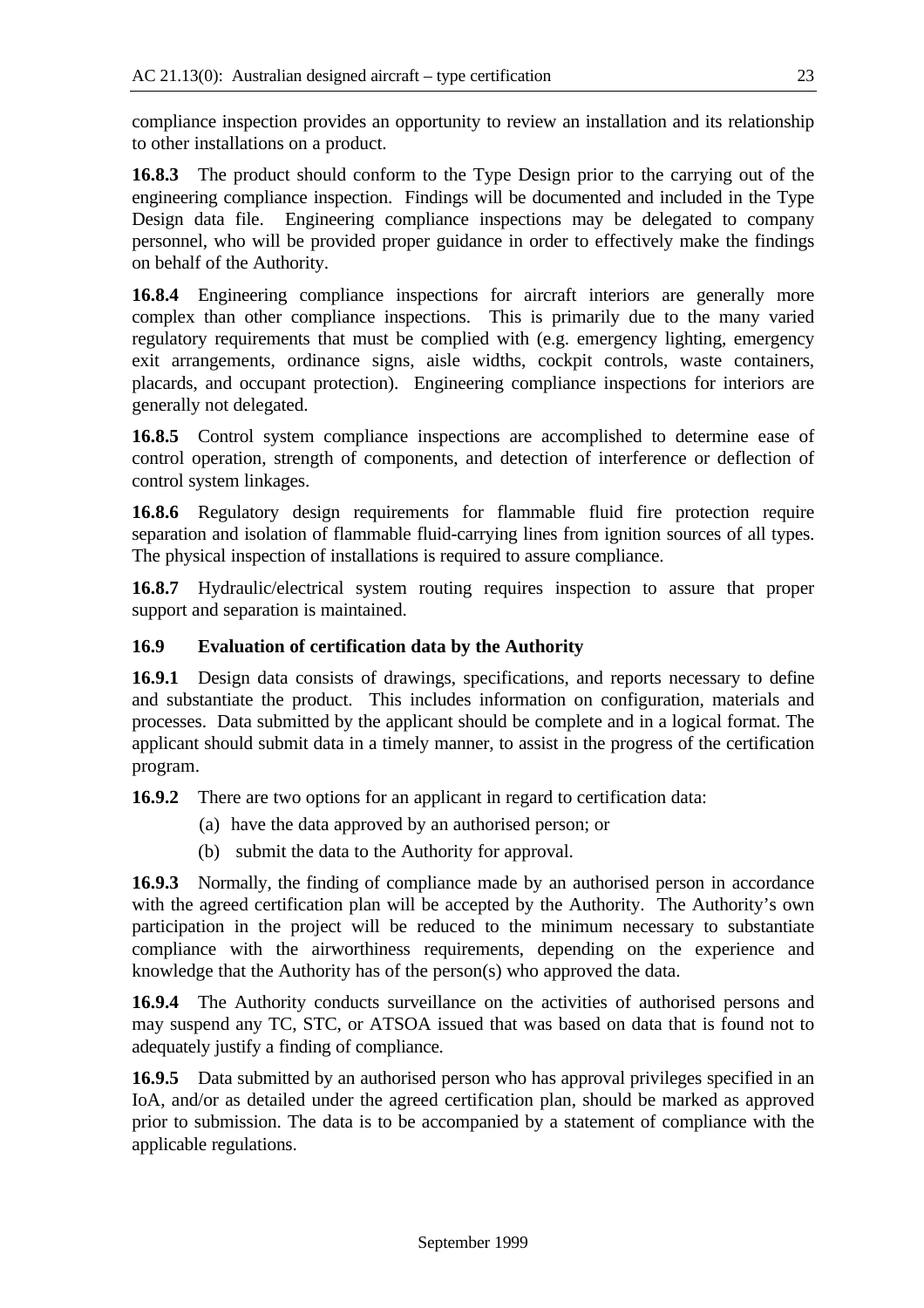**16.9.6** For data submitted by an authorised person not covered under the conditions specified in the IoA, or if so designated in writing by the Authority under the agreed certification plan, the data is to be accompanied by a statement of compliance with the applicable regulations marked as "recommended". When satisfied that compliance has been shown the Authority will either approve the data or authorise the person, in writing, to approve the data. Data not acceptable will be returned to the applicant with a summary of the deficiencies, and a request for revision and resubmission. Note that the Authority is not responsible for the development of methods or the accuracy of calculations. This scenario involves more effort on the part of the Authority to establish compliance than the process described in paragraph 16.9.5 and thus will be more time consuming and costly to the applicant. It is therefore strongly recommended that the applicant engages the services of appropriately skilled authorised persons for the range of activities or a suitable Approved Design Organisation, for the project.

**16.9.7** At the completion of the certification program, the ASSD Project Manager will suitably annotate the top level drawing list and document list as the lists of data accepted or assessed by the Authority as showing compliance with the applicable airworthiness standards.

## **16.10 Interim TCB meetings**

Interim TCB meetings may be required to resolve problems that arise during the type certification program for items unable to be resolved at the technical level. Interim meetings may be requested by the Authority or the applicant, and need only involve the necessary participants, including specialists from the ASSD, needed to resolve problems. The ASSD Project Manager will be responsible for setting up the meetings and informing the necessary participants.

## **16.11 Design variations**

It should be noted that as the design and test work develops, the applicant must have an acceptable system of recording design variations in terms of changes to the Compliance Summary, reports and drawings. The Compliance Summary is continually updated and refined. Issue Papers, as previously discussed, are raised as necessary and continuously updated. If non-compliances with the requirements of the Compliance Summary appear, then the applicant must strive to rectify these. It may be possible to resolve initial findings of non-compliance by an Equivalent Safety Determination (ESD).

## **16.12 Equivalent Safety Determinations**

**16.12.1** An ESD is the culmination of a process whereby compliance with a particular design requirement has been proposed, demonstrated and finally accepted by a means other than that specified in the design requirement. ESDs may be applied to physical components or systems (or indeed lack thereof), or to characteristics such as aircraft handling qualities. ESDs may be made when a specific design standard (e.g. an item of FAR 23) cannot be met exactly, but the safety intent of the standard can be met by other means, often by compensating factors. ESD proposals are put forward by an applicant during the design submission phase, or during the course of development and testing of components, systems or the aircraft as a whole. ESDs are processed as discrete Issue Papers. The ESD Issue Paper should be drafted in typed form by the applicant, using the following headings: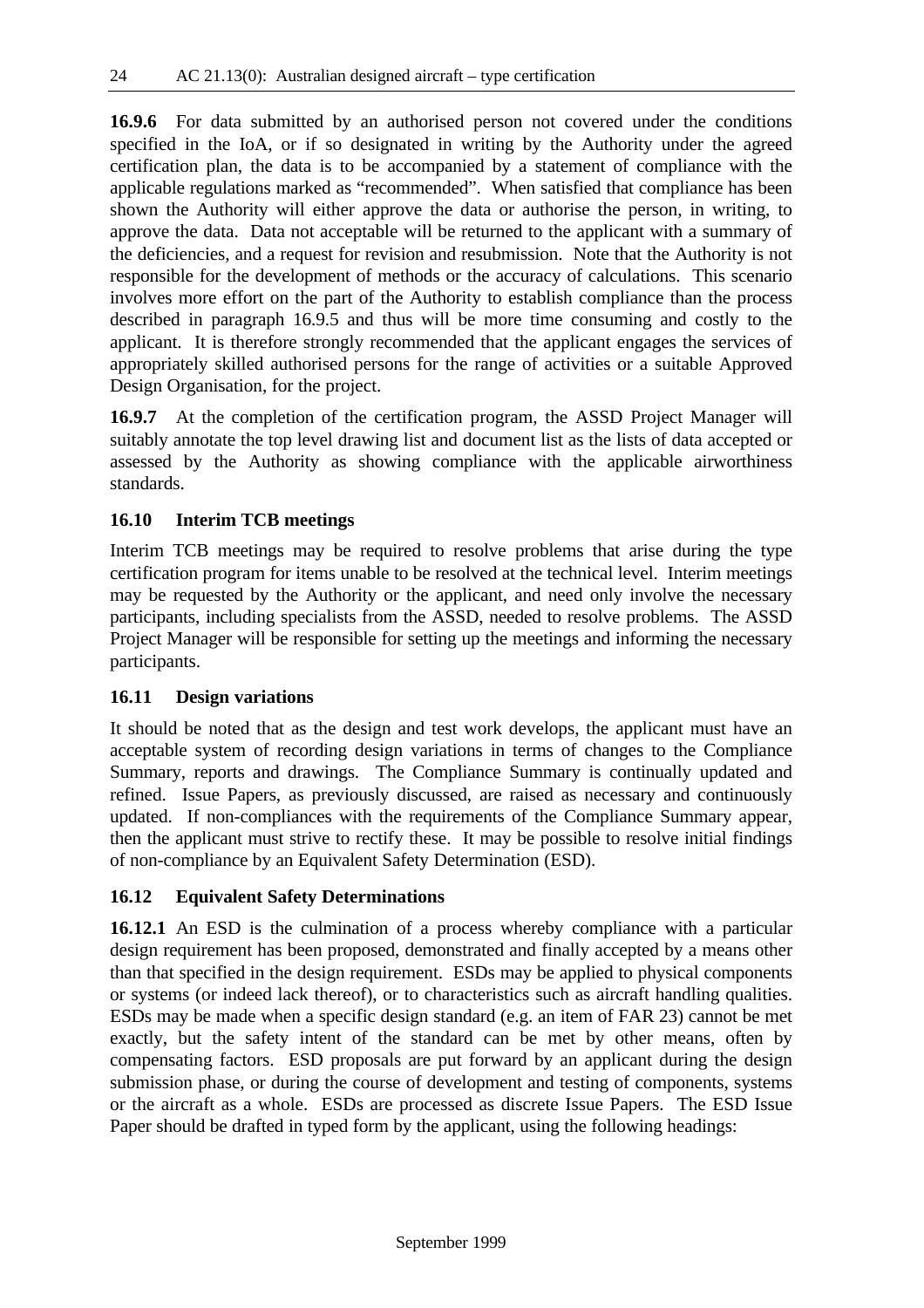- (a) Major Heading Issue Paper No. (obtained from the CASA Project Manager), with the following immediately underneath: "EQUIVALENT SAFETY DETERMINATION PROPOSAL".
- (b) Section Headings
	- (i) Regulatory reference;
	- (ii) Nature of ESD proposal;
	- (iii) Justification for proposal; and
	- (iv) CASA comment

**16.12.2** The applicant should complete (i), (ii) and (iii) above and submit the completed ESD to the Authority.

**16.12.3** Section (iv) will be completed by the ASSD Project Manager after consideration of the ESD application.

**16.12.4** Final processing will consist of the addition of a "ASSD Determination" block, and the signature of the Head of Certification Standards, with a final typed statement at the bottom, "Issue Closed".

**16.12.5** A sample ESD Issue Paper can be provided by the Authority on request.

**16.12.6** A listing of ESDs must be placed in the TCDS, as prepared in draft form by the applicant.

#### **16.13 Design changes prior to TC issue**

**16.13.1** Note that CASR Part 21 Subpart D, titled "Changes to type certificates" addresses regulatory requirements for design changes and associated certification procedures to be followed after a TC is issued. Design changes may also be incorporated during a type certification program.

**16.13.2** Such a change may, for instance, be an election by the designer/manufacturer, to enhance the performance, useability etc. of the aircraft or other product. If this is made prior to certification testing, then only drawings, specifications, test plans etc. need to be amended. If the change is made after certification testing of an applicable part, subassembly etc., then under normal circumstances, the affected element will require recertification. This may involve a test plan being resubmitted, a revised Statement of Conformity being issued, and the test carried out again. Amendment page(s) to the relevant report(s) may then be appropriate, rather than new test reports being raised from scratch.

## **17. THE FLIGHT TEST PHASE**

## **17.1 General**

**17.1.1** Test flying is carried out after the issue of an experimental certificate, pursuant to CASR 21.191. Refer to advisory circular AC 21.10 "Experimental Certificates" for further information and application procedures.

**17.1.2** Flight testing may be considered to comprise three distinct phases:

(a) manufacturer's developmental test flying – i.e. testing conducted under CASR 21.191(a) during the "work-up" phase of the aircraft, prior to the commencement of the certification phase;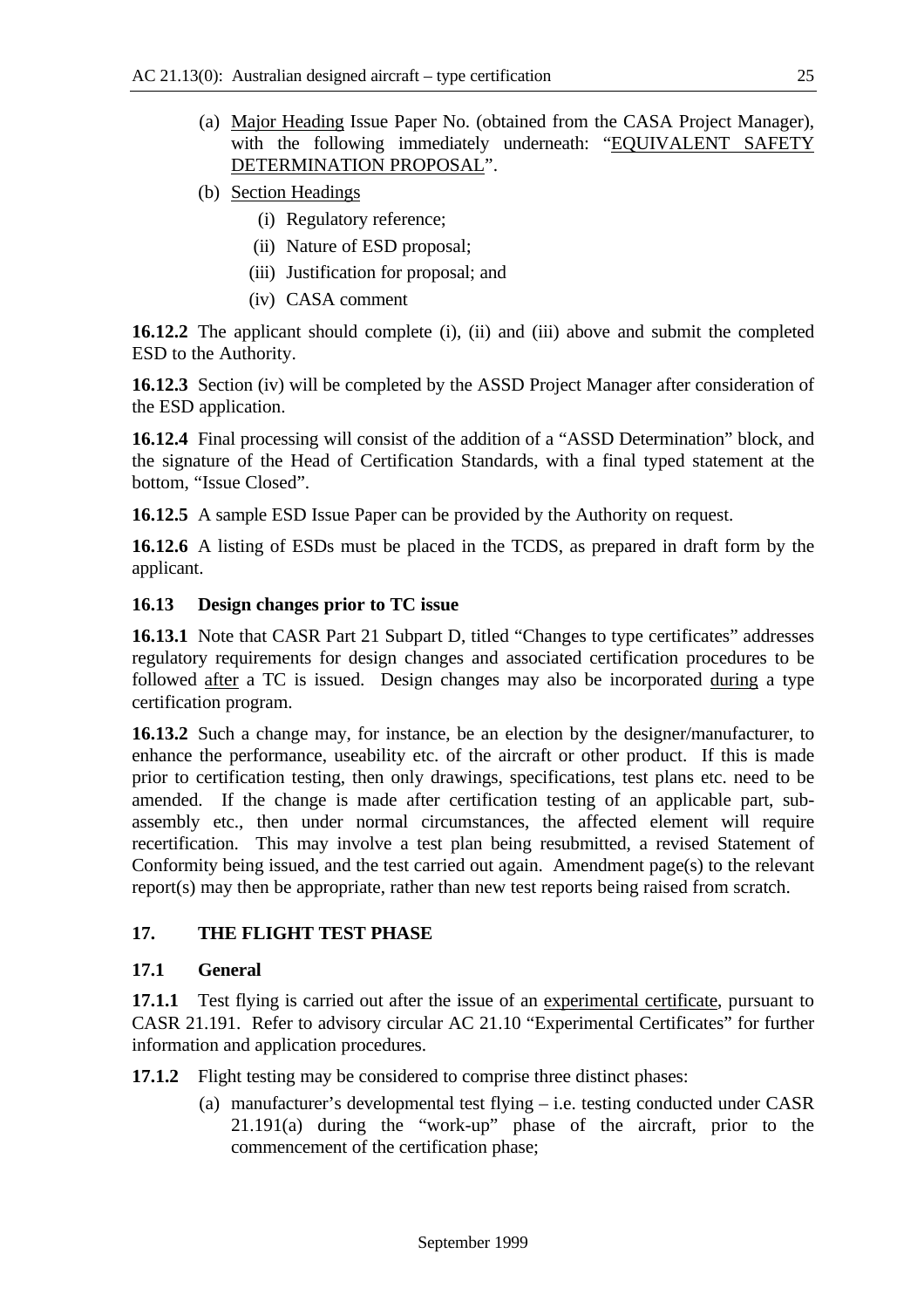- (b) manufacturer's test flying conducted to meet the requirements of CASR 21.35. This is conducted AFTER conformity has been established of the flight test article, and the prerequisites of CASR 21.35 have been met, and culminates in the generation of the applicant's Flight Test Report (FTR). Note that the Authority will not commence any test flying until the applicant's FTR has been accepted. (CASR 21.191(b) refers).
- (c) CASA test flying, culminating in the issue of the CASA Flight Type Inspection Report (FTIR). CASR 21.37 allows the applicant to use a test pilot other than one holding a test pilot authorisation.

**17.1.3** The manufacturer's test pilot must hold an appropriate endorsement under regulation 5.22 of CAR 1988, or an appropriate endorsement under regulation 5.50 of CAR 1988 (CASR 21.37 refers).

**17.1.4** Manufacturer's test pilots should be encouraged to attend all TCB meetings on projects with which they are involved. Attendance may be mandatory if major flight compliance, safety or other relevant certification issues are a problem.

**17.1.5** The applicant has the responsibility for control of all the flight test data, so that reports provided to the Authority to support claims of compliance are relevant to the conformed aircraft.

**17.1.6** Airworthiness regulatory authorities often recognise "flight test (handling and stability)" and "flight performance" to be two different technical disciplines. For simple projects, the test pilot may acquire all in-flight data. A qualified person will analyse flight performance results and produce the necessary flight manual tables, graphs etc.

## **17.2 Weighing**

**17.2.1** An accurate weight and Centre of Gravity (CG) determination must be made prior to initial flight tests commencing. CAO 100.7 refers.

**17.2.2** An accurate CG determination is essential for prototype handling assessments and stall speed measurement. Applicants should be aware that design standards set tolerance limits on permissible weight/CG variation during flight testing; exceeding these limits renders the test invalid (for example see FAR 23.21). This means that close control and recording of weight and centre of gravity location are essential during all flight tests that are intended to show compliance.

## **17.3 Pre-first flight inspection**

**17.3.1** Applicants are advised to carry out a ground inspection to ensure that the prototype aircraft is in a safe condition for first flight. It should not be confused with the formal ground type inspection, although it might allow some early completion of parts of the latter.

**17.3.2** Major precautionary safety issues should also be reviewed at this time:

- (a) emergency egress features checked and functionally tested;
- (b) rescue, firefighting and other emergency facilities on call as required;
- (c) use of parachutes;
- (d) use of spin chutes and functional testing if applicable;
- (e) use of helmets and other protective clothing and equipment; and
- (f) detailed review of all take-off and post-take-off emergency procedures.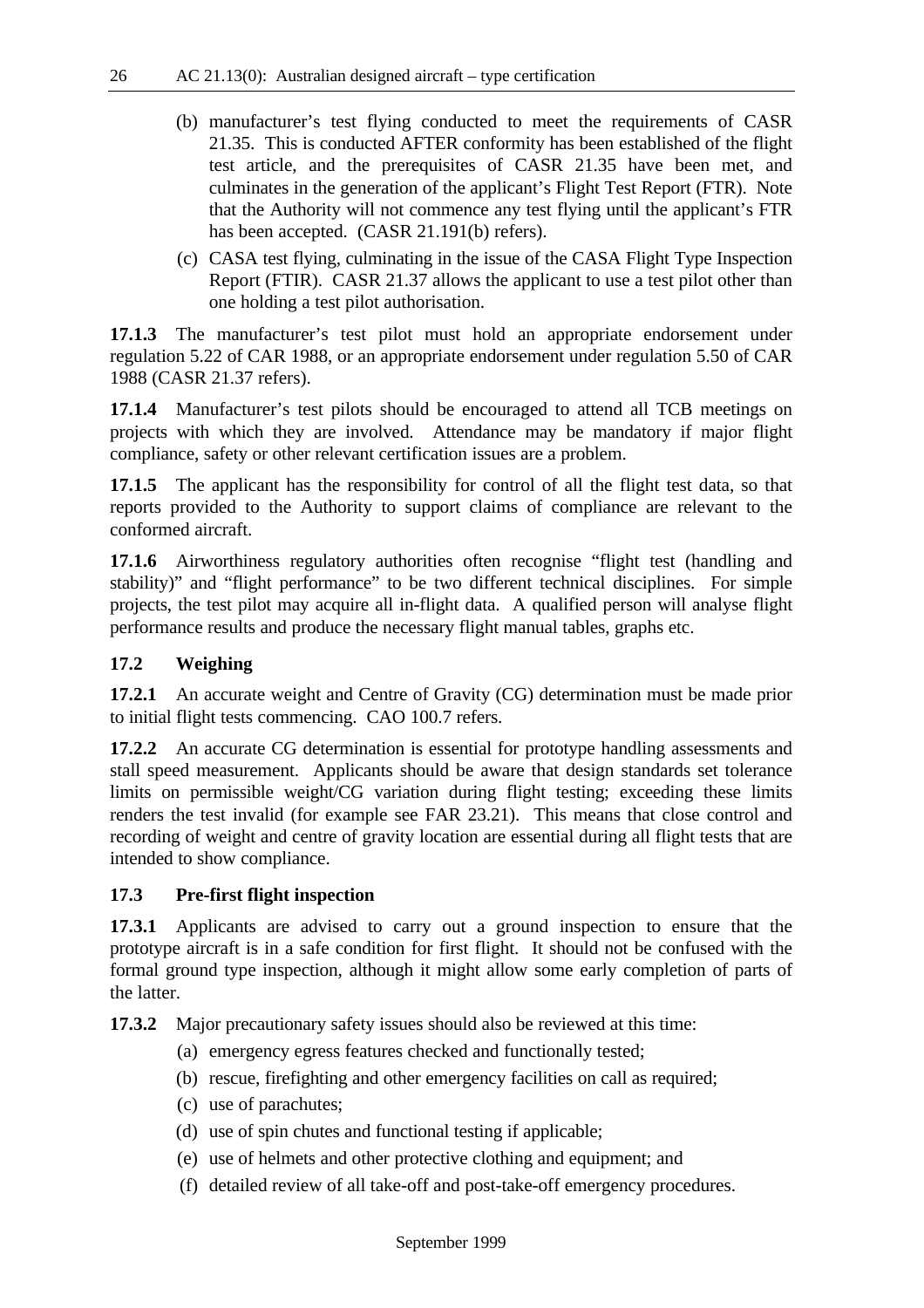## **17.4 Other flight test requirements**

**17.4.1** Prior to certification flight testing as required by the Type Inspection Authorisation (TIA) (see Section 18), the applicant must check that the following specific requirements have been satisfied:

- (a) compliance with the applicable structural requirements of the CASRs (and thus the relevant certification basis);
- (b) all necessary ground inspections and tests have been completed;
- (c) the aircraft conforms with the type design;
- (d) the applicant's flight test report has been received by the Authority;
- (e) adequate provision has been made for emergency egress and use of parachutes;
- (f) the Authority has received a flight test instrument calibration and correction report as required by CASR 21.39; and
- (g) the Authority has received a statement of conformity for the completed aircraft.

**17.4.2** As well as demonstrating compliance with the applicable flight handling, stability, performance and system operating design requirements for the aircraft type, CASR 21.35 requires that Function and Reliability  $(F \& R)$  testing for those aircraft being typecertificated under CASR 21.21 (including the engine reliability testing requirements of CASR 21.35(6)), be included in the flight test program requirements. (Gliders, and aeroplanes for the normal, utility, acrobatic or commuter category, with an MTOW below 2720 kilograms, are exempted from this.)

**17.4.3** Note that CASR 21.35(3) requires that the aircraft used for showing compliance with the certification basis requirements, be the one also used for the F  $\&$  R testing, if practicable.

- **17.4.4** Note also that the applicant has corrective action obligations should:
	- (a) the applicant's test pilot be unable or unwilling to make any of the required flight tests; or
	- (b) items of non-compliance with requirements are found that may make additional testing meaningless or that would make further testing unduly hazardous.

## **18. THE TYPE INSPECTION AUTHORISATION**

**18.1** The Type Inspection Authorisation (TIA) is prepared by the Authority to formalise the requirements for official conformity, airworthiness inspections and flight tests necessary to fulfil the requirements for type certification. The TIA is issued when the examination of the technical data required for type certification is completed, or in more normal circumstances, has reached a point where it appears that the aircraft or product being examined will meet the pertinent regulations.

**18.2** The TIA is in part the authorisation for a CASA officer to fly the aircraft, and must be issued prior to any CASA flight test.

**18.3** At the time the TIA is prepared, a letter of notification to the applicant will also be prepared. The letter informs the applicant that authorisation for formal type inspection has been issued, and includes a copy of the TIA for the applicant's information and records.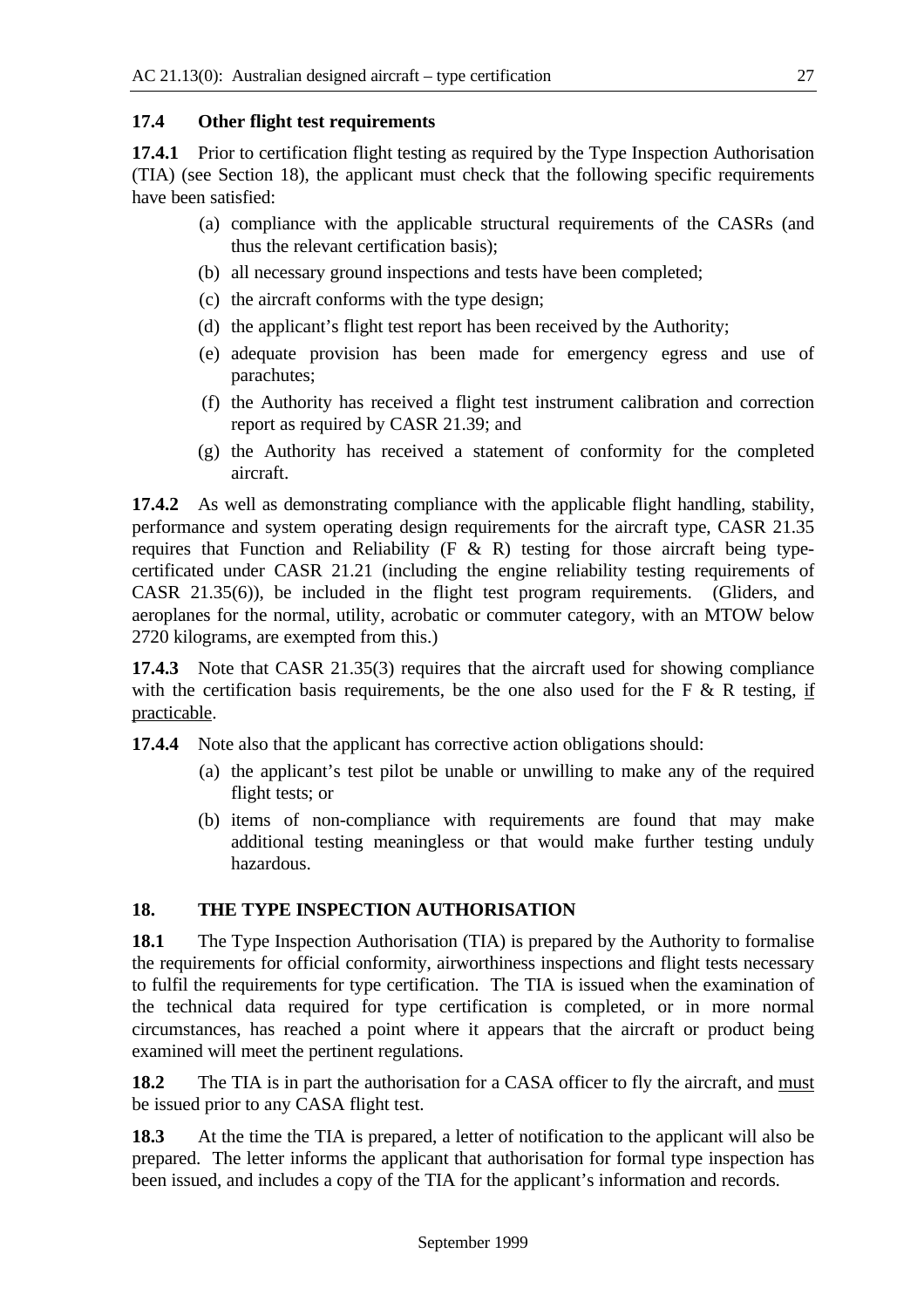**18.4** Final conformity inspections will be accomplished by CASA personnel prior to the official CASA certification flight tests.

## **19. THE TYPE INSPECTION REPORT**

**19.1** The Type Inspection Report (TIR) is a formal report which contains results of inspections and tests as required by the TIA, and which forms part of the Type Design. The TIR is completed jointly by authorised engineering representatives working for the applicant, and CASA staff. Subparts are signed by those carrying out the specific inspections and tests. The TIR as a whole is signed off by the ASSD Project Manager.

**19.2** Part I of the TIR is titled the ground inspection report. This provides a means of recording and reporting the configuration of the product and reporting all significant unsatisfactory conditions found as a result of the inspectors' and representatives' activities during the type inspection. All unsatisfactory items will normally be resolved prior to accomplishing Part II, (flight test requirements) of the TIA. Part I of the TIR should be completed as soon as possible after accomplishing all TIA inspections.

**19.3** Part II of the TIR is the flight test report. Flight test personnel prepare the flight test report with the detailed format being left to their discretion. Locally approved formats, narrative reports, or applicable pages from the appropriate flight test report guide are acceptable, provided all TIA items are addressed.

**19.4** The applicant's test pilot may partially write Part II of the TIR. CASA engineering and flight test personnel will review the report to ensure adequate documentation. In addition to test documentation, sufficient administrative or general flight test information should be presented to show compliance with CASR Part 21 requirements. The information should include, but not be limited to, the following:

- (a) serial number of aircraft tested;
- (b) where and when the aircraft was tested;
- (c) details of alterations made during CASA flight testing;
- (d) flight test log (excluding functional and reliability test and ferry time) with total official CASA flight test time;
- (e) total number of flight hours of  $F < R$  testing if required;
- (f) certification information; sufficient information should be presented to indicate:
	- (i) operating limitations including category (e.g. normal, utility, acrobatic) and type of operations authorised (visual flight rules, instrument flight rules, day, night, icing etc.). Approved manoeuvres may be presented if appropriate;
	- (ii) equipment required for each type operation. This should agree with the limitations section of the draft flight manual;
	- (iii) limitations for weight, centre of gravity, airspeeds, powerplant operations etc.; and
	- (iv) recommended airspeeds for climbs, autorotations, approaches etc.

**19.5** Sufficient information should be presented to show compliance with the TIA and CASR Part 21 requirements. If the procedures deviate from approved test plan or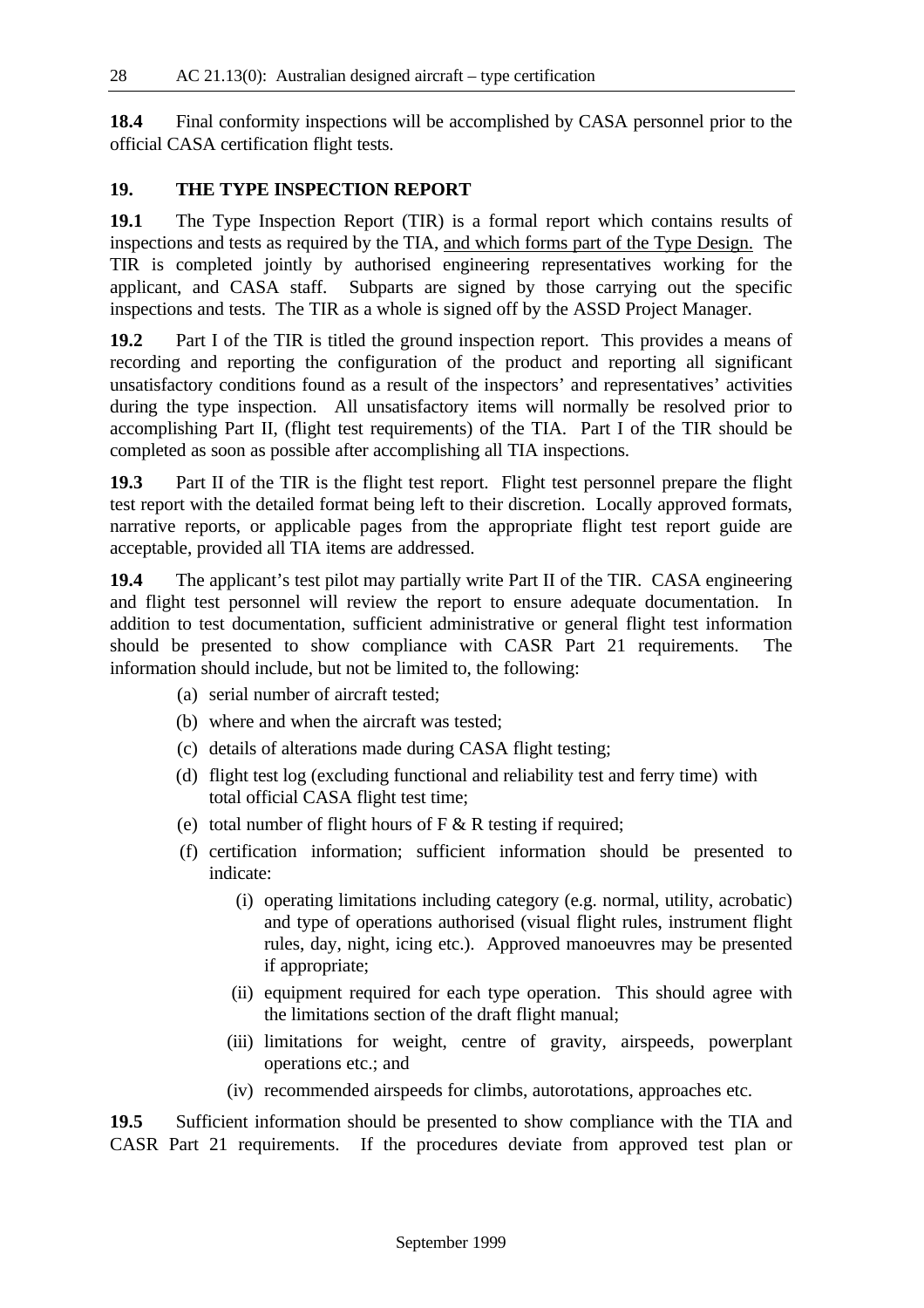established test methods, the procedures used to show compliance should be documented. The flight test report may be divided into sections such as:

- (a) equipment and flight operation;
- (b) powerplant operation;
- (c) performance; and
- (d) handling qualities.

*Note: The applicant's flight test report should be referenced in Part II of the TIR.*

**19.6** Additional information necessary to show compliance with the TIA and CASR Part 21 should be presented as appendixes or attachments to the report and referenced on the table of contents. The supporting information may include, but not be limited to, the following:

- (a) other flight test data;
- (b) approved test plans; and
- (c) draft flight manual;

**19.7** The TIR must be in an acceptable draft state for the final TCB meeting. This will require joint effort by the ESG (and possibly ASSD specialists), and the applicant's relevant personnel. The TIR should be completed within ninety days of TC issue. The applicant's copy forms part of the Type Design.

**19.8** Certain sections of the applicant's flight test report may form part of the FTIR when accepted as such by the CASA Test Pilot.

## **20. THE TYPE CERTIFICATE DATA SHEET**

**20.1** The TCDS is a part of the TC. It documents the conditions and limitations necessary to meet the airworthiness requirements of the CASRs, and is thus a key Type Design document.

**20.2** The first draft of the TCDS should be prepared by the applicant. Final rework and approval is the responsibility of the ASSD Project Manager, with input from ESG engineers, ASSD specialists, and the CASA Test Pilot. The TCDS should be completed as soon as possible after approval of the engineering data. It may be in a partial state when the TIA is issued, but should be in final draft form for the final TCB meeting and completed by the time the TC is issued. The TCDS at this time will be designated Issue 1.

**20.3** A sample TCDS is available from CASA upon request.

## **21. THE FLIGHT MANUAL**

**21.1** The flight manual for an aircraft type and model is the primary airworthiness certification document. It must reflect the important conditions, limitations and procedures established by an aircraft certification program. It must carry specific CASA approval, over and above the approval inherent in the TC. An approved flight manual for an individual aircraft is also a necessary prerequisite for CoA issue. The importance of a flight manual is reflected in CASR 21.5. The drafting of the flight manual is the responsibility of the applicant.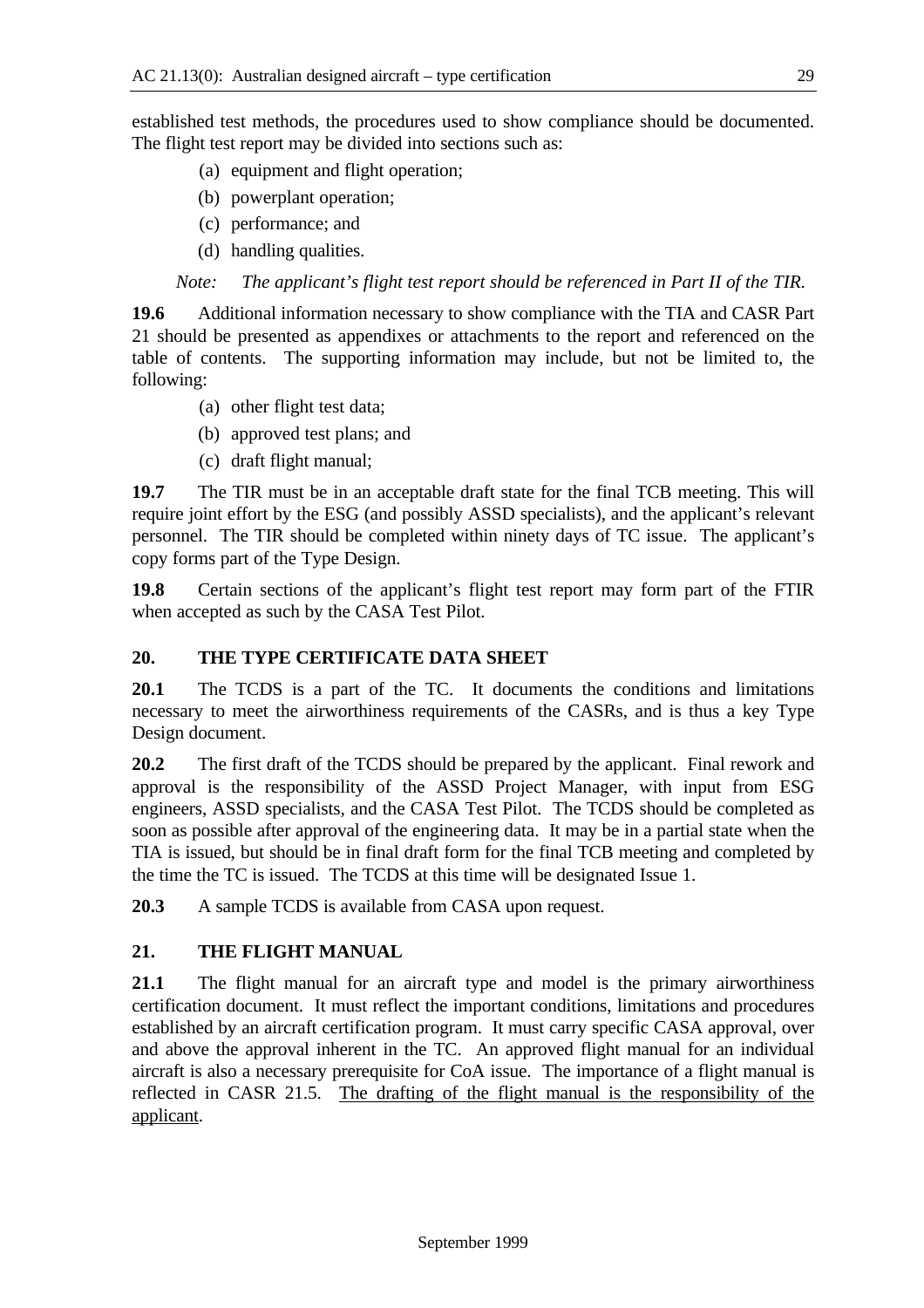**21.2** The following contain specific format directions and minimum acceptable standards of data presentation:

- JAR-VLA aircraft JAR-VLA Appendix H

- CAO 101.55 ultralight aircraft CAO 101.55 Appendix 1

**21.3** As well as the above, applicants should be aware of the U.S. General Aviation Manufacturers' Association (GAMA) standards for flight manual format. These must be followed. Any conflict between the standards vide paragraph 21.2 and the GAMA standards will be resolved on a case-by-case basis.

**21.4** An Australian aircraft designer/manufacturer must ensure the requirements of paragraphs 21.2 and 21.3 are followed. There are international as well as national obligations in this regard.

**21.5** There is no set timeframe for development and production of the flight manual during a type certification program. However, applicants are urged to start mapping out the document as early as possible in the program, and refining and adding to it as results of tests provide the necessary data and limitations. The ESG project leader will periodically review the draft of the flight manual as it is developed, providing correction guidance to the applicant as necessary. When the flight manual is in a state for approval, it will be sent to the Certification Standards Branch, ASSD. The document will then be scrutinised by ASSD specialists. Concurrence by the relevant CASA officers, and particularly the CASA Test Pilot, with the operating limitations, and normal and emergency procedures sections, is essential before approval. The TC holder will continue to have obligations in regard to the status of the flight manual after aircraft production is commenced and aircraft enter service, and the TC holder is also required to ensure each owner of an aircraft of the type is issued with the latest revision copy of the flight manual.

**21.6** Applicants should also note the particular engine cooling requirements of CASR 21.5 (3).

## **22. FUNCTION AND RELIABILITY TESTING**

22.1 F & R testing need not necessarily apply to flight phases only, and may well have commenced for systems prior to the flight test phase commencement. F & R flight testing may be carried out during the developmental and certification test periods, or indeed after TC issue, but prior to issue of the first CoA for the type.

**22.2** In this case, the aircraft may continue to be operated on the experimental certificate which was issued for the purpose of showing compliance. Indeed, CASR 21.191(b) makes specific provision for this. The extent of  $F \& R$  testing required will be a function of the size and complexity of the aircraft, and the degree to which the instructions for continuing airworthiness depend on the F  $\&$  R data gathered. During this period, of course, revenue flying in any form will not be allowed.

**22.3** See paragraphs 17.4.2 and 17.4.3 in regard to some specific F & R testing requirements.

## **23. THE FINAL TCB MEETING**

**23.1** The final TCB meeting is held when the TCB chairman and ESG project leader jointly agree that the applicant has demonstrated compliance with all the applicable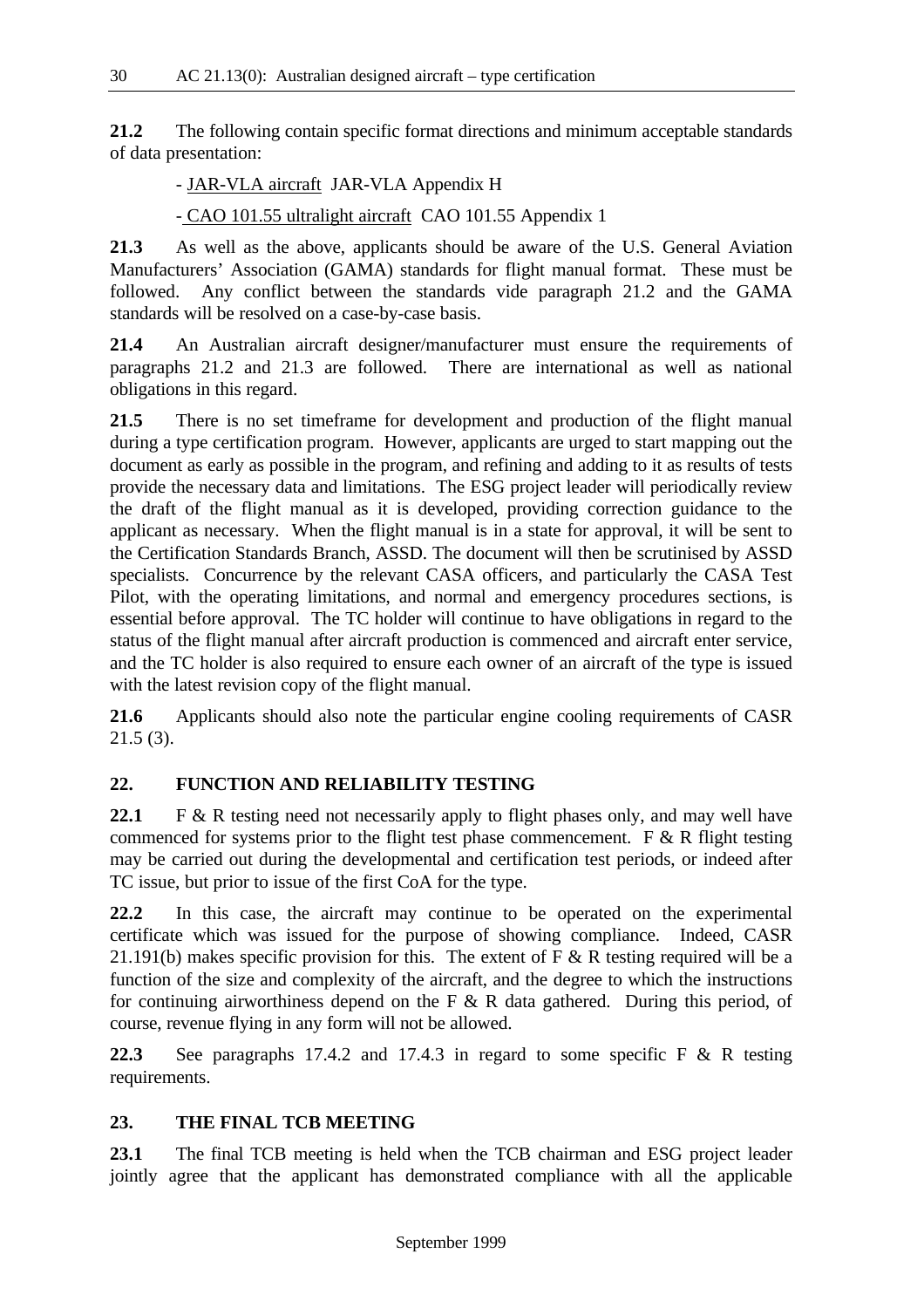airworthiness standards of the certification basis. It is usually held in Central Office, Canberra, prior to TC issue. The purposes of the meeting are to:

- (a) establish that all the necessary data and reports have been provided;
- (b) review the Compliance Summary in detail, and to discuss any non-compliances and open issues;
- (c) review and resolve any outstanding ESDs;
- (d) review in detail the draft flight manual, the draft TCDS, and the draft TIR;
- (e) agree to the methods by which non-compliances and open issues may be disposed; and
- (f) review arrangements for continuing airworthiness control. (e.g. provision of maintenance manual, service bulletins, service letters, approved structural repair manual, and approved Master Minimum Equipment List (MMEL) etc.).

**23.2** The applicant will normally be asked to attend this meeting. If any outstanding issues are the subject of major concern or disagreement, the chairman may adjourn the meeting to a new date.

## **24. ISSUE OF THE TYPE CERTIFICATE**

**24.1** Subsequent to the final TCB, and after all non-compliances and open issues have been addressed, the Authority will be in a position to issue the TC. The TC is signed by the Head of Certification Standards, ASSD (it cannot be signed by an authorised person), and the original is given to the applicant. Copies are held by the Authority as prescribed by internal procedures documentation.

**24.2** The TC will list the CoA categories available from the categories listed in paragraph 5.3. Note that a design certification by the applicant prior to TC issue, as was required by the now-repealed CAO 100.3, is not necessary.

**24.3** Note that the TCDS does not have to be completely accurate and finished at this time. Any discrepancies, omissions or notes should be highlighted in such a case. However, the Authority and the applicant will strive to have the TCDS completed as soon as possible after TC issue.

**24.4** Similarly, the flight manual and maintenance manual may not be in a completely finished state prior to TC issue, but must be in the fully correct and finished state prior to issue of the first CoA for the type. Note again that the TIR should be completed within ninety days of TC issuance, as discussed in paragraph 19.7.

**24.5** The Authority will complete a certification summary report after TC issue. The Authority may request certain information from the applicant in order to write the summary report. This captures the project's unique technical requirements and lessons learned for the Authority, and is not cost-recoverable.

## **25. STATUS OF THE TYPE CERTIFICATE**

## **25.1 Availability**

**25.1.1** The holder of a TC must make the TC and the Type Design available at any time for examination by the Authority on request. Note that the Authority has a right to TC data, and does not need to justify the request.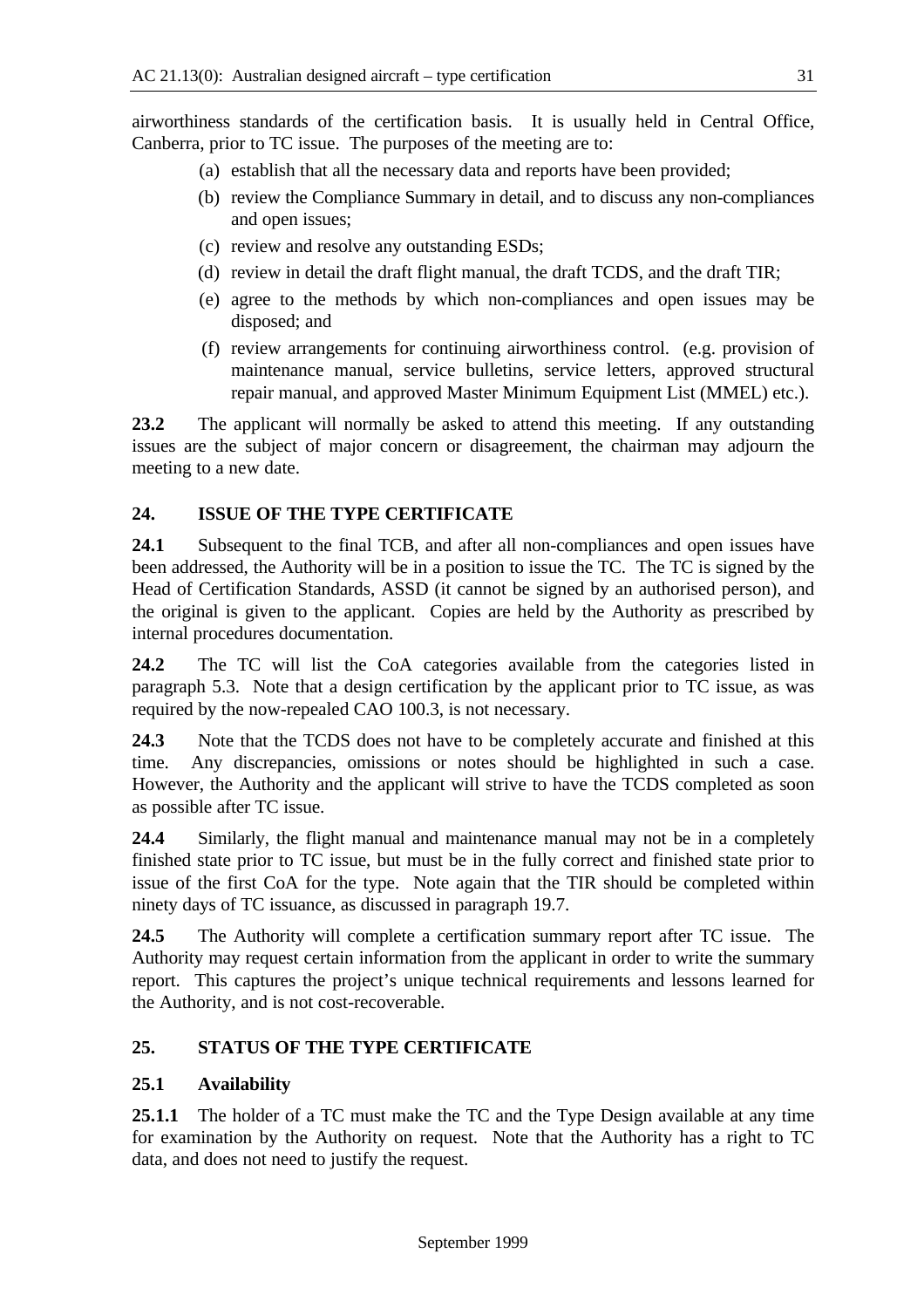**25.1.2** The Authority can only provide non-proprietary data to other parties. Any proprietary data held by the Authority is treated as commercial-in-confidence.

## **25.2 Duration, cancellation and suspension**

**25.2.1** A TC remains in force unless it is cancelled, or during any period of suspension.

**25.2.2** The Authority may suspend or cancel a TC if there are reasonable grounds for believing that the TC no longer provides a reliable guide that the aircraft can reasonably be expected to be safe for its intended use when operated under any condition limiting its intended use. Note that cancellation or suspension of a TC will invalidate the CoAs of all aircraft built under the TC, effectively grounding the fleet of such aircraft.

**25.2.3** Upon cancellation or suspension of a TC, the holder must return the original TC to the Authority. The word "cancelled" or "suspended" (as appropriate) is stamped or typed on the body of the original TC, as well as on the date and signature of the issuing CASA delegate. (An appropriate notation is also made on the CASA file copy of the TC). The cancelled original TC is then returned to the holder. In the case of a suspended TC, when the suspension ends, the TC will be reissued to the holder.

**25.2.4** A note is also added to the TCDS, documenting the cancellation date of the TC, and advising that the TCDS is not valid for aircraft manufactured after the cancellation date.

**25.2.5** The Authority must cancel a TC if requested to do so to by the holder (refer to CASR 21.2E(1). A notice to this effect must be placed in the *Commonwealth Government Gazette*.

## **25.3 Transfer of the TC**

**25.3.1** CASR 21.47 makes provision for transfer of a TC, or for the TC to be made available to third persons by licensing agreements. The Authority must be notified in writing within thirty days after transfer. CASR 21.47 details other notification obligations.

**25.3.2** The recipient of the transferred TC accedes to all privileges of a TC holder and all responsibilities which includes the continued airworthiness responsibilities for all aircraft produced under that TC, inclusive of those aircraft produced by the previous TC holder.

**25.3.3** When TC ownership is transferred, the TC must be reissued. The TC holder should submit the original TC to the Authority with a transferred endorsement completely filled out on the reverse side of the TC. This changes the ownership, and the effective date is the date of the TC holder's signature. The signature can only be the individual(s) shown as the TC holder. In the case of a TC issued to an organisation, it is necessary to submit an affidavit signed by a duly elected officer of the transferring organisation (with the company seal where the holder is a company), certifying that the person signing as transferor is duly authorised and empowered to execute the transfer endorsement on behalf of the TC holder.

**25.3.4** The Authority will only recognise transfer endorsements accomplished on the original TC. A TC holder who cannot locate the original TC can obtain a duplicate by making a written request to the Authority, and submitting a statutory declaration attesting that the original TC is lost, misplaced or destroyed. A duplicate TC will be reissued with the statement under the TC No. stating "Reissued on (date) to supersede the original TC which has been lost or misplaced". (The Authority's records will be annotated to show that the original TC is null and void). The original should be surrendered to the Authority if it is subsequently recovered.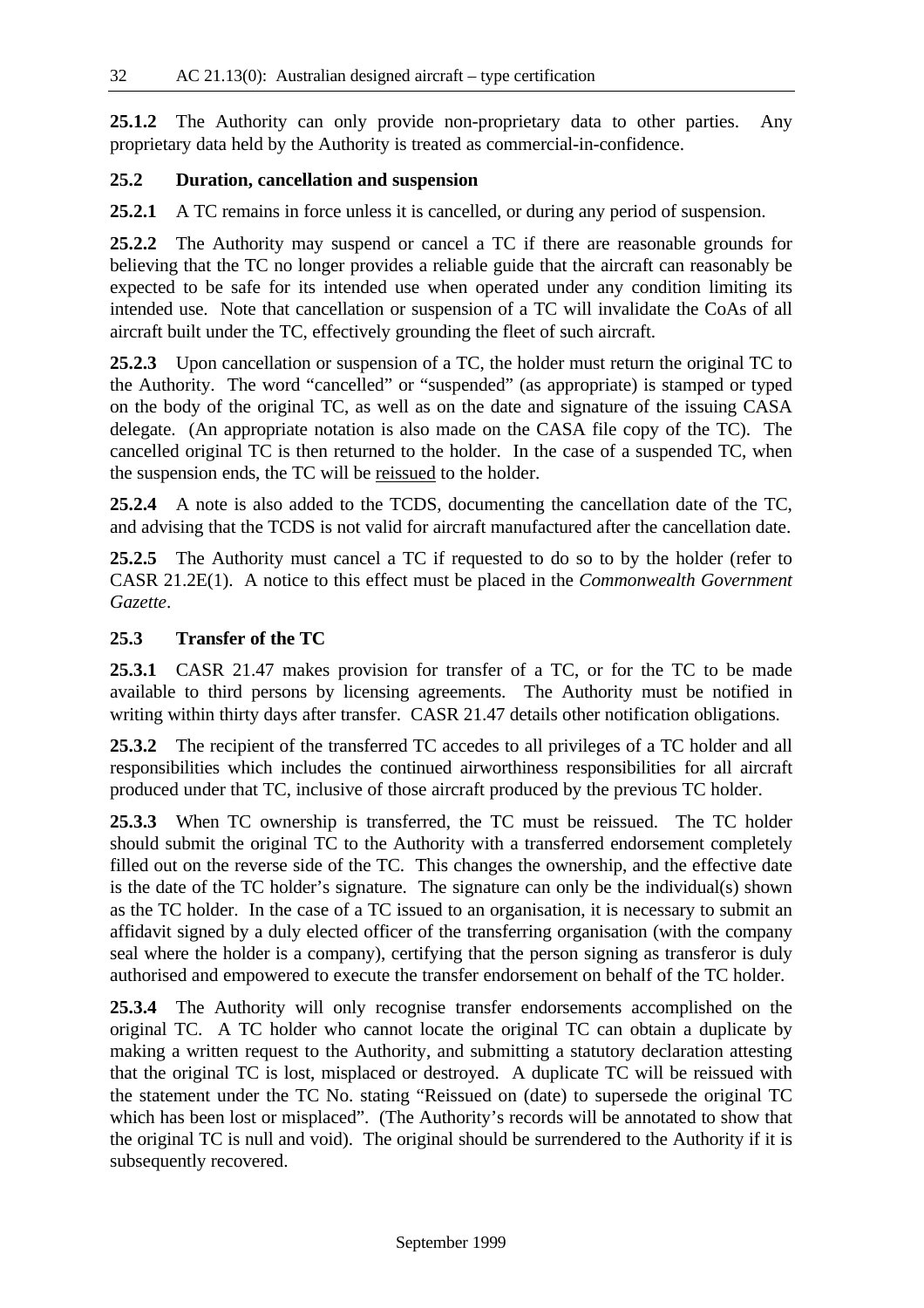**25.3.5** Reissue of a TC also requires the TCDS to be revised to show the name of the new holder.

**25.3.6** Reissue of the TC will not occur until the new holder and the Authority reach an agreement on maintenance and storage of the Type Design and other relevant data.

**25.3.7** A company name change also requires that the TC be reissued.

**25.3.8** Note that persons or entities wishing to manufacture the product from a surrendered TC may:

- (a) obtain copies of the TC data which now resides in the public domain, and apply for a new TC through the normal approval process. Since a new and distinct TC would be issued in this case, the certification basis would be established in accordance with CASR 21.17 and not CASR 21.101; or
- (b) request that the TC be reissued in their name. That request will be honoured if the applicant is qualified and in possession of all information that would constitute the TC in accordance with CASR 21.41. The applicant should be aware that he or she assumes all responsibilities for the product as well as the privileges of a TC holder as defined in CASR Part 21, Subpart B. The applicable procedures in this paragraph for transfer of a TC also apply.

**25.3.9** Occasionally, TC holders go out of business without transferring their certificates, or they cannot otherwise be located. In these situations, a decision is often needed for disposition of the approval records and design data. Public access to data for continued airworthiness purposes can also come into question. The Authority will attempt to locate the person or company listed as owner on the TC prior to disposition of airworthiness approval records to the public.

**25.3.10** If reasonable attempts at contact have been made and the TC owner cannot be located, the certificate is considered to be "surrendered" and will be processed as follows:

- (a) the Authority assumes responsibility for the continued airworthiness of the product in the absence of the former certificate holder;
- (b) If the provisions of paragraph 25.3.8 above were not previously exercised, then the Authority may reissue the certificate to the former TC holder, or to a third party who presents to the Authority a valid TC transfer endorsement. They then reassume continued airworthiness responsibility for the aircraft. After the certificate is reissued, the Authority will regard the data as being proprietary, and public access to the data ceases.

**25.3.11** Requests may be received by the Authority from TC holders to "split out" one or more models (aircraft, engines, or propellers) from a TC, to allow the transfer of the type design approval of those models to another party, without transferring the complete TC. Such a practice is not allowed. Splitting out models would require the issuance of a new TC to the transferee, and the airworthiness requirements of CASR Part 21 would prevail. In particular, the airworthiness requirements specified by CASR 21.17(1)(a) must be met.

**25.3.12** This position does not preclude a TC holder from selling or otherwise making his or her design data available to another party. If the transferee (receiving party) wishes to produce aircraft, engines, or propellers, and the designs are eligible for CASA certification, several alternatives are available. The receiving party may:

(a) produce the product under licence to the extent allowed under CASR Part 21 Subparts F or G, without becoming the holder of the TC; or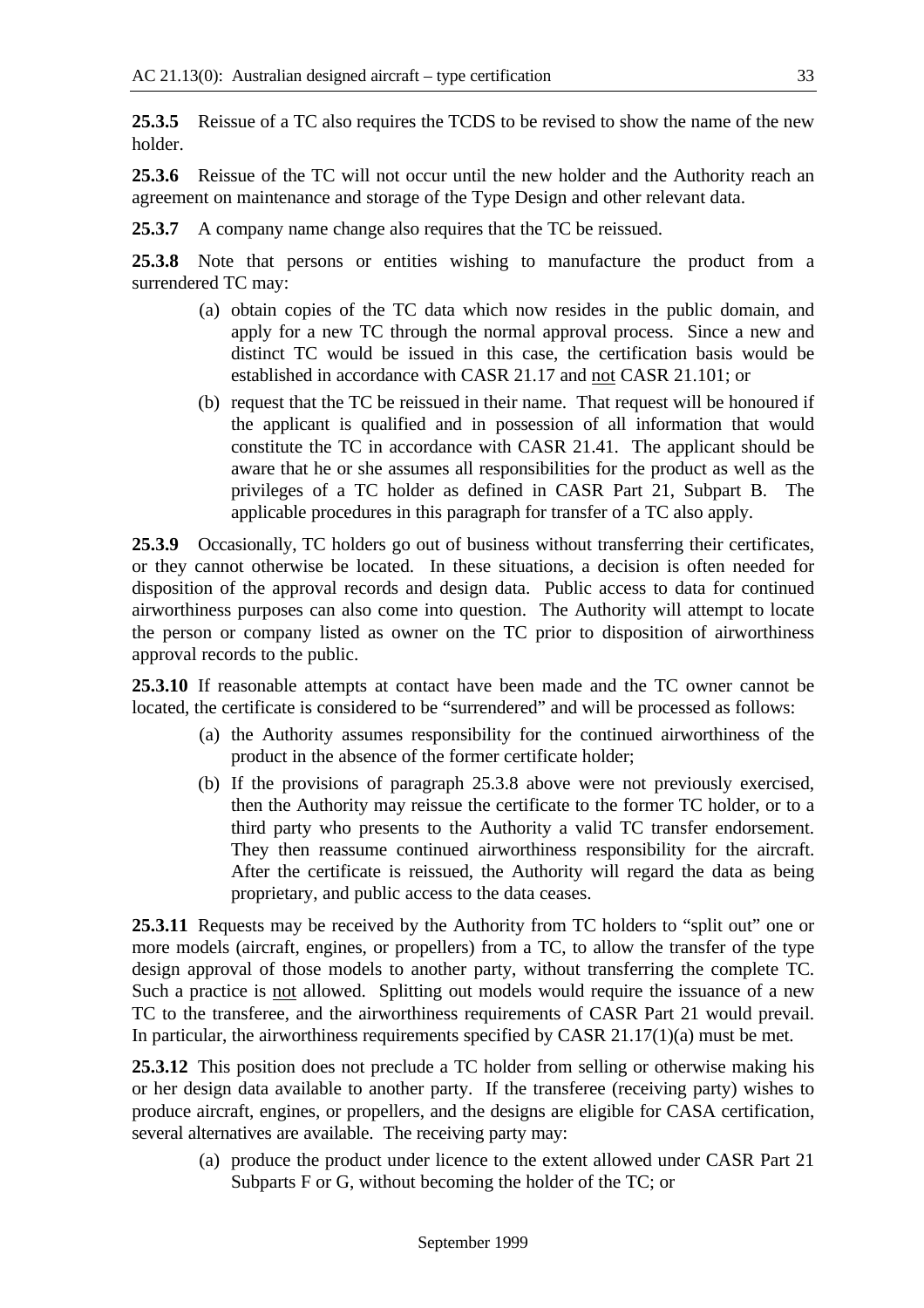(b) obtain a new TC for the aircraft, engine, or propeller under the provisions of CASR Part 21 Subpart B.

**25.3.13** If option (a) of paragraph 25.3.12 is selected, the holder of the TC remains responsible for the continued integrity of the approved type design, and must continue to be the Authority's point of contact for resolving safety issues that may require corrective action (e.g. Airworthiness Directives (ADs)).

**25.3.14** If option (b) of paragraph 25.3.12 is selected, the Authority will allow the new applicant as much credit for previously approved design data and tests as is practicable in showing compliance with the later requirements. In determining the aircraft certification basis, consideration will be given to equivalent safety findings where clearly documented evidence is presented by the applicant that shows the objectives of the later requirements have been met. However, the certification basis should remain those requirements set forth by CASR Part 21 Subpart B.

**25.3.15** If option (b) of paragraph 25.3.12 is selected, and the applicant for the new TC is located outside Australia, a new TC will not be issued unless the applicant is located in a country that has a Bilateral Airworthiness Safety Agreement with Australia. In these cases, the applicant must seek a new Australian TC through the NAA of that country, and the Authority will work through that NAA to agree on equivalent safety findings.

#### **25.4 Amendment to a TC**

**25.4.1** A TC holder desiring a type design change for a product may apply for a STC, or an amendment to the original TC. Persons other than the TC holder may not apply for an amendment to the TC.

**25.4.2** The Authority will require an application for a new TC if the changes are so extensive that a substantially complete investigation of compliance with the applicable regulations is required.

**25.4.3** Application for a TC amendment is made by letter to the CASA ASSD. If the amendment involves a model change of the product, CASA Form No 733 "Type or Supplemental Type Certificate – Application", should be used.

#### **25.5 Privileges and responsibilities of the TC holder**

**25.5.1** The holder of a TC for an aircraft may obtain CoAs for those aircraft. The TC holder for an aircraft engine or propeller may obtain approval for installation on typecertificated aircraft. A TC holder for a product (ie any or all of the above) may obtain a PC (see AC 21.14), and obtain approval for the manufacture of replacement parts for the product.

**25.5.2** The TC holder also has responsibilities for providing instructions for the continued airworthiness control of the aircraft. In practice, this is achieved by the issue of service bulletins and amendments to maintenance and flight manuals.

**25.5.3** In particular, the holder must specifically report to the Authority any failure, malfunction or defect in any of the following that the holder is aware of:

- (a) an aircraft, aircraft engine or propeller, or any other part or article manufactured by the holder; or
- (b) a manufacturing process specified by the holder.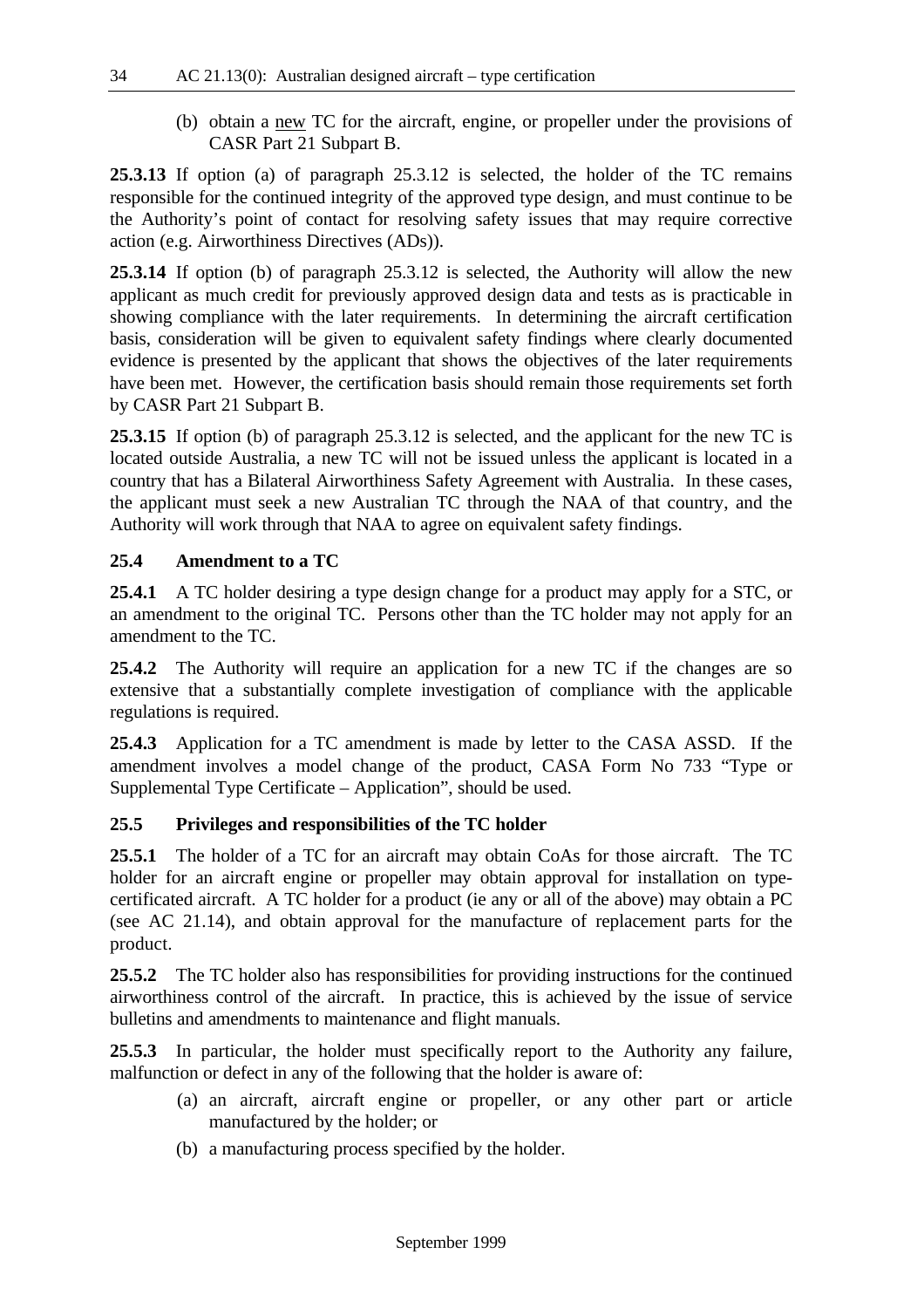**25.5.4** Specific requirements are detailed in CASR 21.3, "Reporting failures, malfunctions and defects".

## **26. CONTINUED AIRWORTHINESS CONTROL**

**26.1** The holder of a TC is responsible for ensuring continued airworthiness data on the aircraft type for which he or she is the TC holder is available to all operators of the type, located within or outside Australia. (Refer paragraph 25.5.2)

**26.2** Such continued airworthiness data may be in the form of service bulletins, amendments to maintenance manuals, illustrated parts catalogues and other manuals, service letters etc. TC holders also have an obligation to provide the Authority with defect reports, and any other information the Authority required in relation to the drafting and issuing of ADs.

**26.3** Note that the Authority only formally approves the mandatory Certification Maintenance Requirements (CMRs) and the airworthiness limitations section of the maintenance manual, by virtue of this section being part of the Type Design (see CASR  $21.31(1)(c)$ ). CASR  $21.50(1)$  requires TC holders to make particulars of any changes to this section available to operators.

**26.4** Note also that CASR 21.50(2) requires that the TC holder must provide one set of complete instructions for continued airworthiness (maintenance manuals etc.) to each operator on aircraft delivery, or on the issue of the first CoA for the type, whichever comes later. It is therefore incumbent on the manufacturer to begin the drafting and printing process for this data early on in the certification program. In a strictly legal sense, the TC may be issued before the continued airworthiness instructions are complete and ready for issue, with the exception of the data discussed at paragraph 26.3.

**26.5** CMRs should be included as part of the maintenance instructions portions of the instructions for continued airworthiness.

*Note: The ICAO definition of a certification maintenance requirement is a recurring flight crew or ground crew check that is required by design to help show compliance with the appropriate type certification requirements by detecting the presence of, and thereby limiting the exposure time to, a significant latent failure.*

## **27. DESIGN CHANGES**

**27.1** Design changes that are incorporated during a type certification program were discussed in paragraph 16.14.

**27.2** A whole Subpart of CASR Part 21 is devoted to changes made after type certification. This is CASR Part 21 Subpart D, titled "Changes to type certificates". Subpart D sets out procedural requirements for a TC holder to obtain approval for changes in the Type Design, and includes definitions of major and minor changes to the Type Design. As the purpose of this AC is to describe the type certification process fully, such post-certification detail is beyond the scope of the AC. TC holders wishing to obtain more information on the change process should contact their ESG. The relevant ESG officers will be able to provide the necessary advice.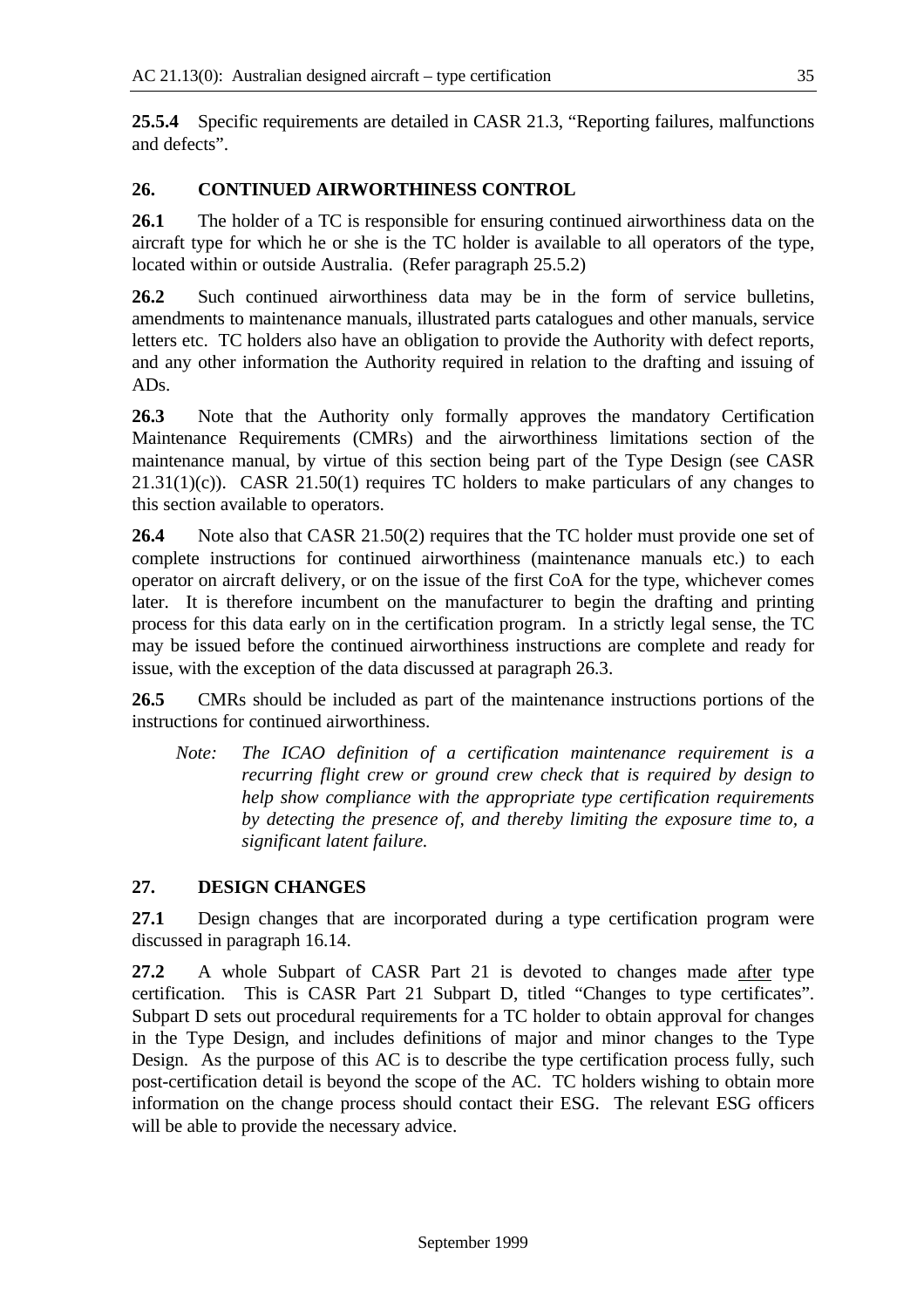#### **28. PROVISIONAL TYPE CERTIFICATION**

**28.1** The introduction of CASR Part 21 Subpart C, "Provisional Type Certificates" (PTCs) now allows applicants for type certification in Australia to apply for and receive PTCs, amendments to PTCs, and provisional amendments to TCs.

**28.2** A PTC is a "temporary" TC that applicants may request whilst working towards TC issue. Particular advantages may be:

- (a) training of flight crews; sales, market survey and demonstration operations; and service testing of the aircraft, in lieu of, and after, the experimental certificate has been cancelled. This may provide scope for reduced insurance premiums;
- (b) marking an additional achievement milestone in the overall certification program; and
- (c) allowing the manufacturer to conduct crew training and sales flights before the TC is issued, and thus the time between receiving the TC and having the aircraft placed in service is reduced.

**28.3** A PTC allows the relevant aircraft to be issued with a provisional CoA. A provisional CoA has privileges similar to those of an experimental certificate. This allows the holder of the PTC to continue testing of the aircraft and also to carry out the other operations described in paragraph 28.2.

**28.4** Australian manufacturers of aircraft may apply for PTCs. Basic eligibility requirements include:

- (a) the applicant must have applied for, and be working towards, a TC;
- (b) a prototype aircraft must have completed 50 hours satisfactory time in service;
- (c) the aircraft must have been designed and constructed in accordance with the design standard nominated for issue of the type certificate;
- (d) the manufacturer must have determined suitable operating limitations for the aircraft;
- (e) the Authority must have been involved in the project and have sufficient knowledge of the design to issue the PTC.

**28.5** PTCs are divided into Class I and Class II. One particular requirement for application for a Class II PTC is that "the applicant must hold a TC for at least one other aircraft in the same transport category as the subject aircraft". (From CASR 21.83 (3)). Thus Class II PTCs are only of academic interest to the Australian aviation industry at this time.

**28.6** The following are the application requirements for issue of a Class I PTC; an applicant is entitled to the issue of a PTC if the requirements are met (ref CASR 21.81):

- (a) formal application for the TC must have been made;
- (b) the Authority must be satisfied that the aircraft can reasonably be expected to be safe for its intended use when operated under the limitations established by the applicant (including limitations on weights, speeds, flight manoeuvres, loading, and operation of controls and equipment) unless, for each limitation not established, appropriate operating restrictions are established for the aircraft;
- (c) the applicant must certify in writing that: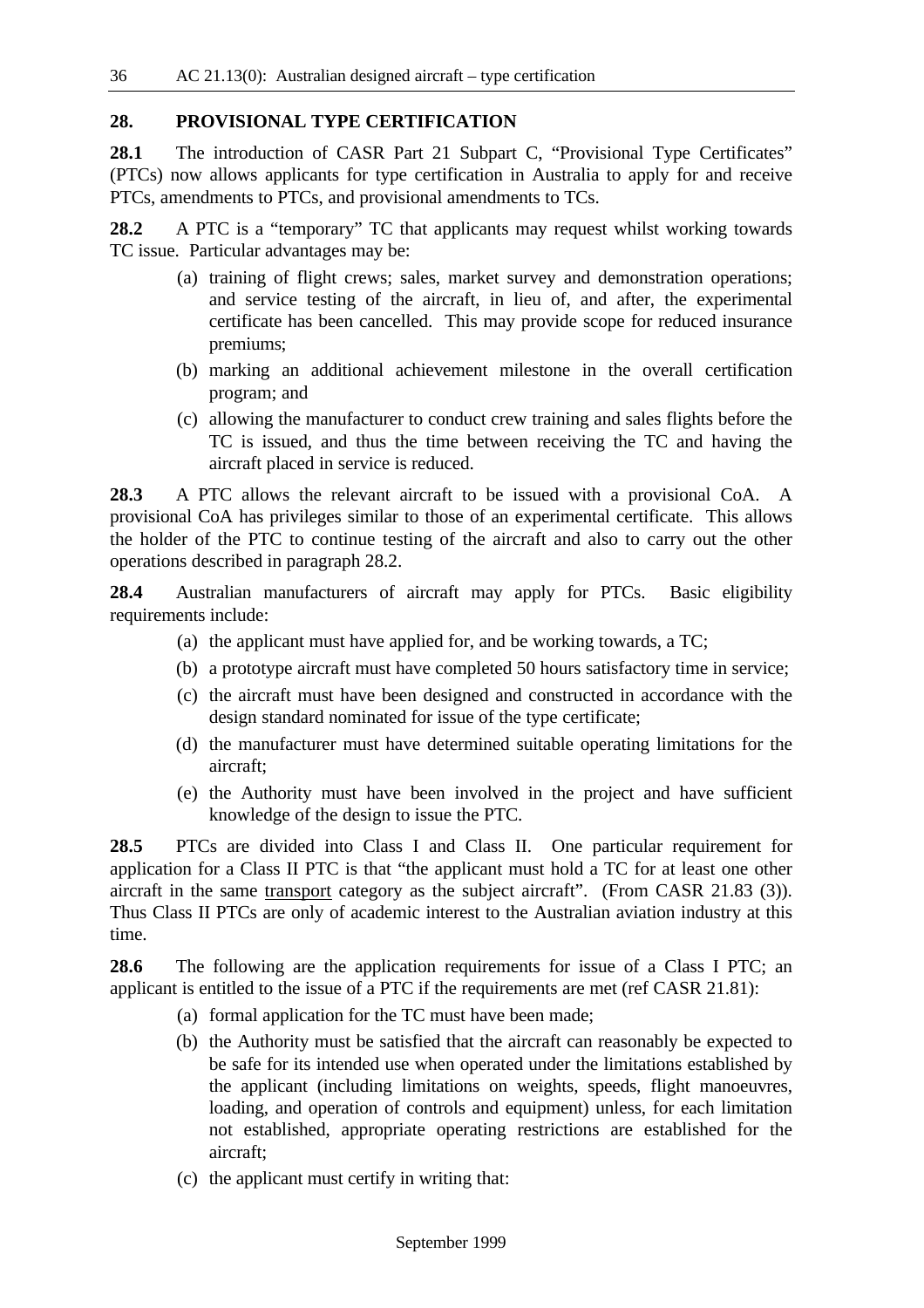- (i) the aircraft has been designed and constructed in accordance with the airworthiness requirements applicable to the issue of the TC applied for; and
- (ii) the aircraft substantially meets the applicable flight characteristics requirements for the TC applied for; and
- (iii) the aircraft can be operated safely under the appropriate operating limitations specified in (b) above;
- (d) the applicant must submit a report to the Authority showing that the aircraft has been flown in all manoeuvres necessary to show compliance with the flight requirements for the issue of the TC applied for and to establish that the aircraft can be operated safely in accordance with the limitations referred to above;
- (e) the applicant must establish an inspection and maintenance program for the continued airworthiness of the aircraft;
- (f) the applicant must show the Authority that the prototype aircraft has been flown for at least 50 hours under the experimental certificate. In the case of an approval of an amendment to a PTC, the Authority may reduce the number of required flight hours.
- *Note: A provisional flight manual is not required at this time. However, a copy of limitations, standard and emergency operating procedures, placards etc. must be prepared, which will form the basis of a draft flight manual.*

**28.7** Unlike TCs, PTCs have a maximum duration, as an incentive for manufacturers to complete the TC process in a timely manner. A Class I PTC is effective for 24 months after issue date. (12 months for Class II).

**28.8** As provisional amendments to TCs apply to post-certification activities, in regard to the TC involved, they are not within the scope of this AC.

## **29. EXPERIMENTAL MILITARY AIRCRAFT**

**29.1** For information, experimental military aircraft built under an Australian military contract in Australia and identified by Australian military aircraft identification marks, do not require civil registration or the issue of experimental certificates, pursuant to CASR 21.191, for flight testing or demonstration prior to acceptance by the Australian Defence Force.

**29.2** However, aircraft of military design built independently by manufacturers with the intention of demonstrating to prospective military purchasers, in Australian territory, and not having military identification, will be required to obtain civil registration and experimental certificates, since such aircraft would be considered civil aircraft.

## **30. NOISE CERTIFICATION**

**30.1** Noise certification for individual aircraft is required in Australia before the aircraft can legally operate in Australian territory. Aircraft noise is regulated through the *Air Navigation (Aircraft Noise) Regulations*, introduced under the *Air Navigation Act 1920*, in 1984. Noise certification, or lack of such certification, has no legal impact on type certification (in some other countries such as the USA, noise certification is an integral part of the type certification program) or individual CoA issue. However, if an individual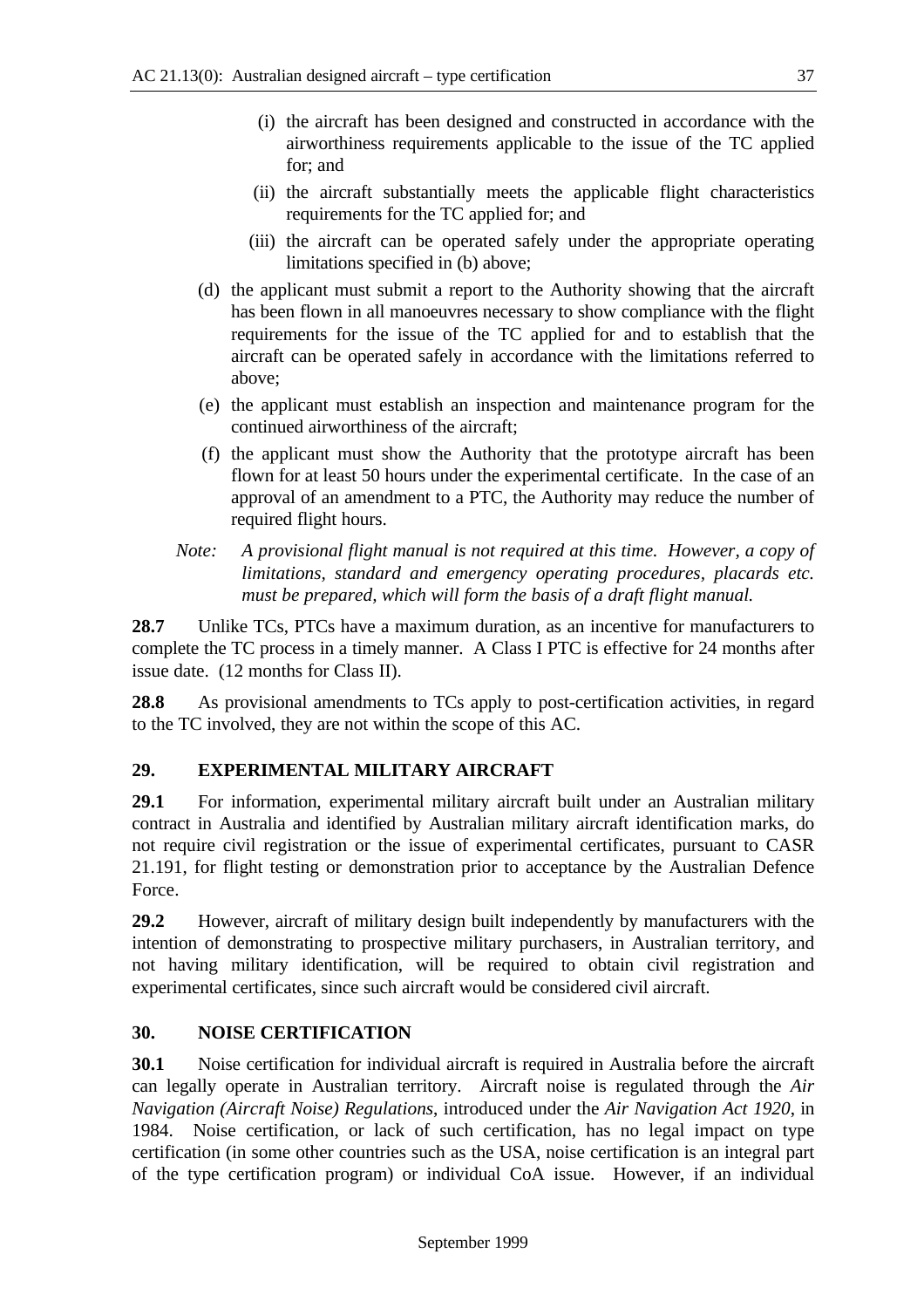aircraft does not meet the Australian noise requirements, then it is illegal for that aircraft to operate in Australian territory, even though the aircraft may have a valid CoA.

**30.2** Prior to the processing of the first CoA for the type, the manufacturer/TC holder must complete formal noise testing for long-term operation of the type in Australia. Noise testing requirements for normal light aircraft are as contained in ICAO Annex 16 Chapter 10. For CAO 101.55 aircraft, the requirements are laid down in subsection 9 of CAO 101.55. Airservices Australia will normally witness or actually carry out normal light aircraft noise testing; this is not necessary for the CAO 101.55 case. However, all results must be passed to Environment Monitoring Branch of Airservices, which will ultimately issue the noise certificate to the manufacturer/TC holder.

**30.3** In the event that a long-term noise certification cannot be granted, at the time of the initial application, then the Environment Monitoring Branch of Airservices Australia in Canberra may, as an alternative, issue a "Permission to Operate" under subregulation 9A(2) of the *Air Navigation (Aircraft Noise) Regulations*. This may be on a limited duration/restricted route basis, and in that sense could be aligned to the terms of the experimental certificate of the test aircraft.

**30.4** Contact should be made with the Manager of Environment Monitoring, Airservices Australia, GPO Box 367, Canberra, ACT 2601, or Fax 02 6268 4201, or email environment@airservices.gov.au.

#### **31. FORMS**

Until unique CASA forms are developed, the following US FAA forms may be used to record technical information relevant to applications for approval of an Australian designed aircraft; or forms developed by the responsible ESG for the local engineering procedures may be used:

| (a) FAA Form 8100-1                  |             | Conformity Inspection Report;                      |  |  |
|--------------------------------------|-------------|----------------------------------------------------|--|--|
| (b) FAA Form $8110-1$                |             | Type Inspection Authorisation;                     |  |  |
| (c) FAA Form $8110-3$                | Regulations | Statement of Compliance with Federal Aviation      |  |  |
| (d) FAA Form $8110-4$                | Inspection; | Type Inspection Report – Part 1: Rotorcraft Ground |  |  |
| (e) FAA Form $8110-5$                | Inspection; | Type Inspection Report - Part 1: Aircraft Ground   |  |  |
| FAA Form 8110-8                      |             | Type Inspection Report – Part 1: Free Balloons;    |  |  |
| FAA Form 8110-20<br>$(\mathfrak{g})$ |             | Rotorcraft Ground Inspection;                      |  |  |
| (h) FAA Form $8110-21$               |             | Aircraft Ground Inspection;                        |  |  |
| FAA Form 8110-26<br>(i)              |             | Supplemental Type Inspection Report;               |  |  |
| FAA Form 8120-10<br>(1)              |             | Request for Conformity;                            |  |  |
| (k) FAA Form 81230-9                 |             | Statement of Conformity.                           |  |  |

Richard G. Yates Assistant Director Aviation Safety Standards Division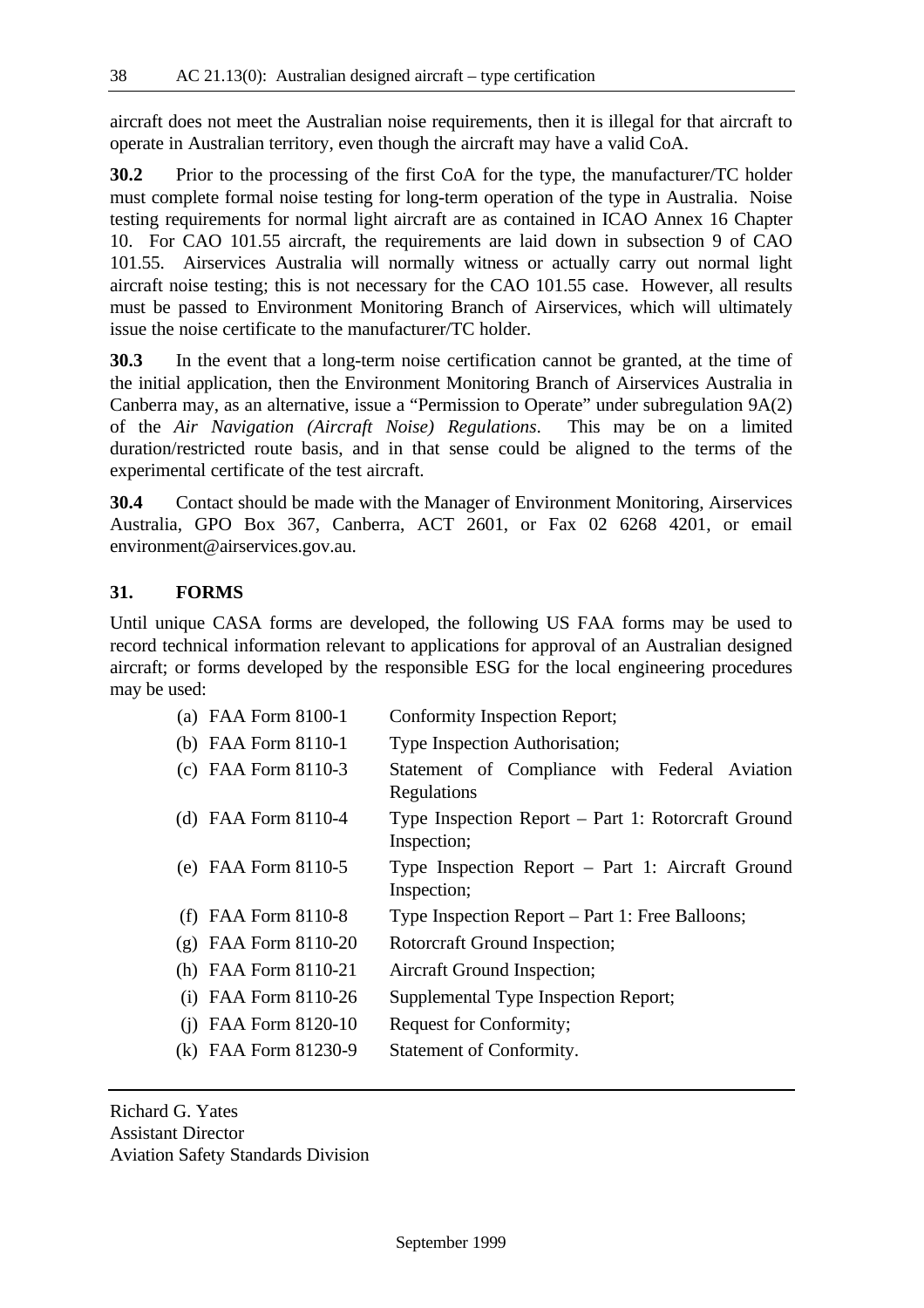## **APPENDIX 1**

## **FLOW CHART OF THE TYPE CERTIFICATION PROCESS**

#### **TYPE CERTIFICATION PROCESS**

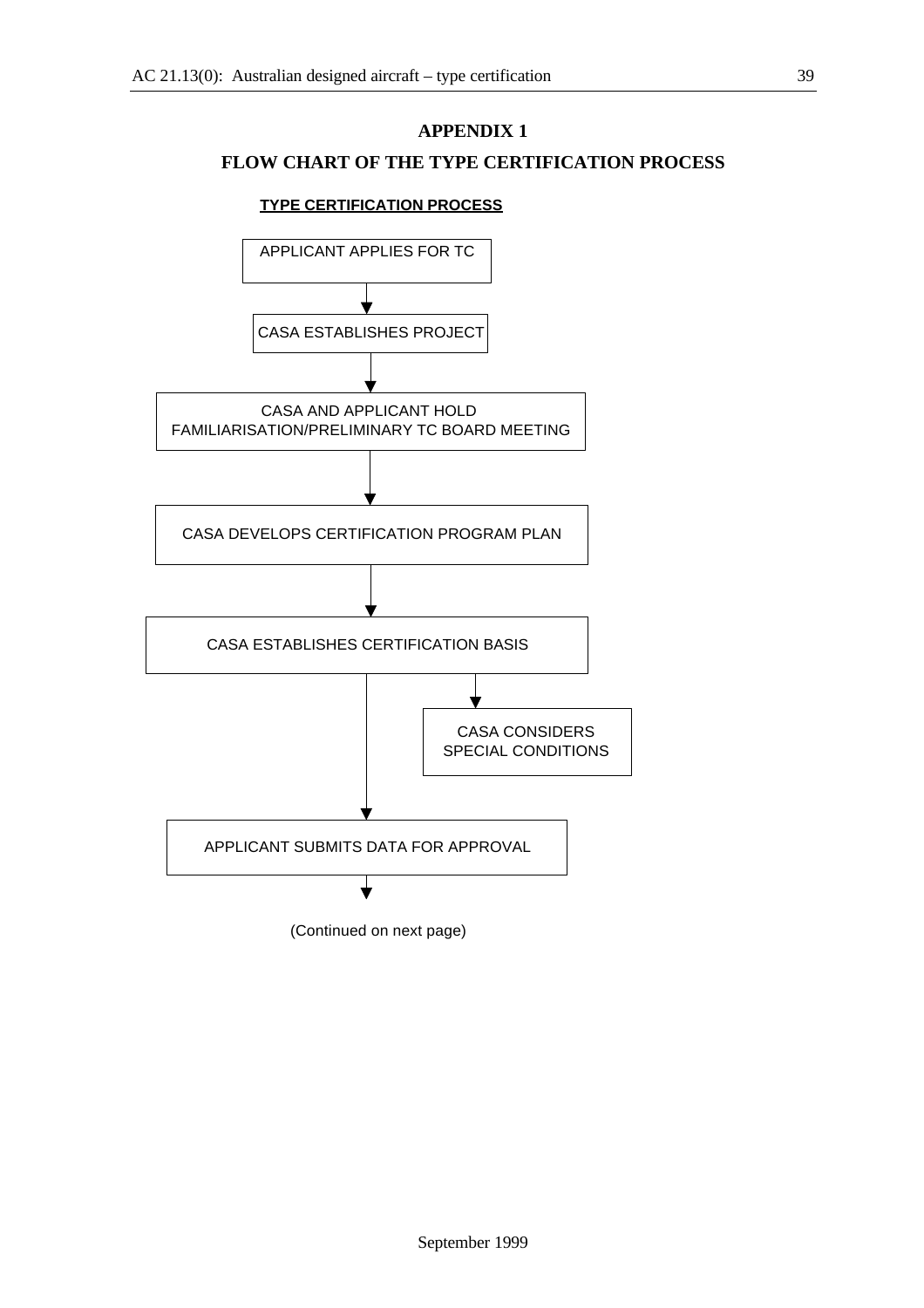